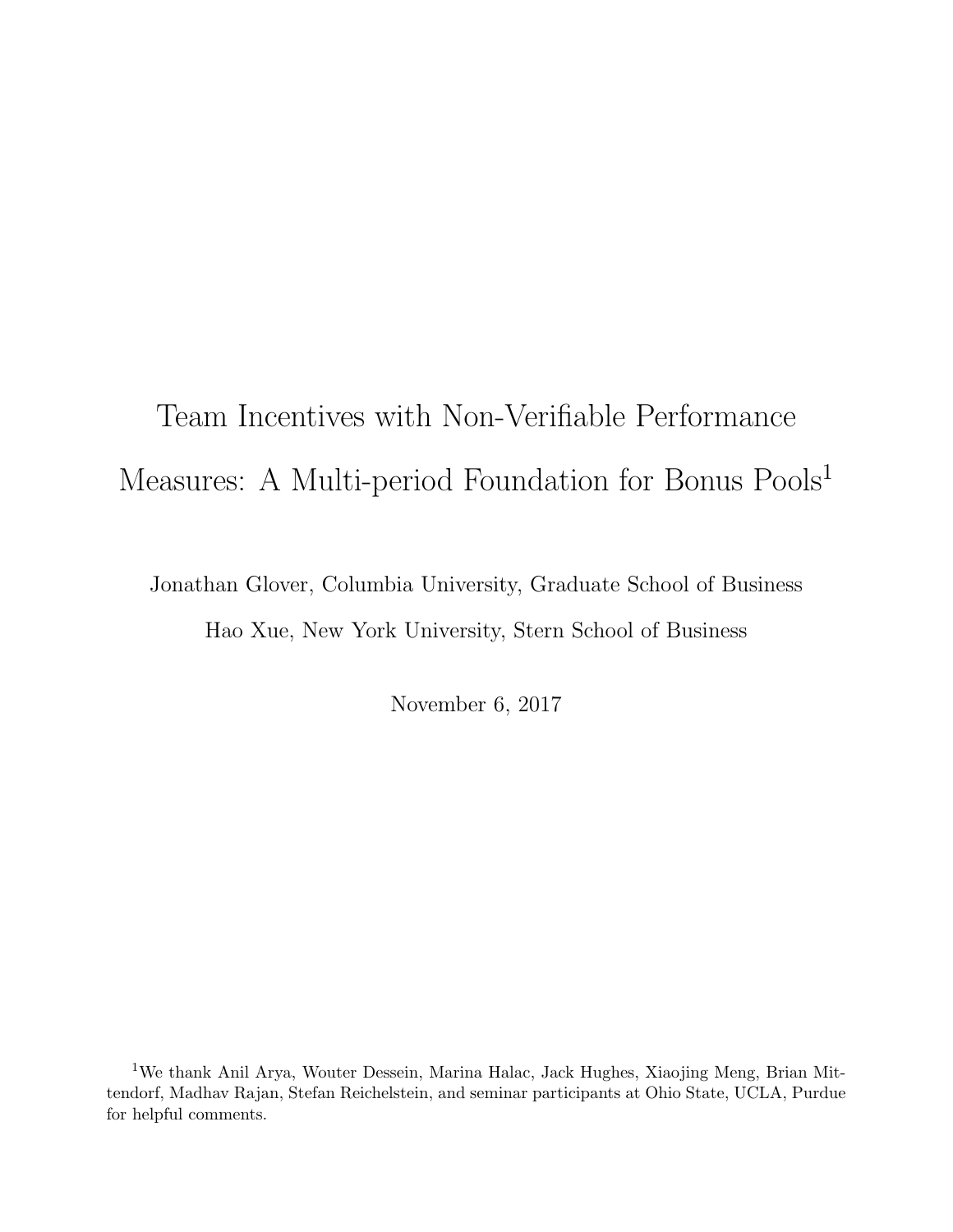#### Abstract

## "Team Incentives with Non-Verifiable Performance Measures: A Multi-period Foundation for Bonus Pools"

A common means of incorporating non-verifiable performance measures in compensation contracts is via bonus pools. We study a prinicpal-multi-agent relational contracting model in which the optimal contract resembles a bonus pool. It specifies a minimum joint bonus the principal is required to pay out to the agents and gives the principal discretion to use nonverifiable performance measures to both increase the size of the pool and to allocate the pool to the agents. The joint bonus floor is useful because of its role in motivating the agents to mutually monitor each other (team incentives). Even when incentive schemes without positive bonus floors could be used to provide team incentives, contracts with positive bonus floors can be less costly because they do a better job of creating strategic complementarity in the agents' payoffs, which is a desirable property of incentive schemes designed to motivate mutual monitoring. When team incentives are not optimal, the contract must be collusion proof. Even when contracts without positive bonus floors would prevent tacit collusion, contracts with joint bonus floors can be less costly because they facilitate strategic independence in the agents' payoffs, which is a desirable property of collusion proof incentives.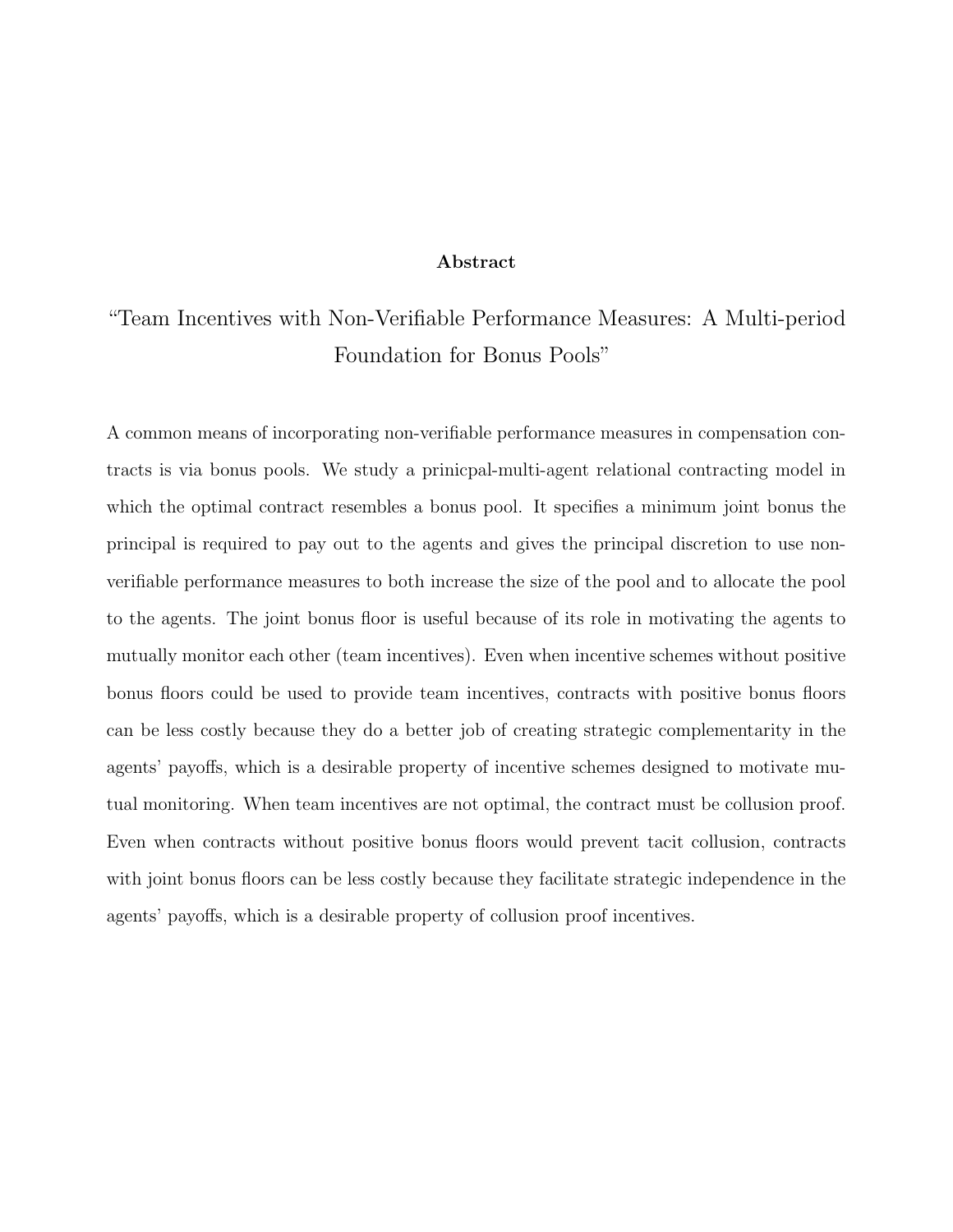## 1 Introduction

This paper studies discretionary rewards based on non-verifiable performance measures. A concern about discretionary rewards is that the evaluator must be trusted by the evaluates (Anthony and Govindarajan, 1998). In a single-period model, bonus pools are a natural economic solution to the "trust" problem (MacLeod, 2003; Baiman and Rajan, 1995; Rajan and Reichelstein, 2006; 2009; Ederhof, 2010). A bonus pool can be seen as a special case of a relational contract. While explicit contracts are enforced by the courts, a relational (implicit) contract must be self-enforcing. In a multi-period setting, relational contracts can be enforced by threats of retaliation by one party when the other(s) renege on their promises (MacLeod and Malcomson, 1989). In a single-period setting with multiple agents, the only self-enforcing contract is bonus pool, which leaves the principal discretion only in allocating the fixed pool to the agents.

We study a multi-period, prinicpal-multi-agent relational contracting model in which the optimal contract resembles a bonus pool with added discretion to increase the size of the bonus pool. It specifies a minimum joint bonus (hereafter bonus floor) the principal is required to pay out to the agents and gives the principal discretion to use non-verifiable performance measures to both increase the size of the pool and to allocate the pool to the agents. Such discretion is common in practice.<sup>1</sup> As an example, UBS explains that the company's board of directors has full discretion to determine the size of the bonus pool and, in doing so, takes into account both quantitative and qualitative factors such as collaboration within the firm.<sup>2</sup> Empirically, Murphy and Oyer (2003) find that 42% of their sample of 262 firms gave the compensation committee discretion in determining the size of the executive bonus pool, while 70% had discretion in allocating the bonus pool to individual executives.<sup>3</sup>

In the relational contracting literature, Levin (2002) distinguishes between bilateral and

<sup>1</sup>Umbrella plans or "inside/outside" plans are often used to ensure the incentive compensation is tax deductible per IRS Rule 162(m). Effectively, the inside plan can be used to specify a bonus floor, while the outside plan specifies a bonus cap.

<sup>2</sup>UBS Group AG Compensation Report 2015.

<sup>3</sup>For evidence on discretion in individual bonus plans, see Bushman, Indjejikian, and Smith (1996).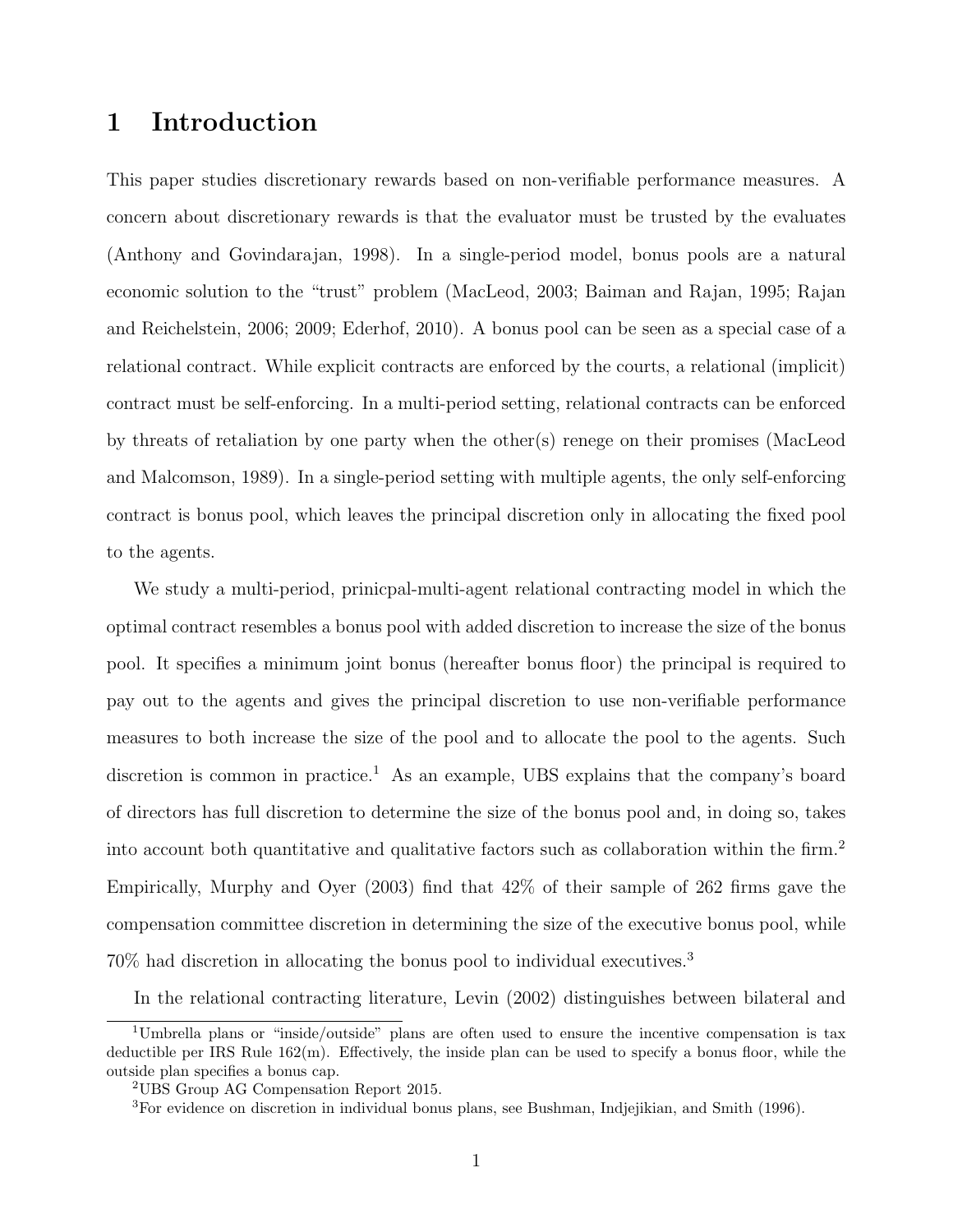multilateral contracts. Our relational contracts are multilateral in that they rely on the agents observing each other's pay and punishing the principal when the principal breaks any promise she made to either of the agents. The bonus floor is an explicit contract but is also multilateral: it also relies on the agents observing each other's pay in order to enforce the contract when the sum of the two payments made to the agents is less than the floor specifies.

The joint bonus floor is useful because of its role in motivating the agents to mutually monitor each other (team incentives). Even when incentive schemes without positive bonus floors could be used to provide team incentives, contracts with positive bonus floors can be less costly because they do a better job of creating strategic complementarity in the agents' payoffs, which is a desirable property of incentive schemes designed to motivate mutual monitoring.<sup>4</sup> When team incentives are not optimal, the contract must be collusion proof. Even when contracts without positive bonus floors would prevent tacit collusion, contracts with joint bonus floors can be less costly because they facilitate strategic independence in the agents' payoffs, which is a desirable property of collusion proof incentives.

The demand for mutual monitoring using implicit (relational) contracts in our model is the same as in Arya, Fellingham, and Glover  $(1997)$  and Che and Yoo  $(2001).<sup>5</sup>$  The agents work closely enough that they observe each other's actions, while the principal observes only individual performance measures that imperfectly capture those actions. The key idea in those papers is to replace the agents' Nash incentive constraints, which imply that individual performance evaluation  $(IPE)$  is optimal, with group incentive constraints, which imply that joint performance evaluation  $(JPE)$  is optimal.  $JPE$  is a means of setting the stage for the agents

<sup>4</sup>Strategic complementarities, which mean that each agent's marginal return to his action is increasing in the other agent's action, have been widely studied in economics (e.g., Milgrom and Roberts, 1990). Empirically, Gibbs, Merchant, Van der Stede, and Vargus (2004) and Bushman, Dai, and Zhang (2016) document evidence that firms incorporate synergistic relationships among executives in designing compensation contracts. Baiman and Baldenius (2009) study a model in which the stronger the interdependencies across divisions, the more the firm uses non-financial information.

<sup>&</sup>lt;sup>5</sup>There is an earlier related literature that assumes the agents can write explicit side-contracts with each other (e.g., Tirole, 1986; Itoh, 1993). Itoh's (1993) model of explicit side-contracting can be viewed as an abstraction of the implicit side-contracting that was later modeled by Arya, Fellingham, and Glover (1997) and Che and Yoo (2001). As Tirole (1992), writes: "[i]f, as is often the case, repeated interaction is indeed what enforces side contracts, the second approach [of modeling repeated interactions] is clearly preferable because it is more fundamentalist."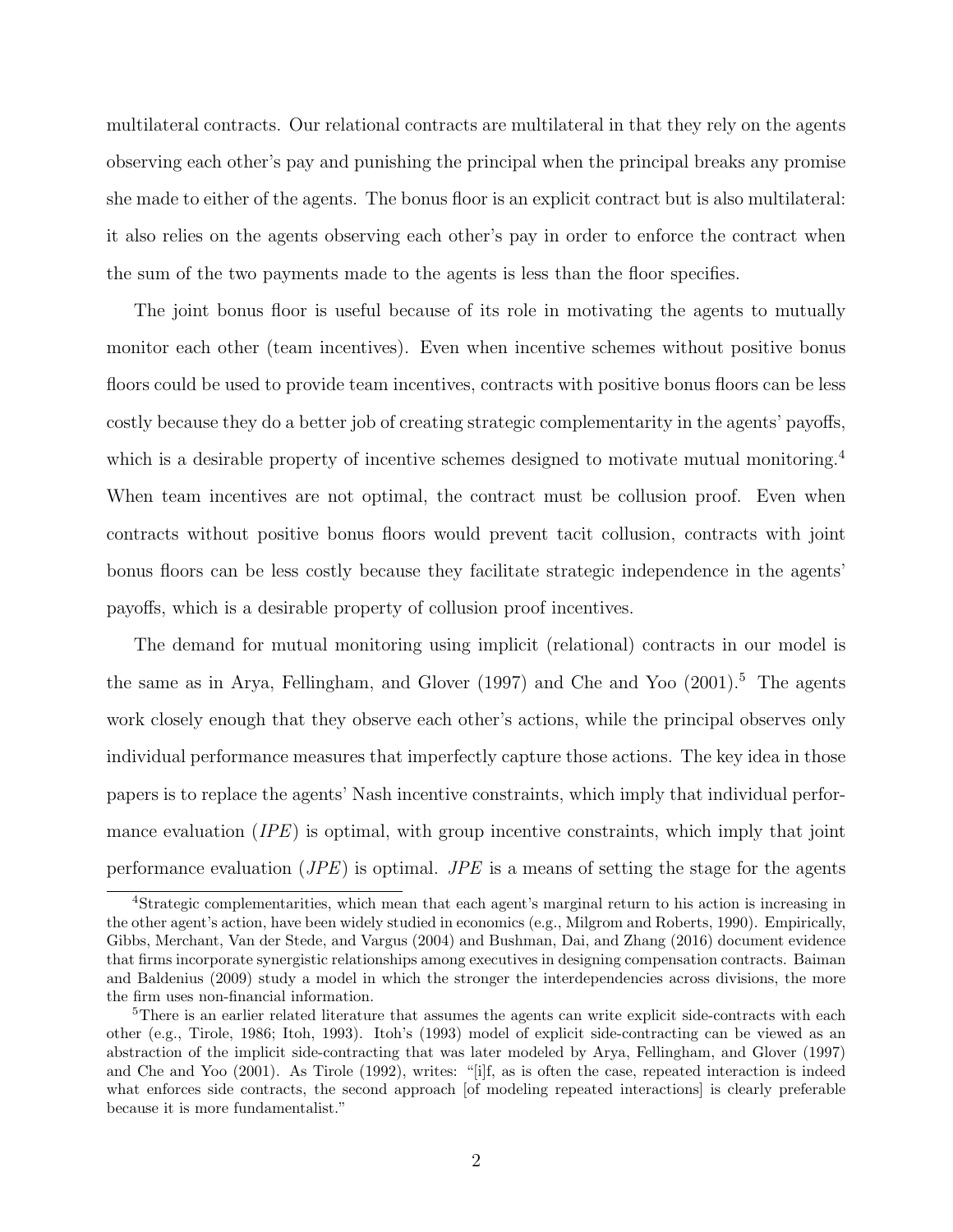to mutually monitor each other. As Milgrom and Roberts (1992, p. 416) write: "[g]roups of workers often have much better information about their individual contributions than the employer is able to gather...[g]roup incentives then motivate the employees to monitor one another and to encourage effort provision." We are agnostic about the type/level of employees our model applies to, other than they should work closely enough to be able to monitor each other's actions better than their superior(s) can. As a simplifying assumption, we (and the existing literature on relational team incentives) assume(s) the mutual monitoring is perfect.

Like our paper, Che and Yoo (2001) study an infinitely repeated relationship. The principal needs only to ensure that, from the agents' perspective, both working is preferred to both shirking (a group incentive constraint) and that the punishment of playing the stage equilibrium of shirking in all future periods is larger than the one-time benefit of free-riding on the other agent's effort. The difference between our paper and Che and Yoo (2001) is that, since the performance measures are *non-verifiable* in our model, the principal too has to rely on a relational contract.

The non-verifiable performance measures in our model can be interpreted as the principal's imperfect assessment of each agent's effort. The non-verifiability of the performance measures does not entirely rule out explicit contracts. In particular, the principal can specify a joint bonus floor that does not depend on the non-verifiable performance measures. In a single period version of our model, the principal's ability to make promises is so limited that she would renege on any promise to pay more than the minimum, so the joint bonus floor becomes a simple bonus pool arrangement (as in Macleod, 2003; Rajan and Reichelstein 2006; 2009). Under repeated play, relational contracts allow the principal to use discretion not only in allocating the bonus pool between the agents but also to increase its size above the joint bonus floor.

In our model, all players share the same expected contracting horizon (discount rate). Nevertheless, the players may differ in their relative credibility because of other features of the model such as the loss to the principal of forgone productivity. In determining the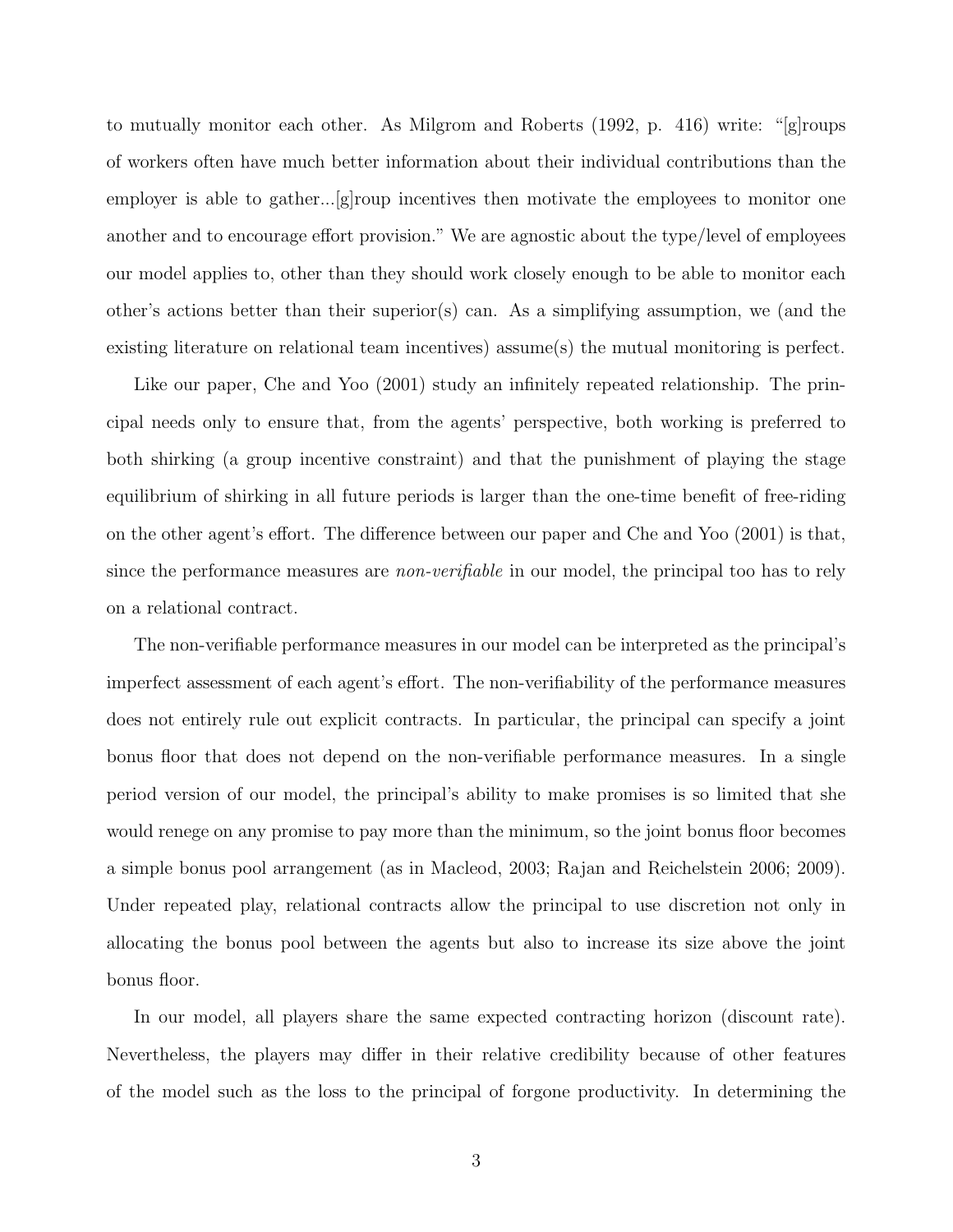optimal incentive arrangement, both the common discount rate and the relative credibility of the principal and the agents are important.

When the principal's ability to commit is strong, the optimal contract emphasizes team incentives. JPE, which rewards the agents when both do well, emerges as an optimal means of setting the stage for the agents to mutually monitor each other. JPE provides the agents with incentives to monitor each other (by creating strategic complementarity in the agents' payoffs) and a means of disciplining each other (by creating a punishing equilibrium – a stage game equilibrium with lower payoffs than the agents obtain on the equilibrium path). As the principal's reneging constraint becomes a binding constraint, rewarding (joint) poor performance via a positive bonus floor can be a feature of the optimal compensation arrangement. The role of rewarding poor performance is that it enables the principal to keep incentives focused on mutual monitoring by using JPE. The alternative is to use relative performance evaluation  $(RPE)$  to partially replace mutual monitoring incentives with individual incentives. Here, the potential benefit of RPE is not in removing noise from the agents' performance evaluation as in Holmstrom (1979) but rather in relaxing the principal's reneging constraint, since RPE has the principal making payments to only one of the two agents. The problem with  $RPE$  is that it undermines mutual monitoring by reducing the strategic complementarity in the agents' payoffs. Therefore, if the principal attempts to replace team incentives with individual incentives using RPE, even more individual incentives are needed to makeup for the reduced team incentives. As it turns out, substituting individual incentives (i.e., stage Nash incentives) with RPE is optimal only when mutual monitoring's advantage over individual incentives is small, which occurs when the agents' ability to commit (to mutually monitoring each other) is relatively weak.

When individual rather than team incentives are optimal, the principal would use RPE if she did not have to prevent tacit collusion between the agents. The unappealing feature of  $RPE$  is that it creates a strategic substitutability in the agents' payoffs that encourages them to collude on an undesirable equilibrium that has them alternating between (*work*, *shirk*) and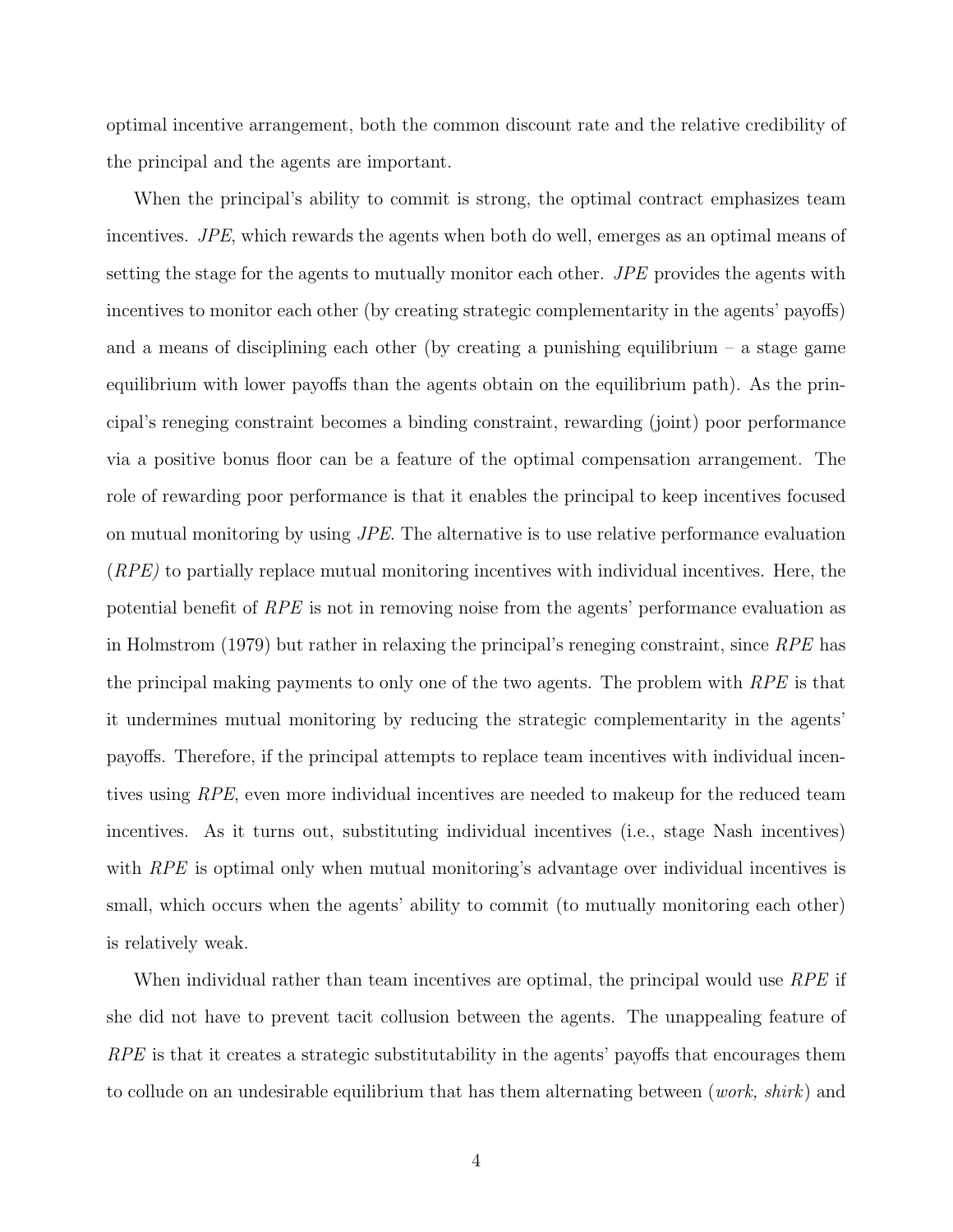$(shirk, work).$ <sup>6</sup> The collusion threat is particularly severe if the agents' ability to commit is strong, in which case paying for poor performance via a bonus floor is again optimal because it creases a strategic independence in payoffs. When the agents' ability to commit is instead relatively weak, RPE is optimal since the cost of preventing collusion is relatively small.

The relational contracting literature has explored the role repeated interactions can have in facilitating trust and discretionary rewards based on subjective/non-verifiable performance measures (e.g., Baker, Gibbons, and Murphy, 1994; Ederhof, Rajan and Reichelstein, 2011), but this literature has mostly confined attention to single-agent settings.<sup>7</sup> In this paper, we explore optimal discretionary rewards based on subjective individual performance measures in a multi-period, principal-multi-agent model. The multi-period relationship creates the possibility of trust between the principal and the agents, since the agents can punish the principal for reneging behavior. At the same time, the multi-period relationship creates the possibility of trust between the agents and, hence, opportunities for both team incentives/mutual monitoring and collusion between the agents.

Kvaløy and Olsen (2006) also study team incentives in a multilateral relational contracting setting. The most important difference between our paper and theirs is that they do not allow for a commitment to a joint bonus floor, which is the focus of our paper. While the principal cannot write a formal contract on the non-verifiable performance measures, it seems difficult to rule out contracts that specify a joint bonus floor. After all, this idea is at the heart of bonus pools. Kvaløy and Olsen also restrict attention to stationary strategies for the agents, while we allow agents to play arbitrary history-dependent strategies.

Our paper is also closely related to Baldenius, Glover, and Xue (2016). In their model, (i) the principal perfectly observes the agents' actions and (ii) there is a verifiable joint performance measure (e.g., firm-wide earnings) that can be explicitly contracted on. Because the

<sup>6</sup>Even in one-shot principal-multi-agent contracting relationships, the agents may have incentives to collude on an equilibrium that is harmful to the principal (Demski and Sappington, 1984; Mookherjee, 1984).

<sup>7</sup>One exception is Levin (2002), which examines the role multilateral contracting can have in bolstering the principal's ability to commit if the principal's reneging on a promise to any one agent means she will loose the trust of both agents. We make the same assumption. Levin does not study relational contracting between the agents.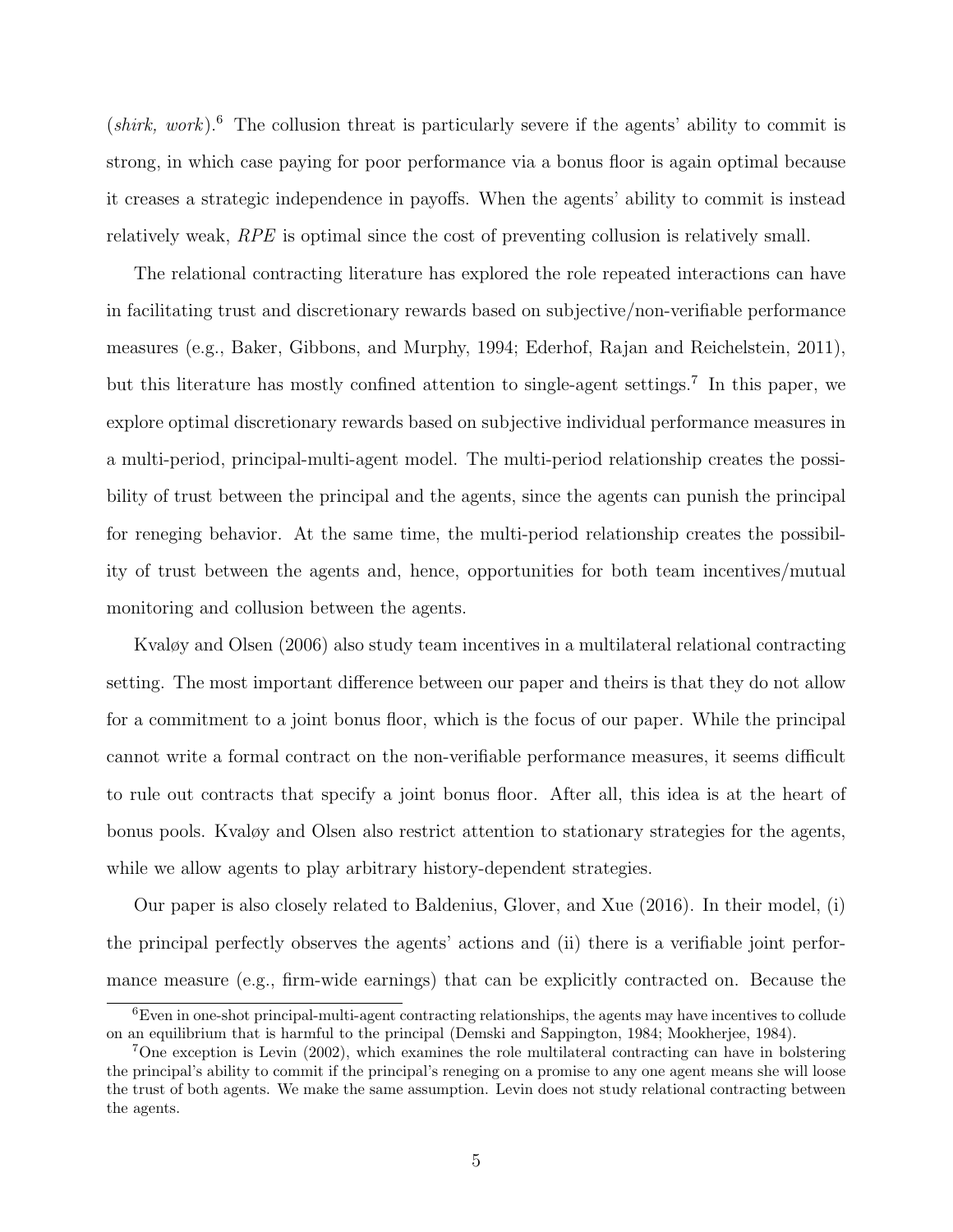principal observes the agents' actions, there is no role for mutual monitoring/team incentives in their model. When mutual monitoring is not optimal, our results are similar to theirs in that strategic independence emerges as an optimal response to agents' collusion. Our modeling adds the realism of imperfect non-verifiable individual performance measures at the cost of leaving out the verifiable joint performance measure.

The remainder of the paper is organized as follows. Section 2 presents the model. Section 3 studies implicit side-contracting between the agents. Section 4 specifies the principal's optimization problem and characterizes the optimal contract. Section 5 concludes.

## 2 Model

A principal contracts with two identical agents,  $i = A, B$ , to perform two independent and ex ante identical projects (one project for each agent) in an infinitely repeated relationship, where t is used to denote the period,  $t = 1, 2, 3, \dots$  All parties are risk neutral. Each agent chooses a personally costly effort  $e^i \in \{0,1\}$  in period t: the agent chooses either "work"  $(e^i_t = 1)$  or "shirk"  $(e_t^i = 0)$ . Each agent's personal cost of shirk is normalized to be zero and of work is normalized to one. Each agent's effort  $e_t^i$  generates a stochastic output  $x_t^i \in \{H, L\}$  in the current period, with  $q_1 = \Pr(x_t^i = H | e_t^i = 1), q_0 = \Pr(x_t^i = H | e_t^i = 0)$ , and  $0 < q_0 < q_1 < 1$ . (Whenever it does not cause confusion, we drop sub-and superscripts.) The outputs  $(x_t^i, x_t^j)$  $_{t}^{\jmath}),$ which are also the performance measures, are individual rather than joint measures in the sense that agent i's effort does not affect agent j's probability of producing a high output. Throughout the paper, we assume each agent's effort is so valuable that the principal wants to induce both agents to *work*  $(e_t^i = 1)$  in every period. (Sufficient conditions are provided in the appendix.) The principal's problem is to design a contract that motives both agents to work in every period at the minimum cost.

Because of their close interactions, the agents observe each other's effort in each period. As in Che and Yoo (2001), we assume that the communication from the agents to the principal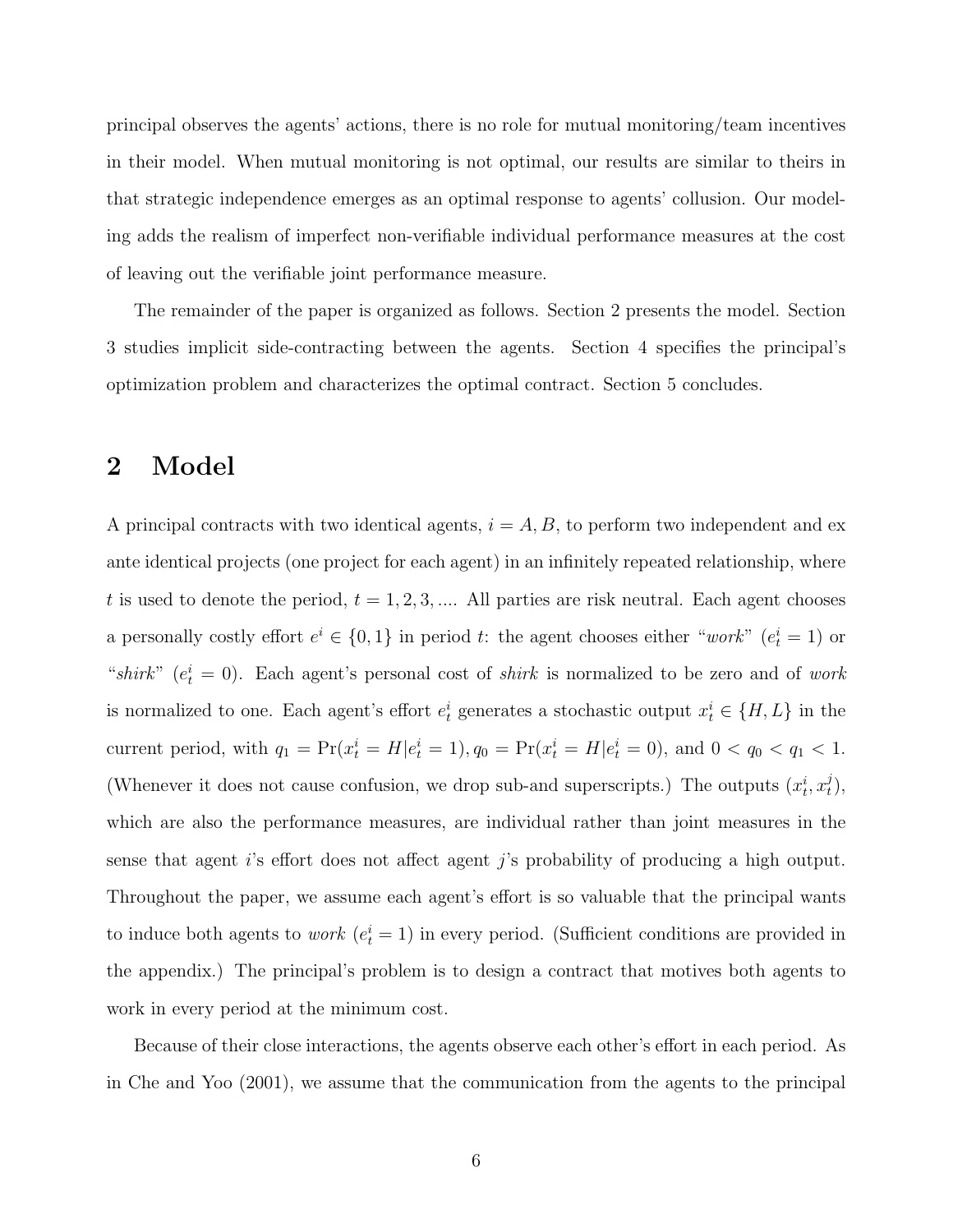is blocked and, therefore, the outcome pair  $(x^i, x^j)$  is the only signal on which the agents' wage payment can depend. As in Kvaløy and Olsen (2006), we assume the performance measures  $(x^i, x^j)$  are unverifiable. Therefore, the principal cannot directly incorporate the performance measures into an explicit contract. Instead, the performance measures can be used in determining compensation only via a self-enforcing relational (implicit) contract. We will introduce an objective/verifiable team measure in Section 5.

The relational contract governs the parties' entire (infinite) horizon relationship, specifying the agents' actions in each period, the equilibrium payments the principal makes to the agents, and what the parties will do in retaliation if any of them reneges on their promises. At the beginning of each period, the principal promises the agents a wage scheme that depends on the non-verifiable performance measures and, hence, must be self-enforcing. Because the production technology is stationary and the principal induces high efforts in each period (a stationary effort policy), we know from Theorem 2 in Levin (2003) that the same wages will be offered in each period on the equilibrium path. In our setting, any promise to punish the agent in the future based on the current period's performance (and the history of performance that arises after that) can instead be built into current period payments by taking expectations.<sup>8</sup> This rules out the kind of history-dependent equilibrium punishment phases that arise in other games of imperfect monitoring (Mailath and Samuelson, 2006). Since a stationary wage scheme is optimal, we omit the time subscript from wages.

Denote by  $w_{mn}^i$  the wage agent i expects to receive according to the *relational* contract if his (performance) outcome is  $x^i = m$  and his peer's outcome is  $x^j = n$ , with  $m, n \in \{H, L\}$ . For tractability, we assume the ex ante identical agents are offered the same wage schemes,

<sup>&</sup>lt;sup>8</sup>The basic idea is that the agent's incentives come from two sources: performance measure contingent payments in the current period and a (possible) change in continuation payoffs that depend on the current period's performance measures. Because of the limited liability constraints, even the lowest of these continuation payoffs must be nonnegative. Since all parties are risk neutral and have the same discount rate, any credible promise the principal makes to condition continuation payoffs on current period performance measures can be converted into a change in current payments that replicates the variation in continuation payoffs without affecting the principal's incentives to renege on the promise or violating the limited liability constraints on payments. The new continuation payoffs are functions of future actions and outcomes only, removing the history dependence. The new contract is a short-term one. If instead the effort level to be motivated is not stationary, then, of course, non-stationary contracts can be optimal.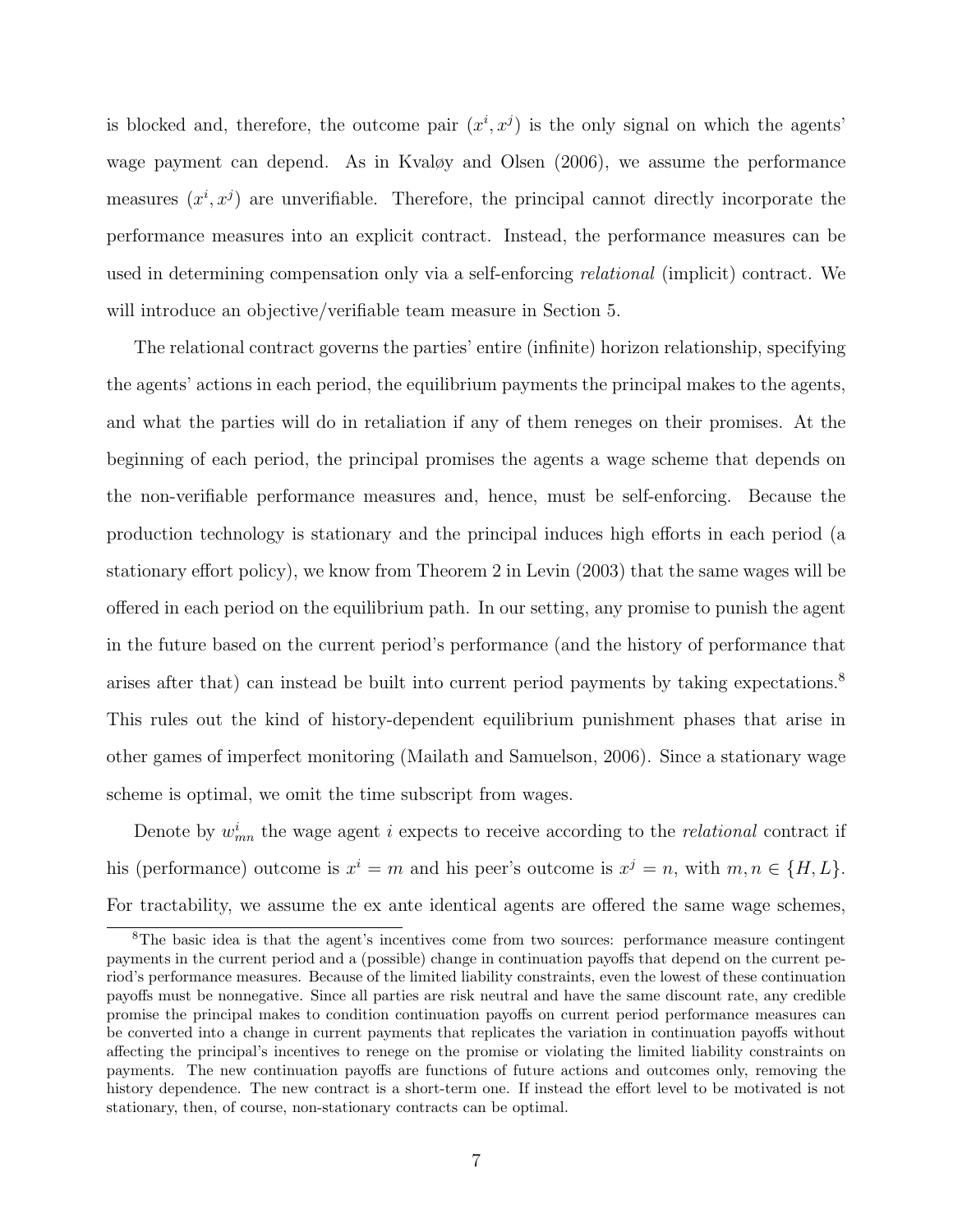i.e.,  $w_{mn}^i = w_{nm}^j$ ,  $i \neq j$ . As a result, we can drop the agent superscript and denote by  $\mathbf{w} \equiv \{w_{LL}, w_{LH}, w_{HL}, w_{HH}\}\$ the implicit contract the principal promises the agents.<sup>9</sup> The agents are protected by limited liability—the wage transfer from the principal to each agent must be nonnegative:

$$
w_{mn} \ge 0, \forall m, n \in \{H, L\}.
$$
 (Non-negativity)

We assume each agent's best outside opportunity provides him with a payoff of 0 in each period. Therefore, any contract that satisfies the limited liability constraints will also satisfy the agents' individual rationality constraints, since the cost of low effort is zero. The individual rationality constraints are suppressed throughout our analysis.

In addition to the implicit promises w, we assume the parties can write an *explicit* contract as long as the explicit contract does not depend on the non-verifiable performance measures  $(x^i, x^j)$ . This effectively limits the explicit contract to a *bonus floor*  $\underline{w} \geq 0$  – a minimum total bonus to paid to both agents in the current period independent of the non-verifiable performance measures. Given the multilateral nature of the contracting relationship, it seems difficult to rule out such explicit contracts, since they require only that a court be able to verify whether or not the contractual minimum  $\underline{w}$  was paid out. Throughout the paper, we will say that the contract has a bonus pool  $(BP)$ -type feature if it specifies a positive total bonus floor, i.e.,  $\underline{w} > 0$ . Our BP-type contracts can be thought of as discretionary bonus pools that allow the principal to pay the agents more than the contractually agreed upon minimum  $w$ . (There will always be some room for such discretion in our model because the model is a dynamic one.) To better connect with prior literature, we present in the end of the paper a setting that assumes the principal cannot commit to a joint bonus floor.

It is easy to see that the minimum joint bonus  $\underline{w}$  satisfies  $\underline{w} \leq \min_{m,n \in H,L} \{w_{m,n} + w_{n,m}\}\$ 

<sup>9</sup>Confining attention to symmetric contracts is a restrictive assumption in that asymmetric contracts can be preferred by the principal, as in Demski and Sappington's (1984) single period model. As we will show in Section 4, restricting attention to symmetric contracts greatly simplifies our infinitely repeated contracting problem by reducing the infinite set of possibly binding collusion constraints to two. Without the restriction to symmetric contracts, we know of no way to simplify the set of collusion constraints into a tractable programming problem.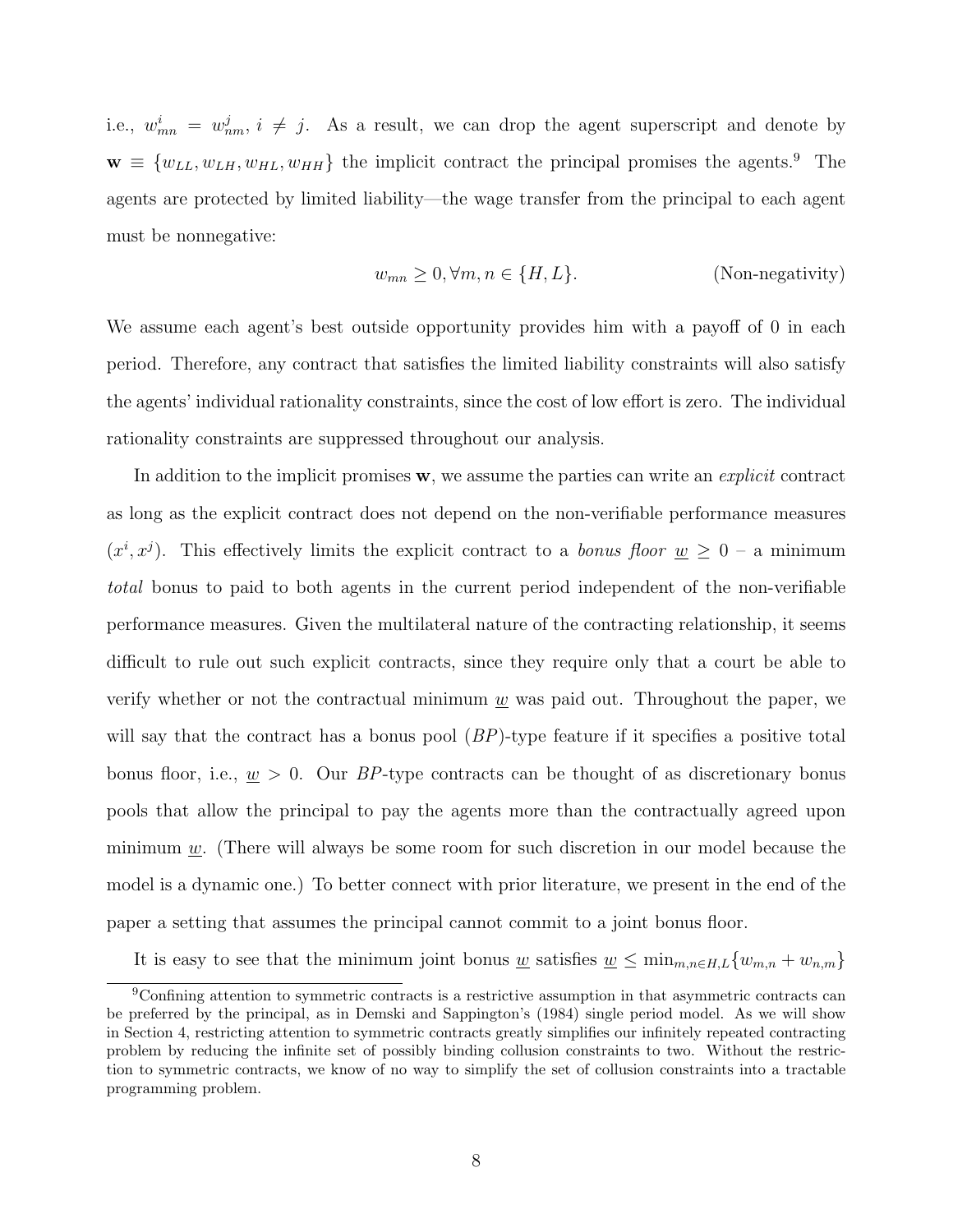in any optimal contract.<sup>10</sup> That is, the explicit bonus floor is never triggered as long as the principal honors her implicit promises w. Denote by  $\pi(k, l; w)$  the expected wage payment of agent i if he chooses an effort level  $k \in \{1,0\}$  while the other agent j chooses effort  $l \in \{1,0\}$ , assuming the principal honors the implicit contract  $\mathbf{w} \equiv \{w_{LL}, w_{LH}, w_{HL}, w_{HH}\}.$ The discussion above implies that

$$
\pi(k, l; \mathbf{w}) = q_k q_l w_{HH} + q_k (1 - q_l) w_{HL} + (1 - q_k) q_l w_{LH} + (1 - q_k)(1 - q_l) w_{LL}.
$$
 (1)

To motivate the principal to honor her implicit promises w with the agents, we consider the following (grim) trigger strategy played by the agents: both agents behave as if the principal will honor the implicit promises **w** until the principal reneges, after which the employment relationship reverts to punishment phase – the agents shirk in all future periods, and the principal offers them a fixed salary of zero. Such a grim trigger strategy is also used in Baker, Gibbons, and Murphy (1994) and Kvaløy and Olsen (2006) and is without loss of generality, since this is the harshest punishment the agents can impose on the principal. The principal will not renege if

$$
\frac{2\left[q_1H - \pi(1,1;\mathbf{w})\right] - 2q_0H}{r} \ge \max_{m,n \in \{H,L\}} \{w_{mn} + w_{nm} - \underline{w}\}.
$$
 (Principal's IC)

The constraint above assures the principal will abide by the promised wage scheme w rather than renege and payout the minimum joint bonus floor  $w$ . The left hand side is the cost of reneging, which is the present value of the production loss in all future periods net of wage payment. The right hand side of this constraint is the principal's benefit of paying out only the minimum joint bonus. If instead a bonus floor is not allowed, the right hand of the principal's incentive constraint becomes  $\max_{m,n} \{w_{mn} + w_{nm} - 0\}$ , i.e., the principal can

<sup>&</sup>lt;sup>10</sup>Suppose by contradiction that  $\underline{w} > w_{m,n} + w_{n,m}$  when the agents' outcome pair is  $(m, n)$ . Since the court will enforce <u>w</u>, it will allocate the difference  $\Delta = w - (w_{m,n} + w_{n,m})$  between the two agents according to a certain allocation rule. The principal can directly give the agents the same payments the courts would impose by increasing the payments so that  $(w'_{m,n} + w'_{n,m}) = \underline{w}$ . The principal can do better by optimizing over possible  $(w'_{m,n} + w'_{n,m}) = \underline{w}$ .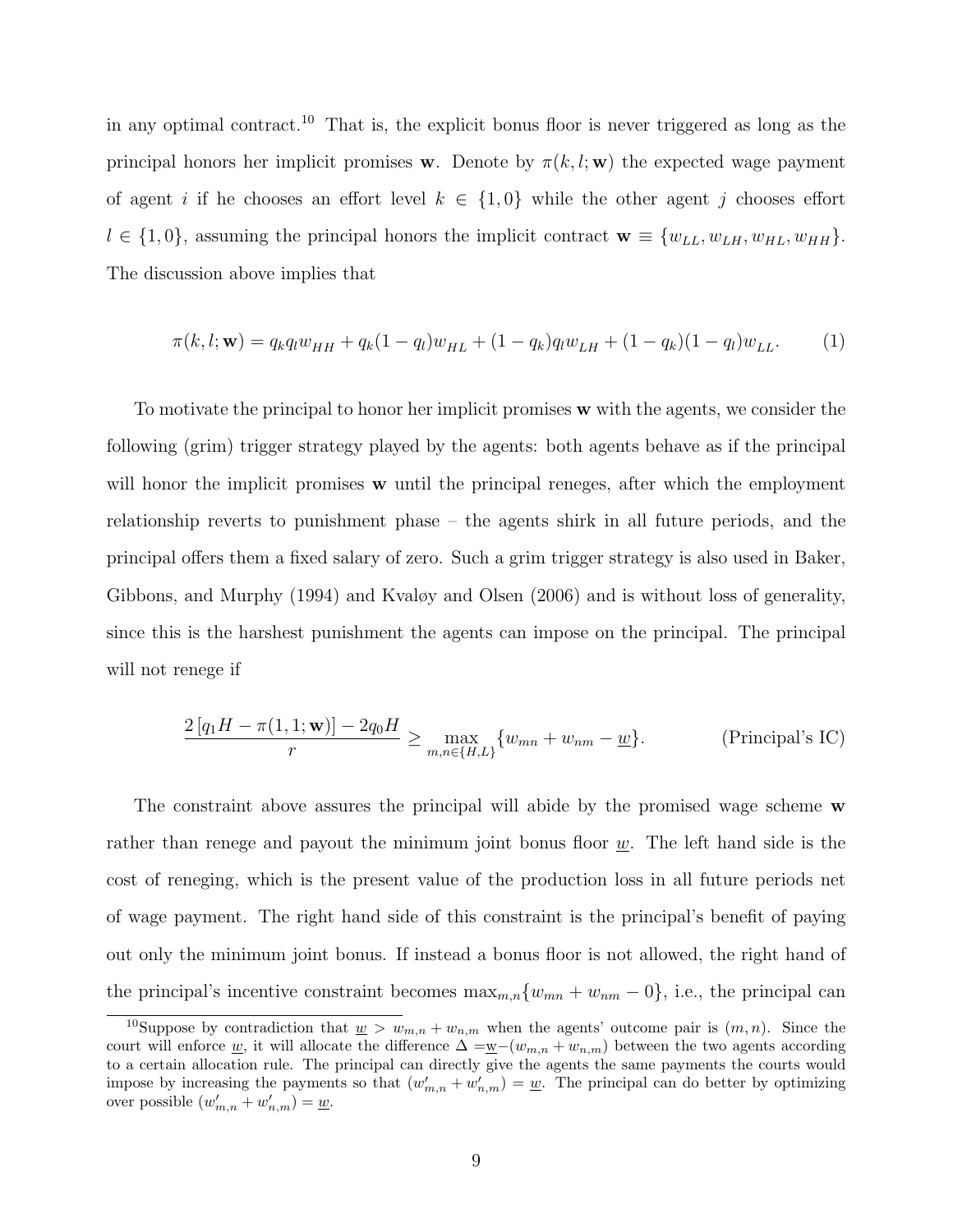always breach her promise and pay zero to both agents in the current period.

All parties in the model share a common discount rate r, capturing the time value of money or the probability the relationship will end at each period (the contracting horizon). Denote by  $H_t$  the history of all actions and outcomes before period t, including whether the principle has ever reneged her implicit promises. Denote by  $P_t$  the public profile before period  $t$  — the history without the agents' actions. The principal's strategy is a mapping from the public profile  $P_t$  to period t wages. Each agent's strategy maps the entire history  $H_t$  to his period t effort choice. The equilibrium concept is Perfect Bayesian Equilibrium (PBE). Among the large set of PBE's, we choose the one that is best for the principal subject to collusionproofness. To be collusion-proof, there can be no other PBE that has only the agents changing their strategies and provides each agent with a higher payoff (in a Pareto sense) than their equilibrium payoff.

### 3 Implicit Contracting between the Agents

The fact that agents observe each other's effort choice, together with their multi-period relationship, gives rise to the possibility that they use implicit contracts to motivate each other to work (mutual monitoring) as in Arya, Fellingham, and Glover (1997) and Che and Yoo (2001). Consider the following trigger strategy used to enforce (*work*, *work*): both agents play work until one agent i deviates by choosing shirk; thereafter, the agents play (shirk, shirk):

$$
\frac{1+r}{r} \left[ \pi(1,1; \mathbf{w}) - 1 \right] \ge \pi(0,1; \mathbf{w}) + \frac{1}{r} \pi(0,0; \mathbf{w}).
$$
 (Mutual Monitoring)

Such mutual monitoring requires two conditions. First, each agent's expected payoff from playing (work, work) must be at least as high as from playing the punishment strategy (shirk,  $\textit{shirk}$ . In other words, both working must Pareto dominate both shirking from the agents'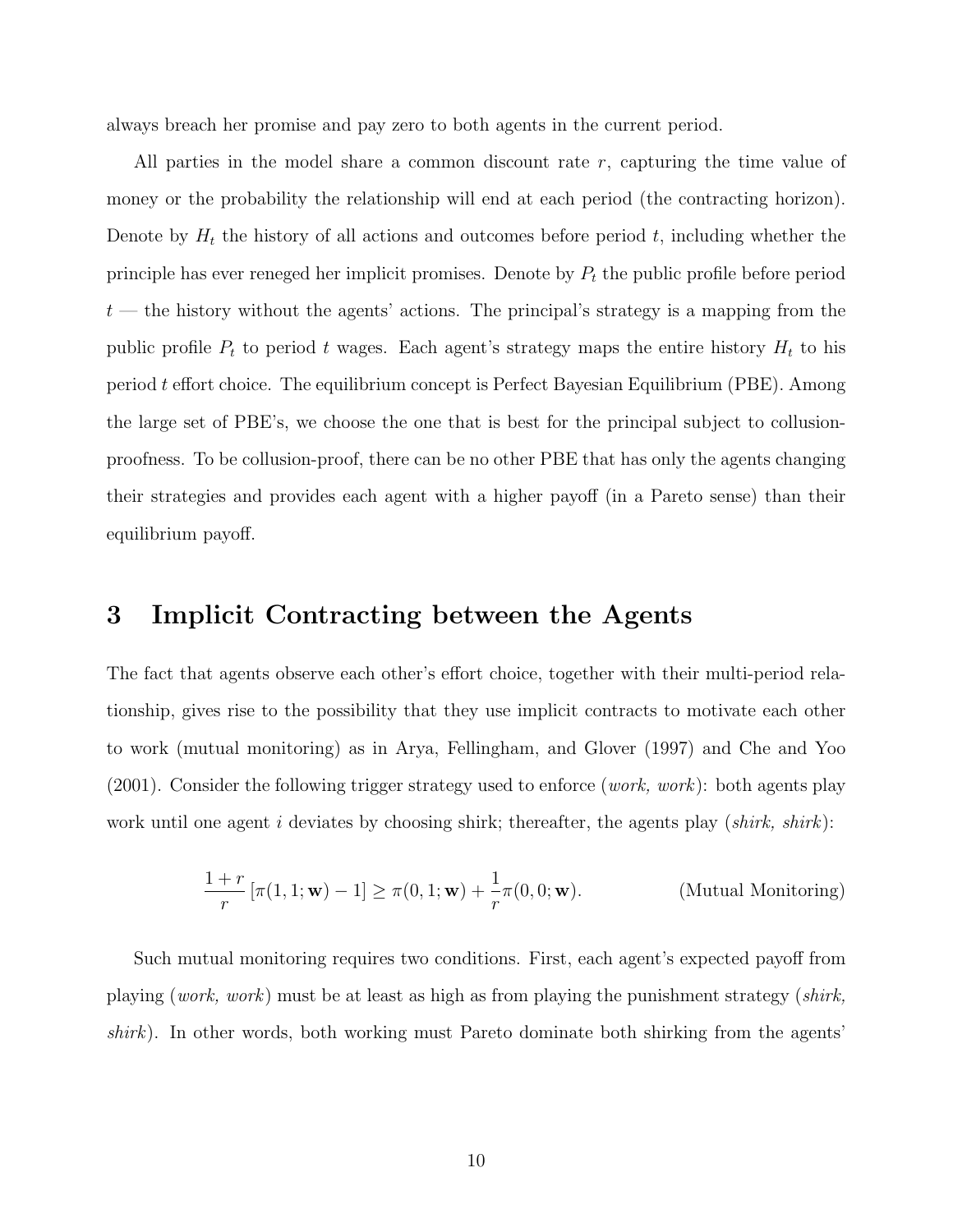point of view in order for *(shirk, shirk)* to be perceived as a punishment. That is,

$$
\pi(1, 1; \mathbf{w}) - 1 \ge \pi(0, 0; \mathbf{w}).
$$
 (Pareto Dominance)

Second, the off-equilibrium punishment strategy *(shirk, shirk)* must be self-enforcing in that playing (shirk, shirk) is a stage game Nash equilibrium. That is,

$$
\pi(0,0; \mathbf{w}) \ge \pi(1,0; \mathbf{w}) - 1.
$$
 (Self-Enforcing Shirk)

As we will show in Section 4, contracts that motivate agents to mutually monitor each other (i.e., team incentives) are naturally collusion proof: there is no other PBE in which the agents can receive a higher payoff in the Pareto sense by deviating from the (work, work) equilibrium. Despite its desirable feature in preventing collusion between the two agents, exploiting team incentives can be costly because of the two added constraints above that accompany (Mutual Monitoring). When motivating team incentives is too costly for the principal, she can ignore the three constraints specified above, and instead provide the individual incentive by ensuring that  $(work, work)$  is a stage game Nash equilibrium.

$$
\pi(1, 1; \mathbf{w}) - 1 \ge \pi(0, 1; \mathbf{w}).
$$
\n(Static NE)

The Nash constraint may not be sufficient to motivate the agents to act as the principal intends because they may find other implicit contracting more desirable – that is, they may tacitly collude against the principal. To sustain a collusive strategy, the agents adopt a grim trigger strategy in which agent  $i$  punishes agent  $j$  for deviating from the collusive strategy by playing the stage game equilibrium that gives  $j$  the lowest payoff. As we show in the proof of Lemma 1, for any contract that satisfies (Static NE), the grim trigger strategy calls for the agents to revert to the stage game equilibrium (*work*, *work*) in all future periods if any agent deviates from the collusive strategy. That is, when the principal chooses to provide individual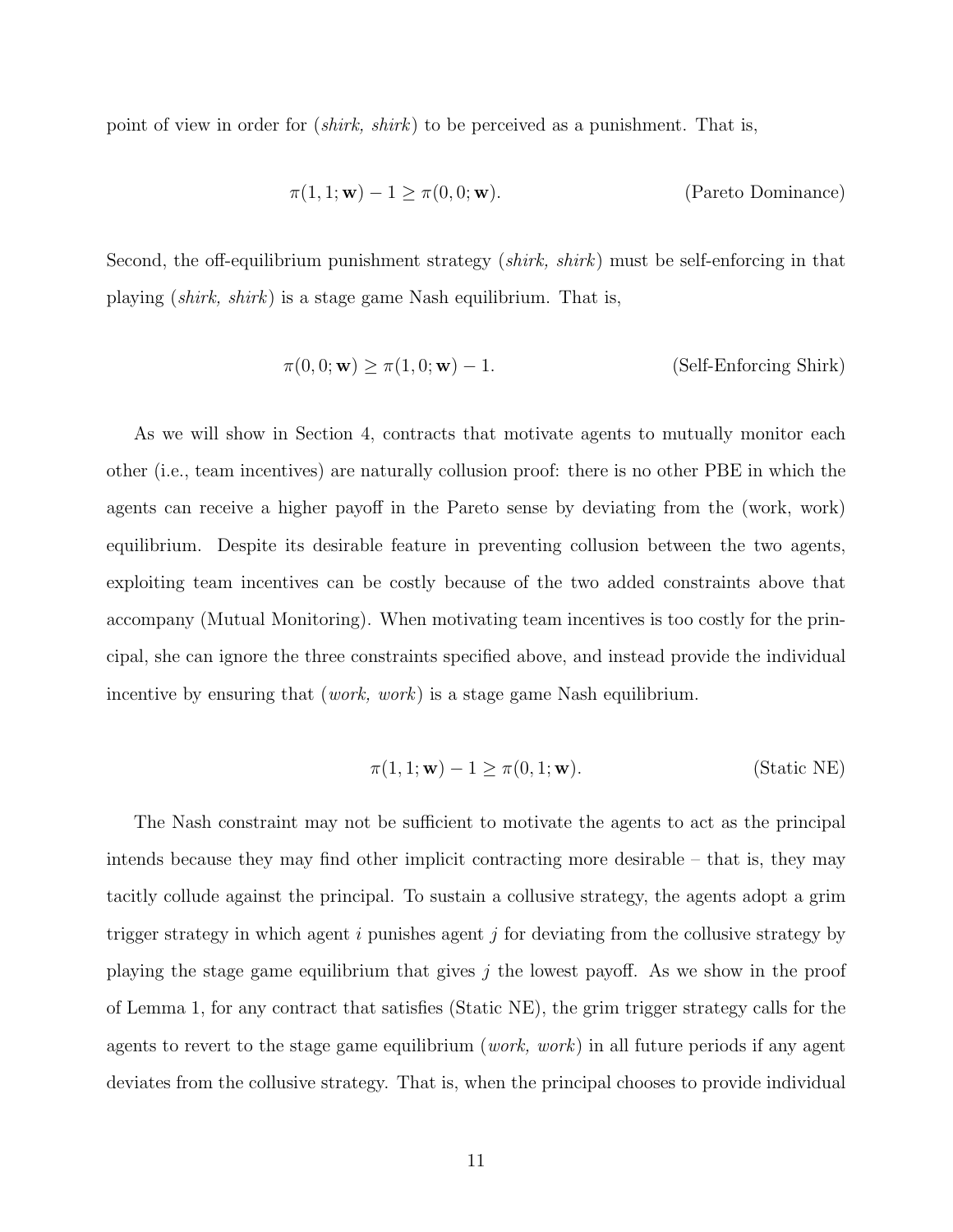Nash incentives, playing *(work,work)* is the most severe punishment the agents can impose on each other from deviating a collusive strategy.

The principal needs to prevent all collusive strategies. Given the infinitely repeated relationship, the space of potential collusions between the two agents is rich. Nonetheless, Lemma 1 below shows that we can confine attention to two intuitive collusive strategies when constructing collusion-proof contracts. First, the contract has to satisfy the following condition to prevent "Joint Shirking" strategy in which agents collude on playing (shirk, shirk) in all periods:

$$
\pi(1,0; \mathbf{w}) - 1 + \frac{\pi(1,1; \mathbf{w}) - 1}{r} \ge \frac{1+r}{r}\pi(0,0; \mathbf{w}).
$$
 (No Joint Shirking)

In addition, the contract has to satisfy the following condition to prevent "Cycling" collusive strategy in which agents collude on alternating between (*work, shirk*) and (*shirk, work*):

$$
\frac{1+r}{r} \left[ \pi(1,1; \mathbf{w}) - 1 \right] \ge \frac{(1+r)^2}{r(2+r)} \pi(0,1; \mathbf{w}) + \frac{(1+r)}{r(2+r)} \left[ \pi(1,0; \mathbf{w}) - 1 \right]. \tag{No Cycling}
$$

The left hand side of the two constraints is the agent's expected payoff if he unilaterally deviates by choosing work when he is supposed to shirk in some period  $t$  and is then punished indefinitely with the stage game equilibrium of (*work*, *work*). The right hand side is the expected payoff the agent derives from the collusive strategy – either Joint Shirking or Cycling. Lemma 1 provides a necessary and sufficient conditions for any contract that provides individual Nash incentives to be collusion proof. (Lemma 1 is borrowed from Baldenius, Glover, and Xue (2016) but is repeated here for completeness.)

Lemma 1 For contracts that provide individual incentives and hence satisfy (Static NE), the necessary and sufficient condition to be collusion-proof is that: either both (No Joint Shirking) and (No Cycling) are satisfied, or both (No Cycling) and (Pareto Dominance) are satisfied.

**Proof.** All proofs are provided in an appendix.  $\blacksquare$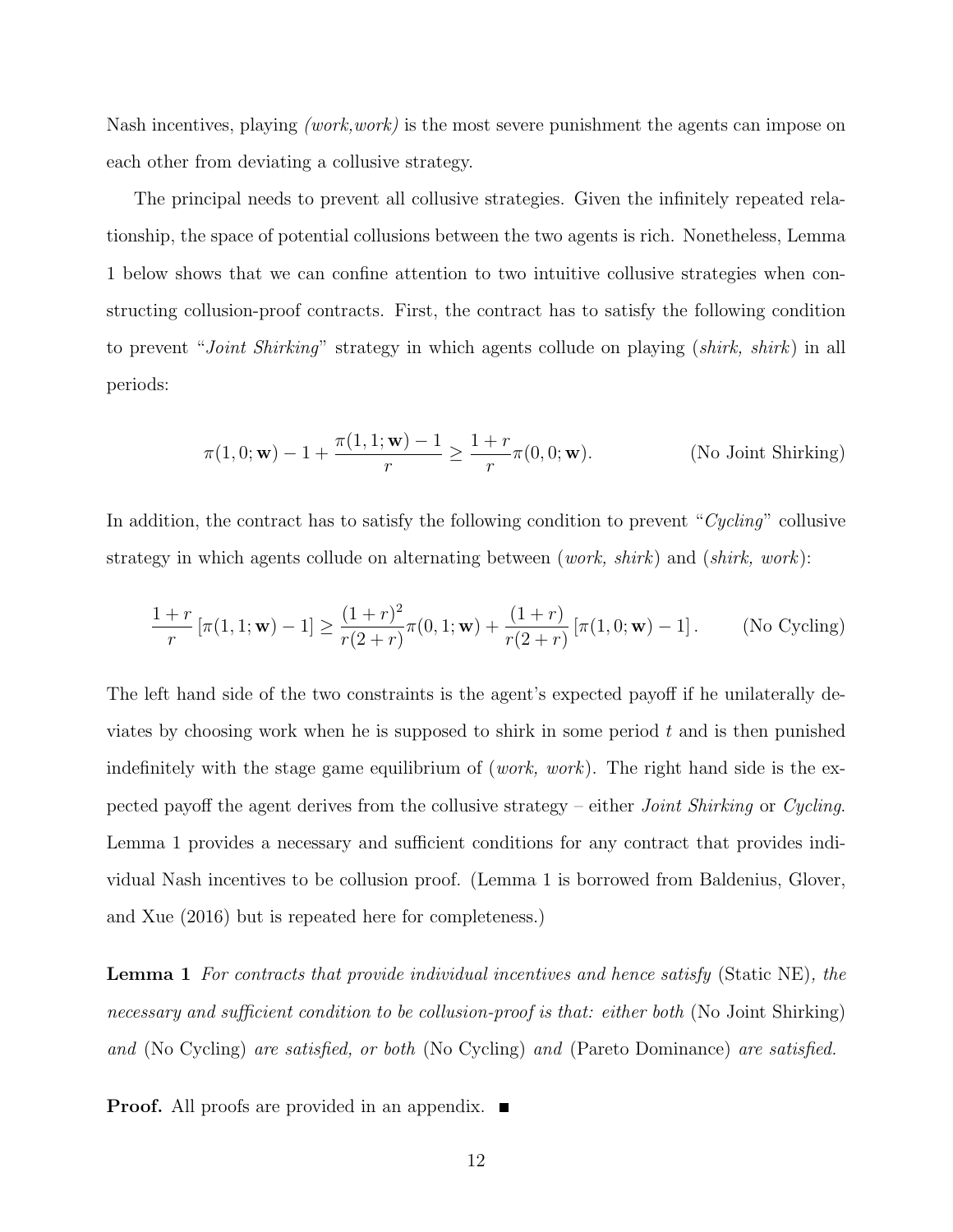The intuition for the lemma is that all other potential collusive strategies can only provide some period  $t'$  shirker with a higher continuation payoff than under *Joint Shirking* or Cycling if some other period  $t''$  shirker has a lower continuation payoff than under *Joint Shirking* or Cycling. Hence, if the contract motivates all potential shirkers under Joint Shirking and Cycling to instead deviate to work, then so will the period  $t''$  shirker under the alternative strategy.

## 4 The Principal's Problem

The principal designs an *explicit* joint bonus floor <u>w</u> and an *implicit* wage scheme  $\mathbf{w} =$  ${w_{LL}, w_{LH}, w_{HL}, w_{HH}}$  to ensure (*work*, *work*) in every period is a collusion-proof equilibrium. The implicit promises w must satisfy the Principal's IC constraint in order to make the promise self-enforcing, since the courts cannot be used to enforce the implicit scheme. When designing the optimal contract, the principal can choose to motivate mutual monitoring between agents if it is worthwhile (and feasible). Alternatively, she can implement a static Nash equilibrium subject to collusion proof constraints (which is always feasible). The following integer program summarizes the principal's problem. It is an integer program because the variable T (short for team incentives) takes a value of either zero or one:  $T = 1$  means the principal designs the contract to induce team incentives by motivating mutual monitoring, while  $T = 0$  represents individual incentives.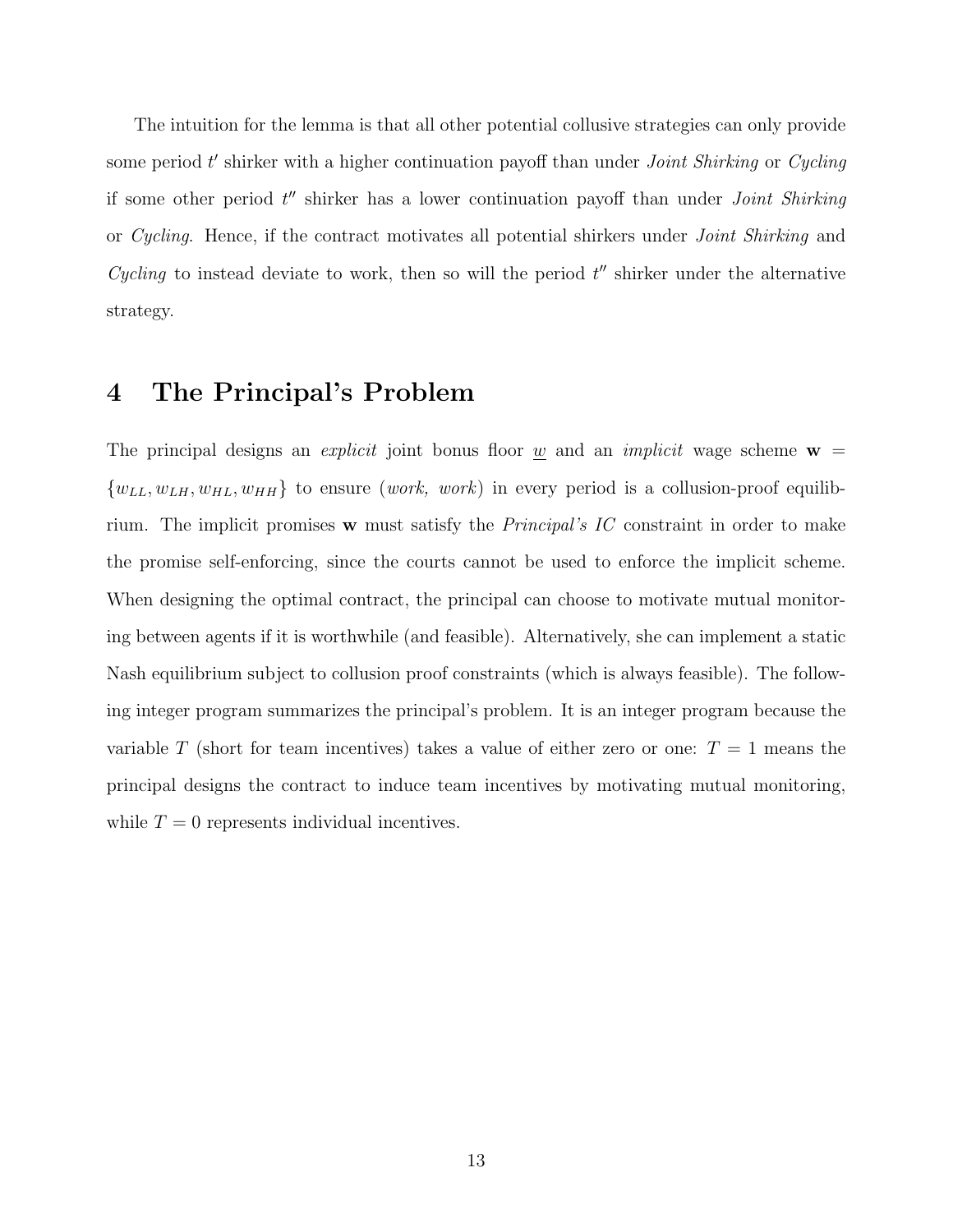**Program P:**

\n
$$
\min_{T \in \{0,1\}, \underline{w} \ge 0, w_{mn} \ge 0} \pi(1,1)
$$
\ns.t.

\nPrincipal's IC

\n
$$
T \times \text{Mutual Monitoring}
$$
\n
$$
T \times \text{Pareto Dominance}
$$
\n
$$
T \times \text{Self-Enforcing Shirk}
$$
\n
$$
(1-T) \times \text{Static NE}
$$
\n
$$
(1-T) \times \text{No Joint Shirking}
$$
\n
$$
(1-T) \times \text{No Cycling}
$$

Two features of the program deserve further discussion. First, the team incentives case  $(T = 1)$  does not include any collusion-proof constraints, which will be shown to be optimal after Proposition 1. The idea is, even without collusion-proof constraints, the solution under  $T = 1$  is such that playing (work, work) in the repeated game is Pareto optimal for the agents and hence collusion proof by definition. Second, while Lemma 1 specifies the necessary and sufficient condition for contracts providing individual incentives  $(T = 0)$  to be collusion proof, once we endogenize the choice of  $T$ , it is without loss of generality to incorporate only the sufficient condition that both (No Joint Shirking) and (No Cycling) are satisfied. This is because, under the alternative collusion proof condition shown in Lemma 1, that is, (Pareto Dominance) and (No Cycling), the individual-incentive case  $T = 0$  results in a strictly smaller feasible set than the team-incentive case.<sup>11</sup> Intuitively, if the contract already satisfies (Pareto Dominance), the principal will be better-off by providing team incentives  $(T = 1)$ than by providing individual incentives that requires additional collusion-proof conditions.

 $11$ To see this, note that (Pareto Dominance) and (Static NE) together imply (Mutual Monitoring). This, however, means the  $T = 0$  case has more constraints than the  $T = 1$  case (noting that the (Self-Enforcing Shirk) constraint never binds in the  $T = 1$  case).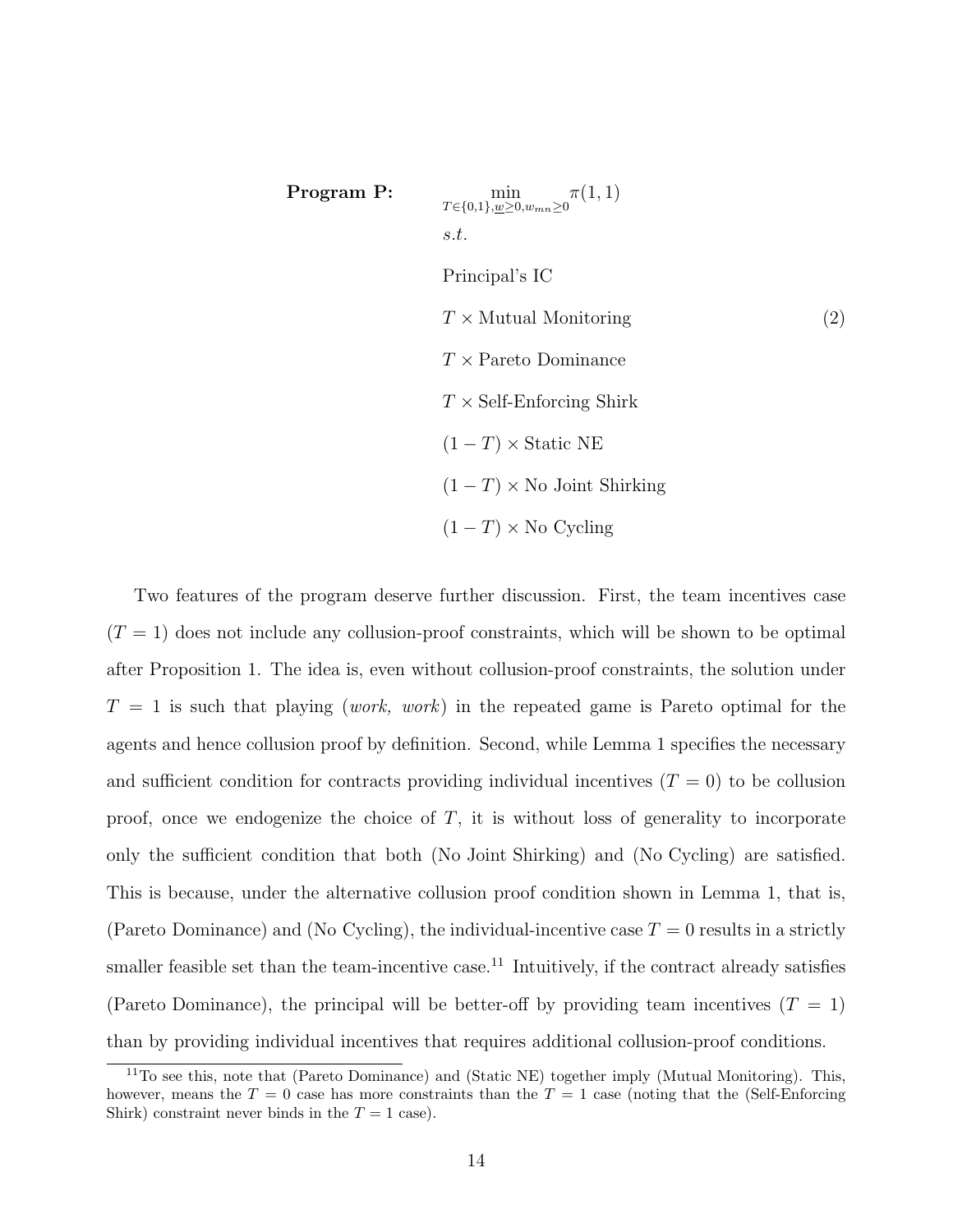The following lemma links the explicit joint bonus floor  $w$  and the implicit promises  $\{w_{LL}, w_{LH}, w_{HL}, w_{HH}\}$ , and therefore further simplify the program **P** by reducing the number of control variables.

## **Lemma 2** It is optimal to set  $\underline{w} = \min_{m,n \in H,L} \{w_{m,n} + w_{n,m}\}.$

That is, the principal optimally sets the contractible joint bonus floor equal to the minimum total compensation specified by the principal's implicit contract with the agents. The result is fairly obvious. If the bonus floor is set lower than the minimum promised total compensation, then the principal can relax her  $IC$  constraint by increasing the bonus floor. If the bonus floor is greater than the minimum promised compensation, then the agents will use the courts to enforce the bonus floor. That is, the actual minimum compensation will not be the promised minimum but instead the bonus floor. The same equilibrium payments can be achieved by revising the principal's implicit contract so that the minimum promised compensation is equal to the bonus floor.

Lemma 2 allows us to rewrite the (Principal's IC) constraint as follows:

$$
\frac{2[q_1H - \pi(1, 1; \mathbf{w})] - 2q_0H}{r} \ge \max_{m, n, m', n' \in \{H, L\}} \{w_{mn} + w_{nm} - (w_{m', n'} + w_{n', m'})\}.
$$

As the reformulated Principal's IC constraint suggests, the explicit bonus floor in our model is equivalent to an explicit contract that specifies the range of possible payments and asks the principal to *self-report* the non-verifiable performance measures.<sup>12</sup> The courts would then be used to enforce payments that are consistent with some realizations of the performance measures but not verify the actual realizations, since they are non-verifiable by assumption.

We solve Program  $P$  by the method of enumeration and complete the analysis in two steps. In Sections 4.1 and 4.2, we solve Program P while setting  $T = 1$  and then  $T = 0$ , respectively. We then compare the solutions for each parameter region and optimize over the choice of T in Section 4.3.

 $12$  Deb, Li, and Mukherjee (2016) uses a similar interpretation in studying relational contracts with subjective measures.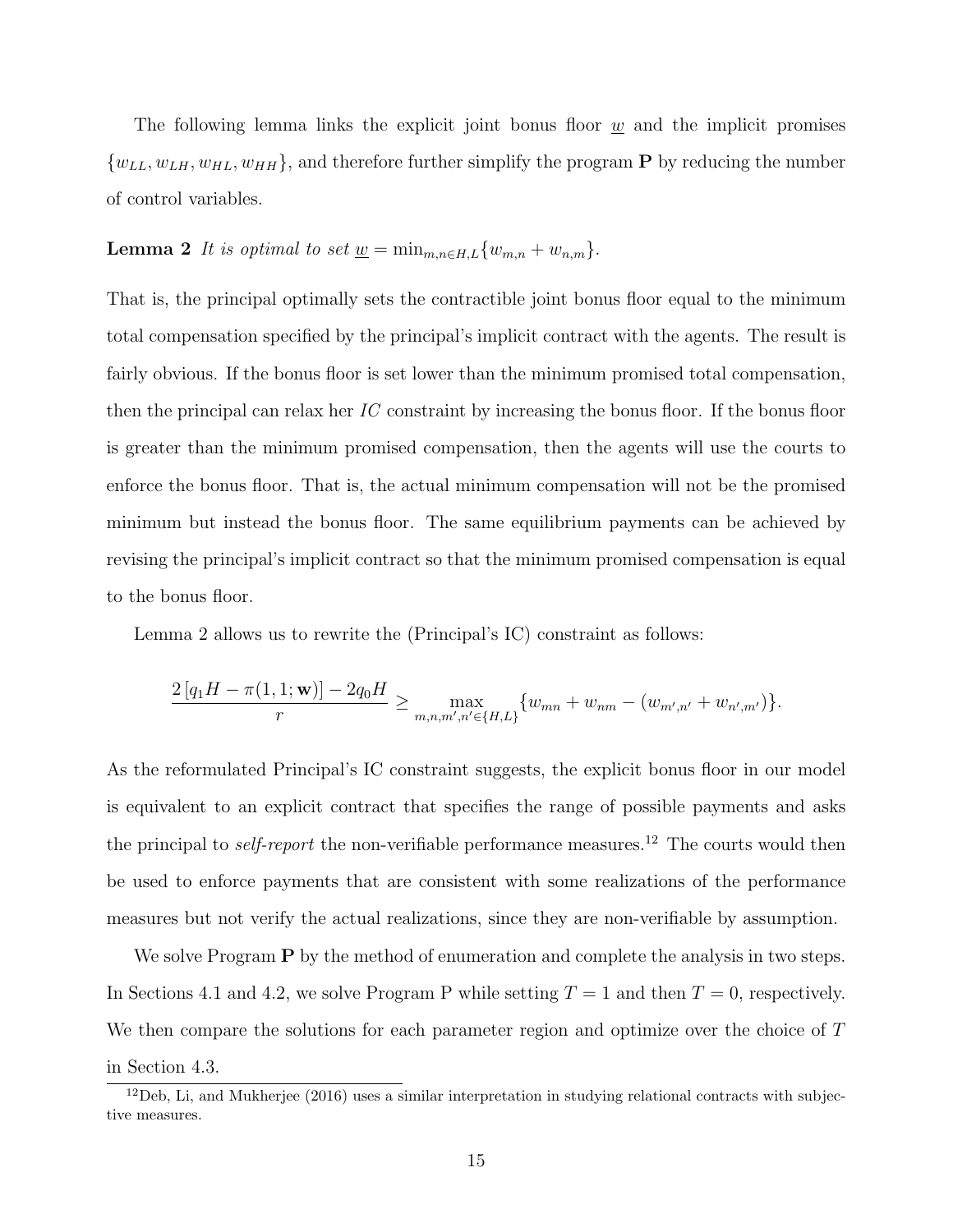### 4.1 Team Incentives

This subsection takes team incentives  $(T = 1)$  as given and solve for the optimal solution. Following the literature, we say that a wage scheme exhibits individual performance evaluation (IPE) if  $w_{HH} = w_{HL}$  and  $w_{LH} = w_{LL}$ , relative performance evaluation (RPE) if  $w_{HL} \ge$  $w_{HH}$  and  $w_{LL} \ge w_{LH}$  (with one >), and joint performance evaluation (*JPE*) if  $w_{HH} \ge w_{HL}$  and  $w_{LH} \geq w_{LL}$  (with one >). We say that the contract has a bonus pool (BP) feature if it specifies a strictly positive total bonus floor, i.e.,  $\underline{w} > 0$ . The proposition below provides a complete characterization of the optimal contract, as a function of the common discount rate  $r$ . that is, we express the results as a function of discount rate cutoffs, which are themselves functions of other exogenous parameters.

**Proposition 1** Given  $T = 1$ , the solution to Program P is one of the following (with  $w_{LH} = 0$ and  $w_{HH} > 0$  in all cases):<sup>13</sup>

- (i) JPE1:  $w_{HH}$  is the only positive payment for  $r \in (0, r^A]$  and it increases in r;
- (*ii*) *BPC1*:  $w_{HL} = 2w_{LL} = \underline{w} > 0$  for  $r \in (r^A, \min\{r^L, r^C\}]$ ;
- (iii) JPE2:  $w_{HH} > w_{HL} > 0, w_{LL} = \underline{w} = 0$  for  $r \in (\max\{r^L, r^A\}, r^B]$ ;
- (iv) BPC2:  $w_{HL} > 2w_{LL} = \underline{w} > 0$  for  $r \in (\max\{r^L, r^B\}, r^C]$ ;
- (v) infeasible otherwise,

where closed-form expressions for all solutions are given in the appendix and  $r^L = \frac{q_1+q_0-1}{(1-q_0)^2}$  $\frac{q_1+q_0-1}{(1-q_1)^2}$ and  $r^A$ ,  $r^B$ , and  $r^C$  are increasing functions of H and are also specified in the appendix.

Denote by  $U_{k,l} = \pi(k, l; \mathbf{w}) - C(e^i = k)$  agent i's expected utility if he chooses an effort  $k \in \{1,0\}$  while agent j chooses effort  $l \in \{1,0\}$ . It is easy to check that all the solutions create a strategic payoff complementarity, i.e.,  $U_{1,1} - U_{0,1} > U_{1,0} - U_{0,0}$  (denoted by the C in the BP-type contracts). Moreover, the payoff satisfies  $2U_{1,1} = \max\{2U_{1,1}, 2U_{0,0}, U_{1,0} + U_{01}\},\$ which means all solutions in Proposition 1 are collusion-proof because no other action profile

<sup>&</sup>lt;sup>13</sup>Given a set of primitives such as  $H$ ,  $q_1$  and  $q_0$ , not all of these solutions may exist: the corresponding interval of  $r$  can be an empty set.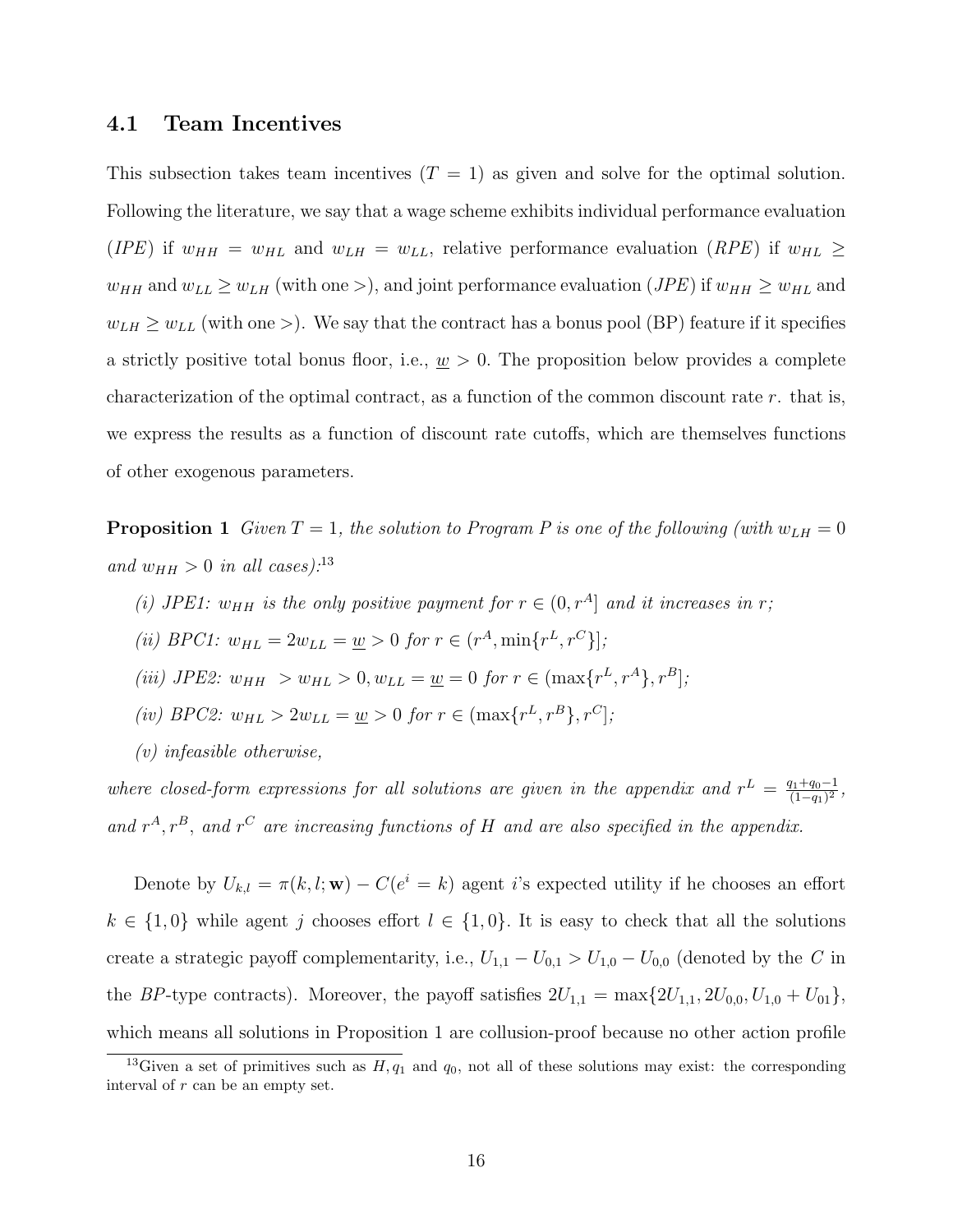can Pareto-dominate the equilibrium strategy (work, work).<sup>14</sup>

Strategic complementarity in agents' payoffs is a desirable property in motivating mutual monitoring, since the benefit of free-riding on the other agent's effort is decreasing in the complementarity. This explains why *JPE1* is optimal whenever feasible  $(r \in (0, r^A])$ : it generates the strongest payoff complementarity by rewarding agents only if the outcomes from both agents are high. Our *JPE1* contract is the same as the "Joint Performance Evaluation" contract studied in Che and Yoo  $(2001)$ . As r increases in the region, the principal must increase  $w_{HH}$  to incentivize the increasingly impatient agents to mutually monitor each other. The principal too becomes more impatient for higher  $r$ , and, therefore, perceives the cost of reneging (in the reduction of production in all future periods) less costly. The principal is eventually unable to credibly promise  $JPE1$  to the agents at  $r = r<sup>A</sup>$ .

For higher discount rate, the principal has to lower the difference between  $w_{HH}$  and other payments to make her promise credible. Proposition 1 Parts (ii) and (iii) provide two options of restoring the principal's credibility. BPC1 has the principal paying for poor performances  $w_{LL} > 0$  in order to further increase  $w_{HH}$  and keep the focus on team incentives. JPE2 has the principal substituting individual incentives for team incentives by setting  $w_{HL} > 0$  and holding  $w_{LL}$  at  $0 - i.e.,$  increasing her reliance on relative performance evaluation (RPE) in which an agent is rewarded for producing the only high outcome.<sup>15</sup> It is tempting to think that the principal would never use BPC1 when its alternative JPE2 is feasible, because paying for bad performance  $w_{LL}$  does not seem to provide any incentives. However, the corollary below shows that this intuition is incorrect:  $BPC1$  is sometimes optimal when JPE2 is also feasible.

**Corollary 1** Given  $T = 1$ , paying for poor performances  $w_{LL}$  is optimal if (i) the agents' ability to enforce mutual monitoring is strong and (ii)  $L$  is not too informative about "shirk". That is, BPC1 follows JPE1 if  $H \leq H^* \doteq \frac{(q_1+(q_1-1)q_1)(q_0+(q_1-1)(q_1-1)q_1^2+1)}{(q_1-1)q_1^2(q_1-1)q_1^2(q_1-1)q_1^2(q_1-1)q_1^2+1)}$  $\frac{(q_1+(q_1-1)q_1)(q_0+q_1-1)(q_1-1)q_1+1)}{(q_1-1)^2(q_0-q_1)^2((q_0-1)q_1^2-q_0q_1+q_0+q_1^3)}$  and  $q_0>1-q_1$ .

<sup>&</sup>lt;sup>14</sup>The strategic payoff complementarity result, together with (Pareto Dominance) required for team incentives, implies  $2U_{1,1} = \max\{2U_{1,1}, 2U_{0,0}, U_{1,0} + U_{01}\}.$ 

<sup>&</sup>lt;sup>15</sup>Here, the potential benefit of  $RPE$  is not in removing noise from the agents' performance evaluation as in Holmstrom (1979) but rather in relaxing the principal's reneging constraint, since RPE has the principal making payments to only one of the two agents.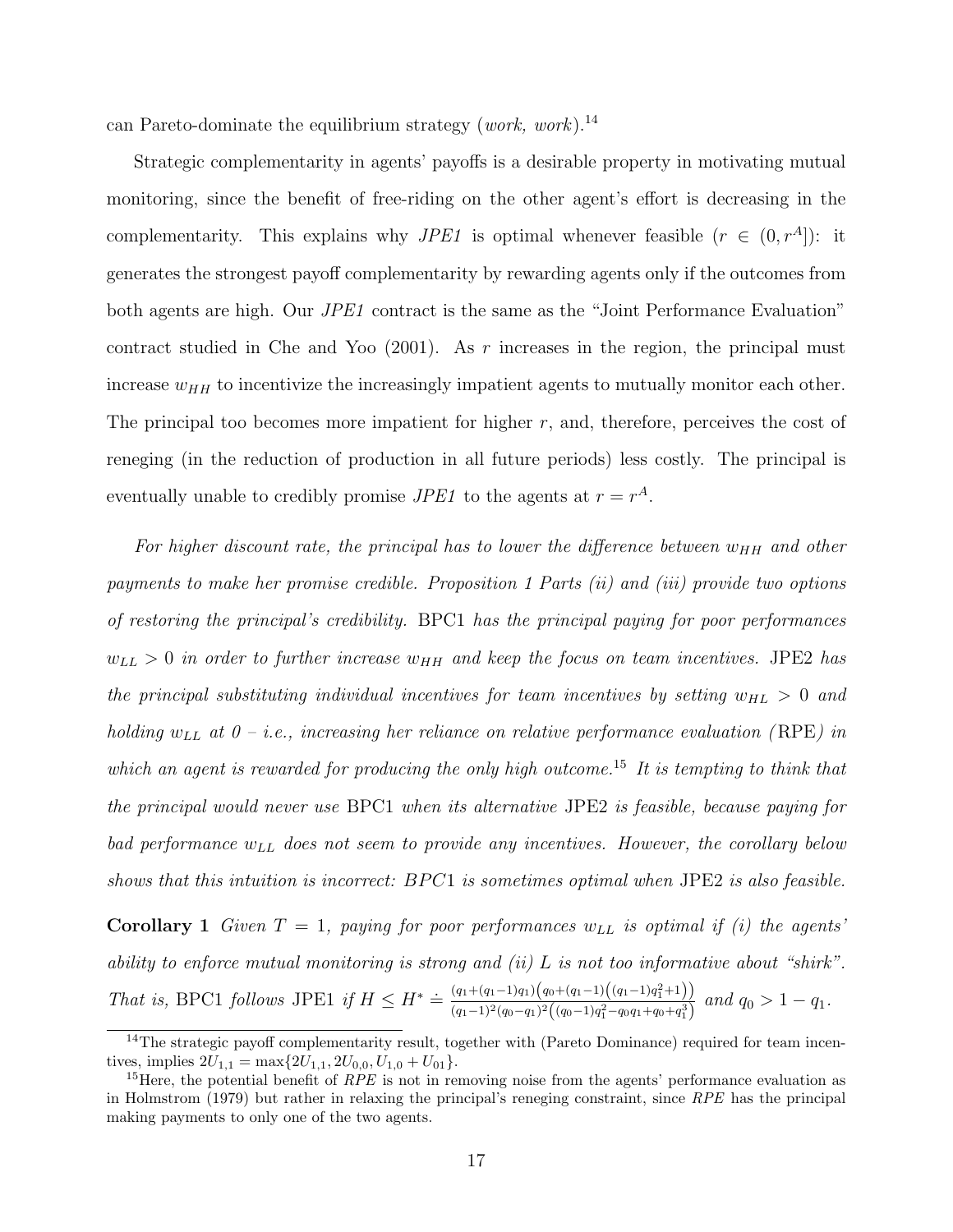Compared to JPE2 that does not pay agents for poor performances, BPC1 has the benefit of keeping the focus on the team incentives while has the cost of rewarding for performance that has the lowest likelihood ratio  $\frac{q_0}{q_1}$ . The condition  $q_0 > 1 - q_1$  in the corollary above limits the opportunity cost of rewarding for low likelihood ratios, whereas the requirement  $H \leq H^*$ assures that the agents' credibility to enforce the mutual monitoring side contract (hence the benefit for the principal to promot team incentives) is strong. To gain some intuition for the requirement  $H \leq H^*$ , notice that the principal's credibility to honor subjective measures is enhanced by a high value of H, as the punishment the agents by can bring to bear on the principal by shirking is more severe. Therefore, the region over which the principal can commit to the ideal JPE1 contract expands for higher H. If H is sufficiently large (i.e.,  $H > H^*$ ), the principal's credibility is so strong that by the time she looses her credibility at  $r^A$ , the agents have already lost their patience to mutually monitor each other. Without the benefit of mutual monitoring, however, rewarding for poor performances  $w_{LL}$  is not justified and JPE2 is instead optimal.

Finally, Proposition 1 shows that team incentives is infeasible when players are sufficiently impatient: there is a conflict between principal's desire to exploit the agents' mutual monitoring and her ability to make credible promises.<sup>16</sup>

### 4.2 Collusion

This subsection characterizes the solution to Program P, taking individual incentives  $(T = 0)$ as given. Unlike the team incentives case  $(T = 1)$ , collusion-proof consideration plays an important role in the analysis.

**Proposition 2** Given  $T = 0$ , the solution to the Program P is one of the following  $(w_{LH} = 0$ and  $w_{HH} > 0$  in all cases):

(i) *IPE*: 
$$
w_{HH} = w_{HL} = \frac{1}{q_1 - q_0}
$$
,  $w_{LL} = \underline{w} = 0$  for  $r \in (0, r^B]$ ;

<sup>&</sup>lt;sup>16</sup>Mathematically, the intersection of (Mutual Monitoring) and (Principal's IC) is an empty set for sufficiently large r.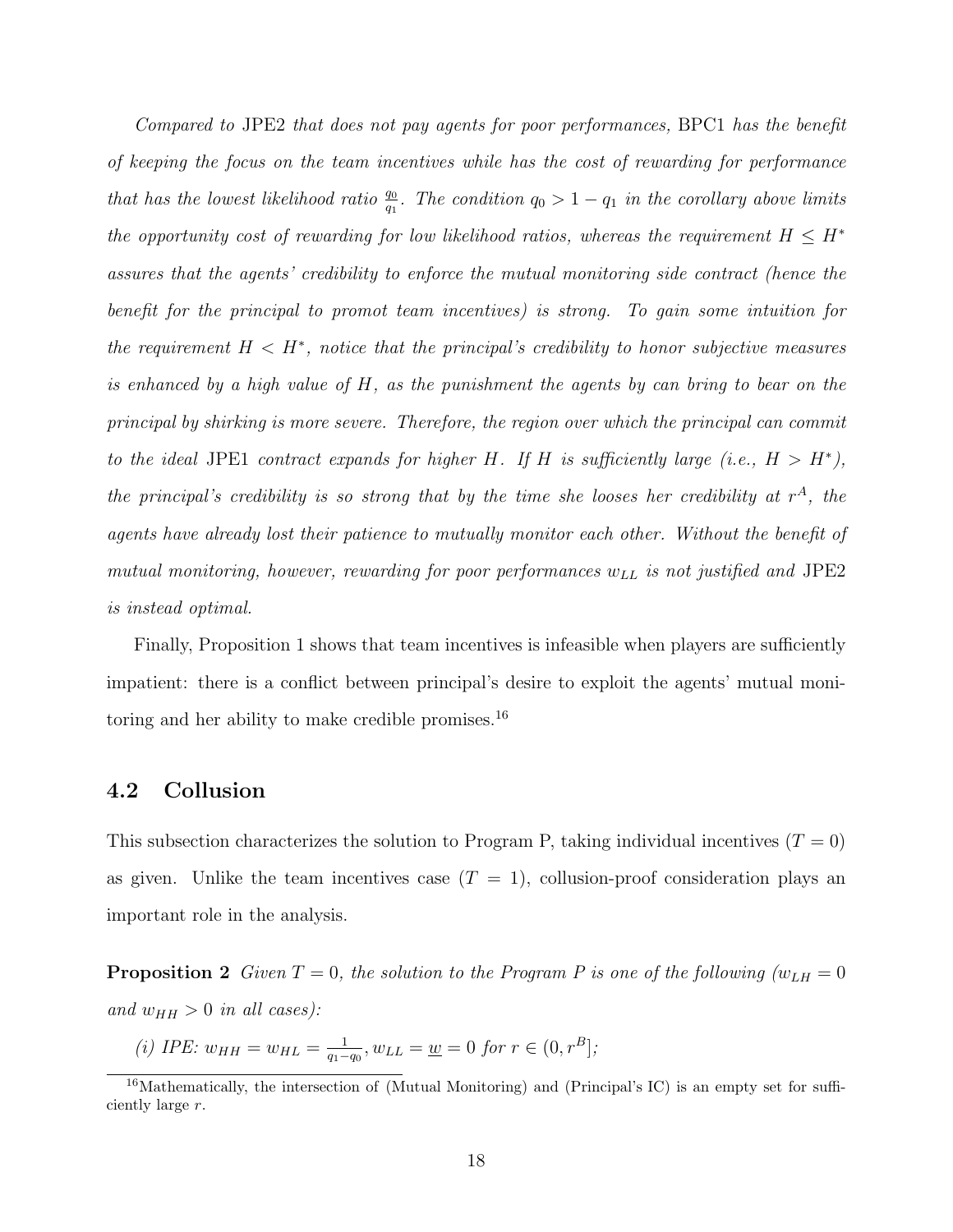(*ii*) *BPI*:  $2w_{LL} = \underline{w} > 0$ ,  $w_{HL} = w_{HH} + w_{LL}$ .;

(iii) RPE:  $w_{HL} > w_{HH} > 0$ ,  $w_{LL} = \underline{w} = 0$  for  $r \in (\max\{r^B, r^H\}, r^D]$ ;

(iv) BPS:  $w_{HH} > 0$ ,  $w_{HL} = 2w_{HH} > 2w_{LL} = \underline{w} > 0$  for  $r > \max\{r^H, r^D\}$ ;

where closed-form expressions for all solutions are given in the appendix and  $r^H = \frac{2q_1-1}{(1-q_1)^2}$  $\frac{2q_1-1}{(1-q_1)^2}$  and  $r^{B}, r^{D}$  are increasing functions of H, which are also specified in the appendix.

We use " $S$ ", and " $I$ " to denote a strategic payoff substitutability and strategic independence, respectively. The strategic inter-dependence in the two agents' payoffs is critical in determining which collusive strategy is more appealing to the agents, and, therefore, the optimal contract. Rewrite (No Joint Shirking) and (No Cycling) as  $f^{SHK} \leq 0$  and  $f^{CYC} \leq 0$ , respectively. One can show that

$$
a \times f^{SHK} - b \times f^{CYC} = [\pi(1, 1) - 1 - \pi(0, 1)] - [\pi(1, 0) - 1 - \pi(0, 0)],
$$
 (3)

where  $a = \frac{r}{1+r}$  $\frac{r}{1+r}$  and  $b = \frac{r(2+r)}{(1+r)^2}$  $\frac{r(2+r)}{(1+r)^2}$  are two positive numbers. We can show that colluding by  $Cycling$  (or *Joint Shirking*) is more attractive to the agents for contracts that create strategic substitutability (or complementarity) in payoffs.<sup>17</sup> Moreover, the two collusive strategies are equally attractive when the agents payoff exhibit strategic payoff independence.

In Proposition 2, individual performance evaluation (*IPE*) is optimal whenever feasible. This is not surprising given the assumed independent production technologies, because treating agents independent is an efficient way of creating strategic payoff independence and therefore discouraging collusion. As r increases beyond  $r^B$ , IPE is no longer feasible because the impatient principal has incentive to renege when the output pair is  $(H, H)$ . The gap between  $w_{HH}$  and  $w_{LL}$  must be decreased in order to prevent the principal from reneging: the principal can either increase  $w_{LL}$  (as in BPI), or decrease  $w_{HH}$  and increase  $w_{HL}$  to provide incentives (as in RPE). While BPI pays for bad performance and, therefore, seems to be inferior to

 $17$ For contracts that create strategic substitutability in payoffs (i.e., the RHS of  $(3)$  is negative), we know  $f^{SHK} < \frac{b}{a} f^{CYC}$ , and  $f^{CYC} \leq 0$  implies  $f^{SHK} \leq 0$ . Similar argument can show that if a contract creates strategic complementarity in payoffs (i.e., the RHS of (3) is positive),  $f^{SHK} \leq 0$  implies  $f^{CYC} \leq 0$ .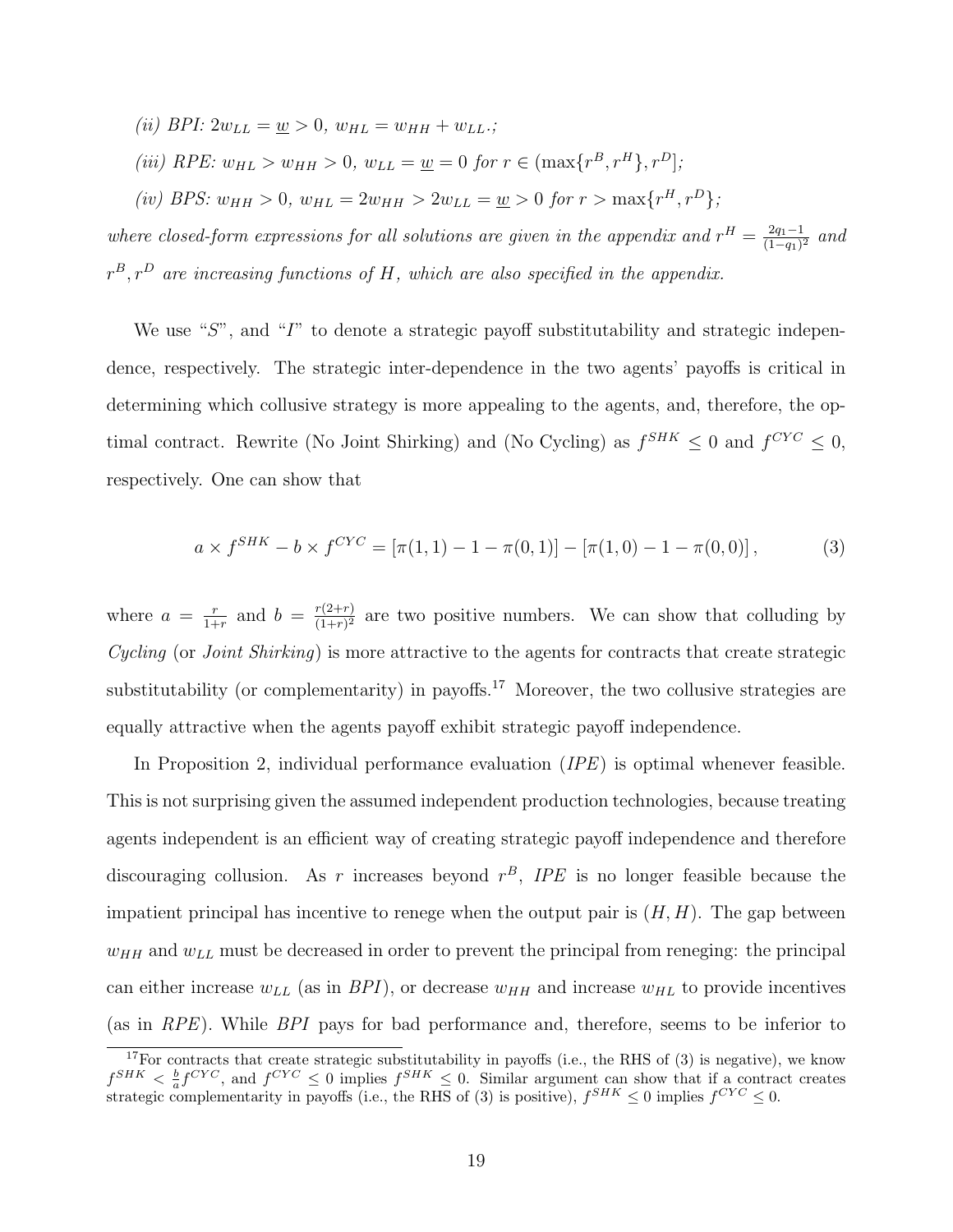RPE, the corollary below shows that  $BPI$  is sometimes optimal when  $RPE$  is also feasible.

**Corollary 2** Given  $T = 0$ , paying for poor performance  $w_{LL}$  is optimal if the agents' ability to enforce agent-agent collusion is strong. That is, as discount rate r increases, BPI immediately follows IPE if  $q_1 > \frac{1}{2}$  $\frac{1}{2}$  and  $H \leq H^{**} \doteq \frac{q_1(3-(2-q_1)q_1)-1}{(1-q_1)^2(q_1-q_0)^2}$  $\frac{(1(3-(2-q_1)q_1)-1)}{(1-q_1)^2(q_1-q_0)^2}.$ 

The benefit of having a positive bonus floor in combatting collusion is the key to understand the result. Note that RPE creates a strategic substitutability in the agents' payoffs, which, given the discussion following Proposition 2, implies that the Cycling collusive strategy is more difficult to upset than Joint Shirking. In contrast, by increasing  $w_{LL} > 0$ , BPI creates a payoff strategic independence and makes the two collusion constraints equally costly to upset. BPI generalizes the IPE solution by extending the region over which agents' payoffs exhibit strategic independence, a desirable property of collusion proof incentives. Since the threat of the Cycling collusion is the reason the principal chooses to reward for poor performance  $w_{LL}$ in BPI, it is optimal only if the agents' ability to collude on the side contract is strong. The condition  $q_1 > \frac{1}{2}$  $\frac{1}{2}$  in Corollary 2 is intuitive: the agents' ability to collude on the Cycling collusive strategy is stronger for higher  $q_1$ , for a higher  $q_1$  directly increases the likelihood for the (only) working agent to collet the payment  $w_{HL}$ . To see this condition  $H \leq H^{**}$ , recall from the discussion following Corollary 1 that a higher output H strengthens the principal's credibility relative to the agents. If the condition  $H \leq H^{**}$  is violated, the principal's credibility is so strong that the agents' ability to collude on the side contract is already weak by the time the principal looses her credibility at  $r^B$ , and the principle will use RPE to avoid paying for poor performances.

The role of  $BPS$  in Proposition 2 is to expand the feasible region. The variation of wage payment is extremely limited under BPS, because both parties are sufficiently impatient  $(r > \max\{r^H, r^D\})$ . As the discount rate becomes arbitrarily large, the optimal incentive scheme converges to a bonus pool with a fixed total payment to the agents. This coincides with the traditional view that bonus pools without discretion in determining the total payout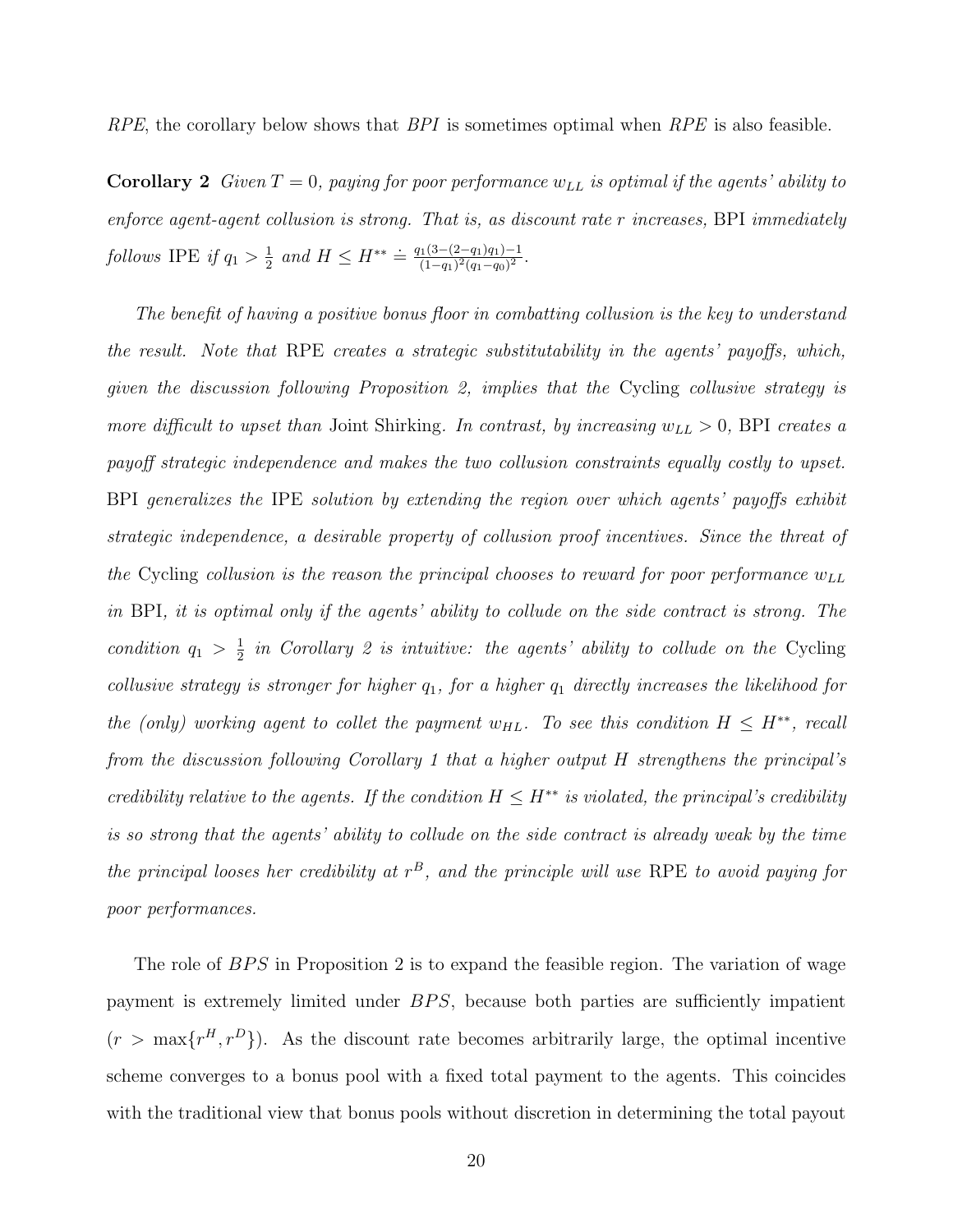will eventually come into play because they are the only self-enforcing compensation form in such cases.

### 4.3 Overall optimal contract

The following proposition endogenizes the principal's choice of team incentives  $T = 1$  and individual incentives  $T = 0$ . As the result suggests, whenever *JPE1*, *BPC1*, or *JPE2* in Proposition 1 are optimal when team incentives are exogenously imposed, they remain optimal when the choice between team and individual incentives is endogenous. In contrast,  $BPC2$ in Proposition 1 is never uniquely optimal once we endogenize the choice of  $T \in \{0, 1\}$ .

**Proposition 3** The overall optimal contract is:

(i) JPE1 for  $0 < r \leq r^A$ ; (ii) BPC1 for  $r^A < r \leq \min\{r^L, r^C\}$ ; (iii) JPE2 for  $\max\{r^L, r^A\} < r \leq r^B$ ; (iv) BPI for  $\max\{r^B, \min\{r^L, r^C\}\} < r \leq r^H$ ; (v) RPE for  $\max\{r^B, r^H\} < r \leq r^D$ ; (*vi*) BPS for  $r > \max\{r^H, r^D\}$ .

The following numerical examples are intended to provide an intuitive interpretation of the conditions given in Proposition 3. Fix  $q_0 = 0.53$  and  $q_1 = 0.75$  for all examples to ease comparison. In the first example shown in Figure 1, set  $H = 200$ . The principal's ability to commit is high because the expected production she forgoes after reneging is large. In comparison, the agents' ability to enforce their implicit side contract – whether it is mutual monitoring or collusion – is limited, so relational contracting between the two agents is never the driving determinant of the form of the optimal compensation arrangement. Once the discount rate becomes large enough  $(r > 7.3)$  that *JPE1* is not feasible, the agents ability to make commitments is so limited that the principal optimally substitutes individual incentives for team incentives, making  $JPE2$  optimal. As the discount rate becomes even larger  $(r > 8.9)$ ,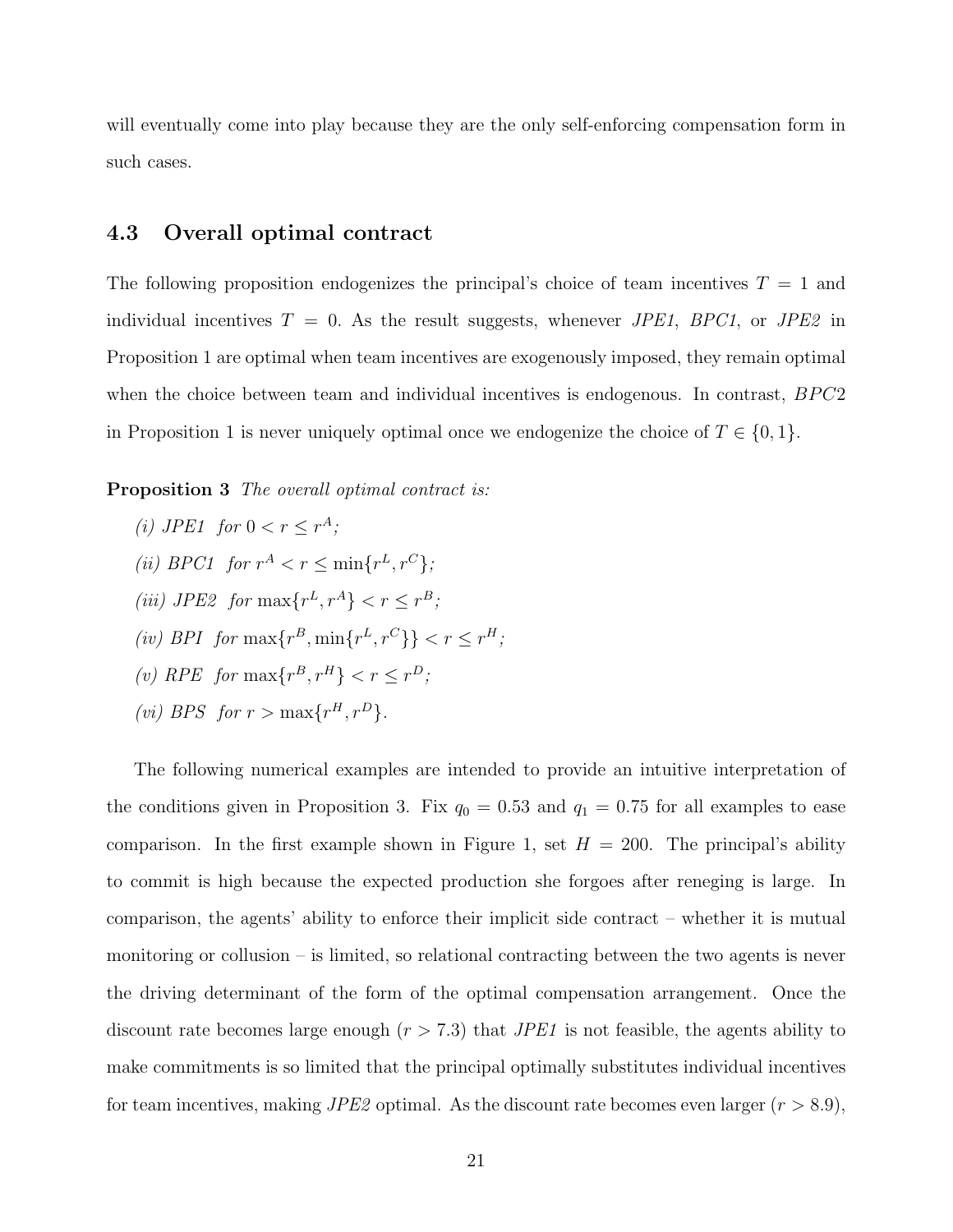the principal switches entirely to individual incentives (i.e.,  $T = 0$ ) and RPE rather than BPI is optimal because collusion is not costly to deal with. Once the discount rate is large enough  $(r > 10.5)$ , the optimal contract gradually converges to a proper bonus pool under which a fixed total payment is paid to the agents.  $^{18}$ 



Figure 1: Optimal contract when the principal's relative credibility is  $high$  ( $H = 200$ ).



Figure 2: Optimal contract when the principal's relative credibility is low  $(H = 100)$ .

In the second example shown in Figure 2,  $H = 100$ . The principal's ability to commit is now low relative to the agents', so the benefit of having a positive bonus floor (i.e.,  $2w_{LL} > 0$ ) in dealing with the agents' relational contracting (either mutual monitoring or collusion) can outweigh its cost of paying for joint bad performance. In particular, as the discount becomes large enough  $(r > 3.6)$  that *JPE1* is no longer feasible, the agents' ability to make commitments is still strong, making mutual monitoring highly valuable and BPC1 preferred to *JPE2*. Individual incentives  $(T = 0)$  are optimal for  $r > 4.5$ , and *BPI* that creates strategic payoff independence is optimal because its benefit in upsetting collusion. For  $r > 8$ , the principal's ability to commit is so limited that  $BPS$  is the only feasible solution.<sup>19</sup>

To further illustrate the second case (Figure 2), we present the optimal contract and the payoff matrix of the stage game of the two bonus pool type contract for the intermediate discount rate r. For  $r = 4$ , JPE2 with  $\mathbf{w} \equiv \{w_{LL}, w_{LH}, w_{HL}, w_{HH}\} = (0, 0, 3.84, 4.66)$  is feasible

<sup>&</sup>lt;sup>18</sup>Compared to Proposition 3, the missing cutoffs in Figure 1 are  $r^C = 11.3, r^L = 4.5$ , and  $r^H = 8$ .

<sup>&</sup>lt;sup>19</sup>Compared to Proposition 3, the missing cutoffs in Figure 2 are  $r^B = 4.1, r^C = 5.1$ , and  $r^D = 4.4$ .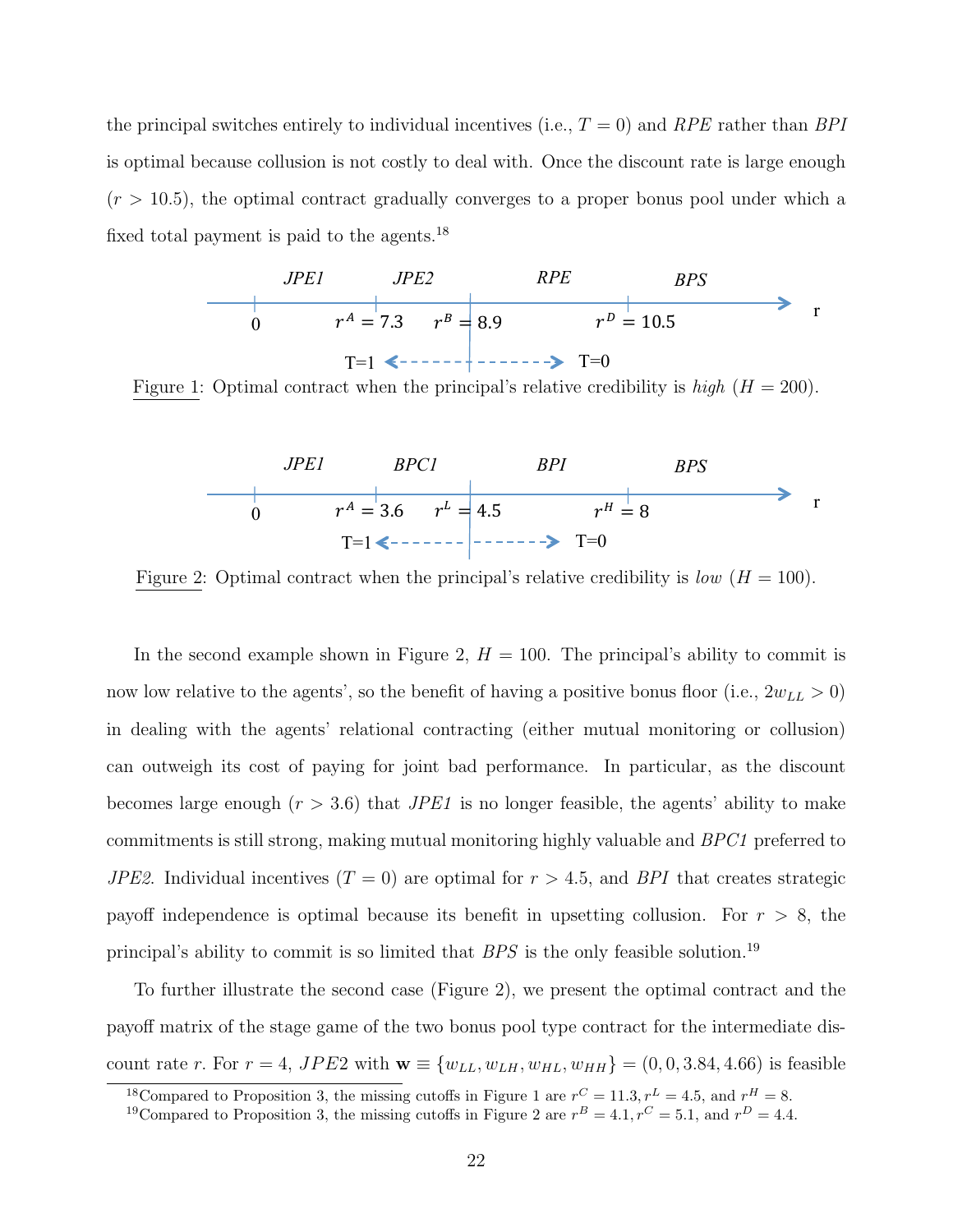but is not optimal. Instead,  $BPC1$  is the optimal wage scheme with  $\mathbf{w} = (0.68, 0, 1.36, 5.35)$ . The stage game payoff matrix follows.

$$
BPC1 (r = 4)
$$
  
\nA/B  
\n0  
\n1  
\n(1.99,1.99) (2.39,1.69)  
\n1 (1.69,2.39) (2.31,2.31)

The benefit of free-riding of 2.39 - 2.31 =  $0.08$  is exactly equal to the punishment of reverting to the stage game Nash equilibrium of  $(2.31 - 1.99)/4 = 0.08$ .

For  $r = 5$ , team incentives are no longer optimal. The optimal means of preventing collusion is *BPI* with  $\mathbf{w} = (1.09, 0, 5.82, 4.73)$ . The payoff matrix follows.

|          | BPI $(r=5)$                   |  |
|----------|-------------------------------|--|
| A/B      |                               |  |
| $\Omega$ | $(3.02, 3.02)$ $(2.78, 3.06)$ |  |
|          | $(3.06, 2.78)$ $(2.82, 2.82)$ |  |

The principal provides any shirking agent with a benefit of 0.04 for instead working and upsetting collusion on either *Joint Shirking* or *Cycling*. It is easy to verify that the shirking agent's continuation payoff under *Joint Shirking* of  $\frac{3.02}{5} = 0.604$  is the same as his continuation payoff under Cycling. Under the equilibrium strategy (work,work), each agent's continuation payoff is  $\frac{2.82}{5} = 0.564$ . Therefore, the difference in continuation payoffs of  $0.604 - 0.564 = 0.04$ is exactly equal to the benefit an agent receives for upsetting collusion by playing work instead of shirk in the current period. That is, both (No Joint Shirking) and (No Cycling) hold as equality – a feature of the contract that creates payoff strategic independence.

Given Propositions 1 - 3, it is straightforward to derive the optimal contract in the setting that assumes the principal cannot commit to a joint bonus floor, that is,  $\underline{w} = 0$  by assumption. We present the optimal contract in this alternative setting as follows, and, to better connect with prior literature, highlight the differences caused by the joint bonus floor.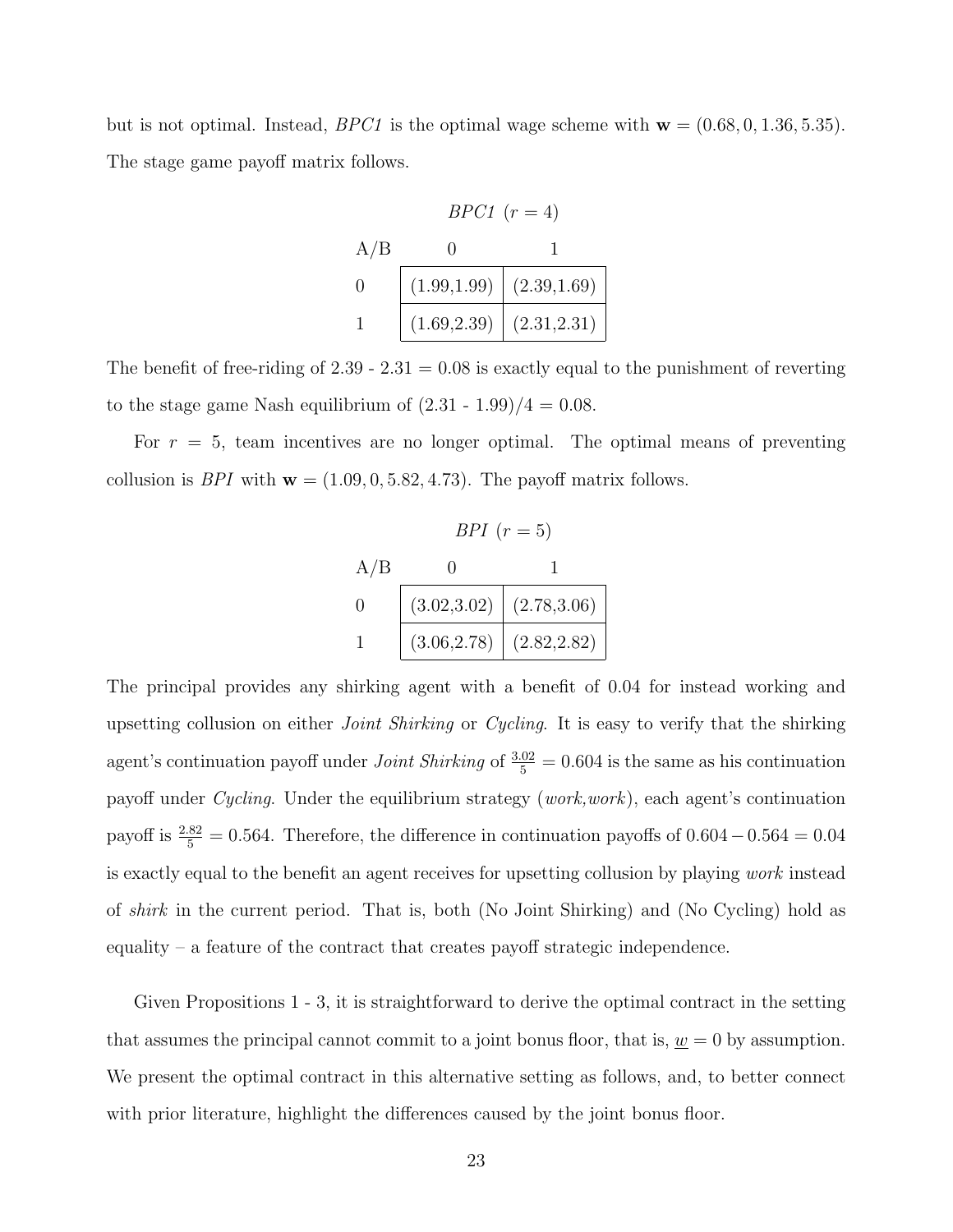**Proposition 4** When the principal cannot commit to a joint bonus floor, that is,  $\underline{w} = 0$  by assumption, the optimal contract is (i) JPE1 for  $r \in (0, r<sup>A</sup>]$ , (ii) JPE2 for  $r \in (r<sup>A</sup>, r<sup>B</sup>]$ , (iii) RPE for  $r \in (r^B, r^D]$ , and infeasible otherwise. In comparison, the ability to commit to a positive bonus floor  $\underline{w} > 0$  results in

- (i) more relational contract in general:
	- when  $\underline{w} = 0$  by assumption, there is no feasible solution for  $r > r^D$ ;
	- otherwise, relational contract is feasible for all r otherwise.

(ii) more team incentives:

- when  $\underline{w} = 0$  by assumption, team incentives are optimal if and only if  $r < r^B$ ;
- otherwise, team incentives are optimal if and only if (1)  $r \leq r^B$  or (2)  $r \leq$  $\min\{r^L, r^C\}$  in the case of  $r^L \geq r^B$ .

(iii) more strategic payoff independence  $\Delta U = 0$ :

- when  $\underline{w} = 0$  by assumption,  $\Delta U = 0$  holds at the singular discount rate  $r^B$ ;
- otherwise,  $\Delta U = 0$  is optimal for a range of discount rates, all with  $w > 0$ .

The optimal contract essentially reproduces the results of Kvaløy and Olsen  $(2006).^{20}$  Part (i) of the proposition above is straightforward, as the ability to commit to a joint bonus floor strengthens the principal's credibility. Inspecting Program P shows that the joint bonus floor relaxes the (Principal's IC) constraint in both the team incentive case (Proposition 1) and individual incentive case (Proposition 2), it is unclear, a priori, whether such a commitment results in more or less team incentives once team incentives is a choice variable. Part (ii) of the proposition shows that the region in which team incentives are optimal expands once the bonus floor is introduced. Part (iii) highlights the role of the bonus floor in combating agents' collusion. When the principal cannot commit to such floor,  $JPE2$  and  $RPE$  converges to

 $20$ We say "essentially" because they restrict attention to stationary strategies, while we do not.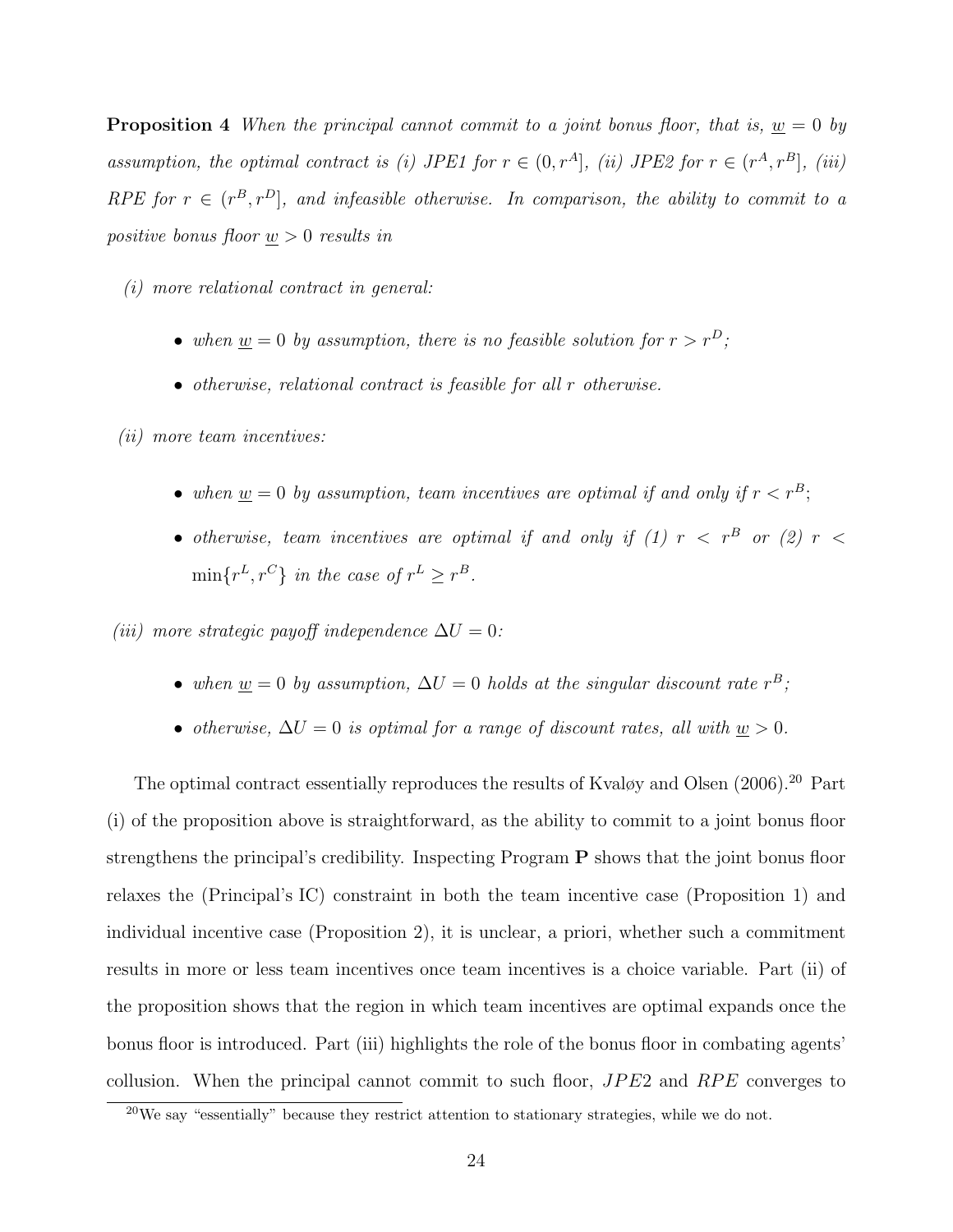independent performance evaluation at the singular discount rate  $r^B$  (i.e.,  $w_{HH} = w_{HL} > 0$ , and  $w_{LH} = w_{LL} = 0$ , which creates strategic independence  $\Delta U = 0$ . As we have shown in Proposition 2 and Corollary 2, when the principal can commit to a joint bonus floor, BPI (with a bonus floor) creates  $\Delta U = 0$  and is optimal for a range of discount rate r even though  $RPE$  is also feasible.

## 5 Extension: Incorporating an Objective Team-based Performance Measure

In a typical bonus pool arrangement, the size of the bonus pool is based, at least in part, on an objective/verifiable joint performance measure such as group or divisional earnings (Eccles and Crane, 1988). Suppose that such an objective measure  $y \in \{H, L\}$  exists and define  $p_1 = \Pr(y = H | e^A = e^B = 1), p = \Pr(y = H | e^A \neq e^B), \text{ and } p_0 = \Pr(y = H | e^A = e^B = 0)$ with  $p_1 > p > p_0$ . Agent j's subjective performance measure is  $x_j \in \{0, 1\}$ , and  $q_1 = \Pr(x^j = 1)$  $1|e^j = 1$  and  $q_0 = \Pr(x^j = 1|e^j = 0)$  are defined the same way as in the main model. Denote by  $\mathbf{w} \equiv \{w_{mn}^y\}$  the implicit contract the principal promises to pay to Agent *i* if the objective team measure is  $y \in \{H, L\}$  and agent i and j's subjective individual measures are m and n, respectively. Assuming the principal honors the subjective measures  $m, n$  truthfully, we can rewrite agent is expected wage payment if he chooses effort k and agent j chooses l as:

$$
\pi(k,l; \mathbf{w}) = \mathbb{E}_{y \in \{H,L\}} \left[ q_k q_l w_{HH}^y + q_k (1-q_l) w_{HL}^y + (1-q_k) q_l w_{LH}^y + (1-q_k)(1-q_l) w_{LL}^y \right], \tag{4}
$$

where the expectation is taken over the team measure  $y$  given effort  $k, l$ .

The principal's problem is same as Program  $P$  in the main model after substituting the expected payment  $\pi(k, l; \mathbf{w})$  everywhere by (4) shown above. The other change made to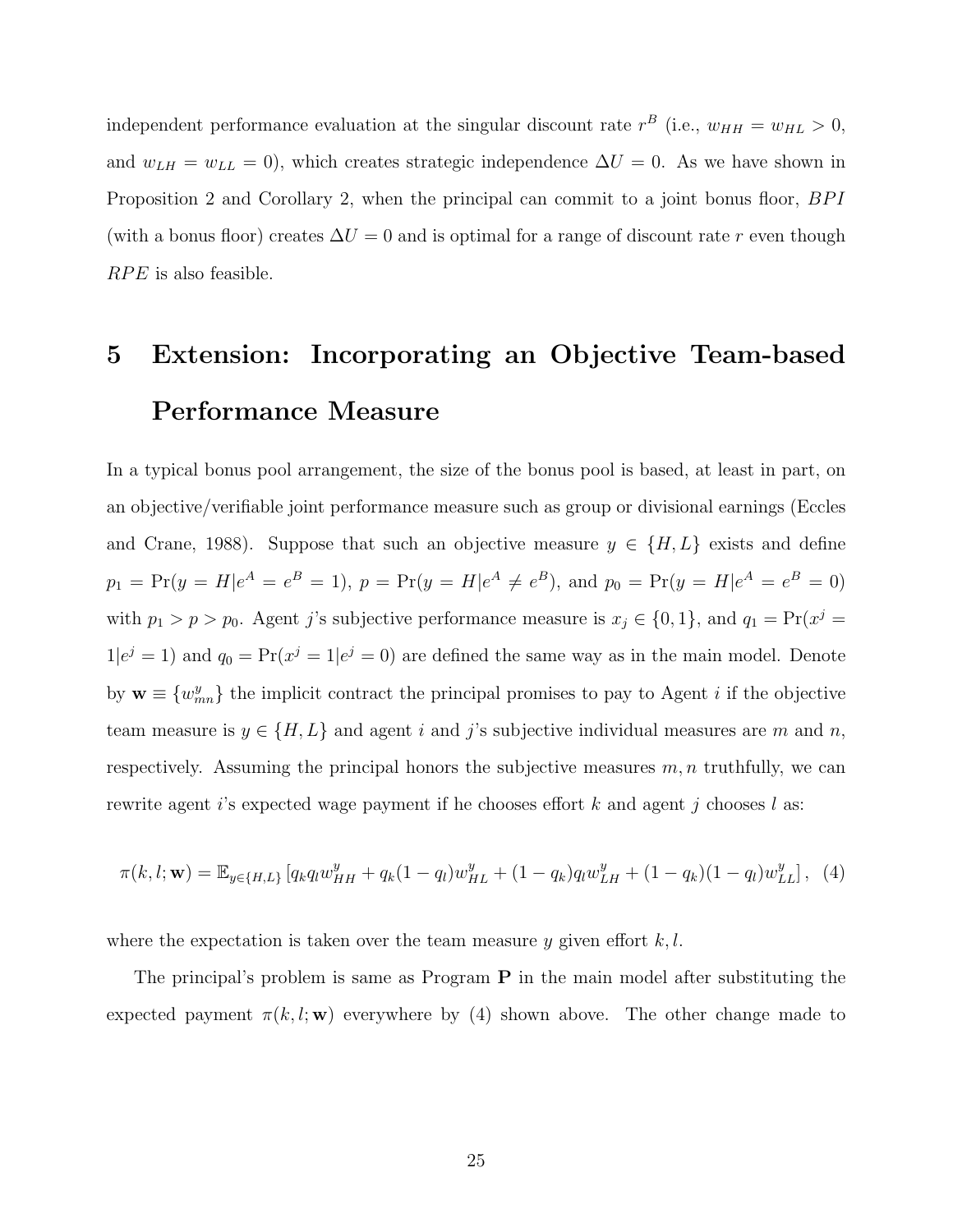Program **P** is to redefine *Principal's IC* for each realized team measure  $\eta$  as follows:

$$
\frac{2\left[\frac{p_1}{\min\{p_1 - p, p - p_0\}} - \pi(1, 1; \mathbf{w})\right]}{r} \ge \max_{m, n \in \{H, L\}} \{w_{mn}^y + w_{nm}^y - w_{m'n'}^y - w_{n'm'}^y\}, \forall y \in \{H, L\}. \tag{Principal's new IC}
$$

Introducing the objective team measure  $y$  qualitatively changes the fallback contract triggered by the principal's reneging. In the main model, the principal looses agents' trust upon reneging and can only expect agents to shirk in perpetuity on the off-equilibrium path. With an objective team measure, however, the reneging principal can continue to induce (work, work) on the off-equilibrium path by replying solely on the verifiable team measure. That is, the reneging principal can ensure (work, work) as the unique stage game equilibrium, which requires paying  $\frac{p_1}{\min\{p_1-p, p-p_0\}}$  to each agent.<sup>21</sup>

Before we characterize the analytical solution, we first demonstrate the robustness of our results in the main model via a numerical example. We use the same parameters as in Figures 1 and 2 to ease comparison, that is,  $q_0 = 0.53$  and  $q_1 = 0.75$ . The objective measure y satisfies  $p_1 = 0.6, p = 0.5,$  and  $p_0 = 0.4$  in Figure 3. In this example, the optimal contract satisfies  $w_{mn}^L = 0, \forall m, n$ , that is, the payment is zero whenever the team measure is low. Given the high team measure  $y = H$ , the way the optimal contact varies with the discount rate r is qualitatively same to that in Figure 2. The moment discount rate is high enough  $(r > 0.8)$ so that the principal cannot credibly commit to rewarding the increasingly higher  $w_{11}^H$ , the principal pays for *poor individual performances*  $w_{00}^H$  in order to continue raising  $w_{11}^H$ , which has a benefit of fostering agents' mutual monitoring. Individual incentive is optimal for higher

 $^{21}$ We assume throughout that the agent's effort is valuable enough so that, following reneging (out-ofequilibrium), the principal chooses to induce "work" by using the verifiable measure. Denote by  $X$  the incremental value that a working agent brings to the principal than a shirking agent. Our out-of-equilibrium specification requires  $(q_1 - q_0)X \ge \frac{p_1}{\min\{p_1 - p, p-p_0\}}$ . If the condition is violated, the out-of-equilibrium stage game triggered by reneging will have both agent shirking and the principal paying nothing. As a result, the LHS of the (Principal's new IC) will be  $\frac{2[q_1X-\pi(1,1;w)]-2q_0X}{r}$ . We verify that the two main results in the section persist if the maintaining assumption  $(q_1 - q_0)X \ge \frac{p_1}{\min\{p_1 - p, p-p_0\}}$  is violated. First, to promote team incentives, the principal rewards agents for poor team performance  $w_{11}^L$  the moment pure JPE  $w_{11}^H$  is infeasible. Second, optimal contract sometimes creates strategic payoff independence (to combat collusion) when individual incentives  $T = 0$  is optimal.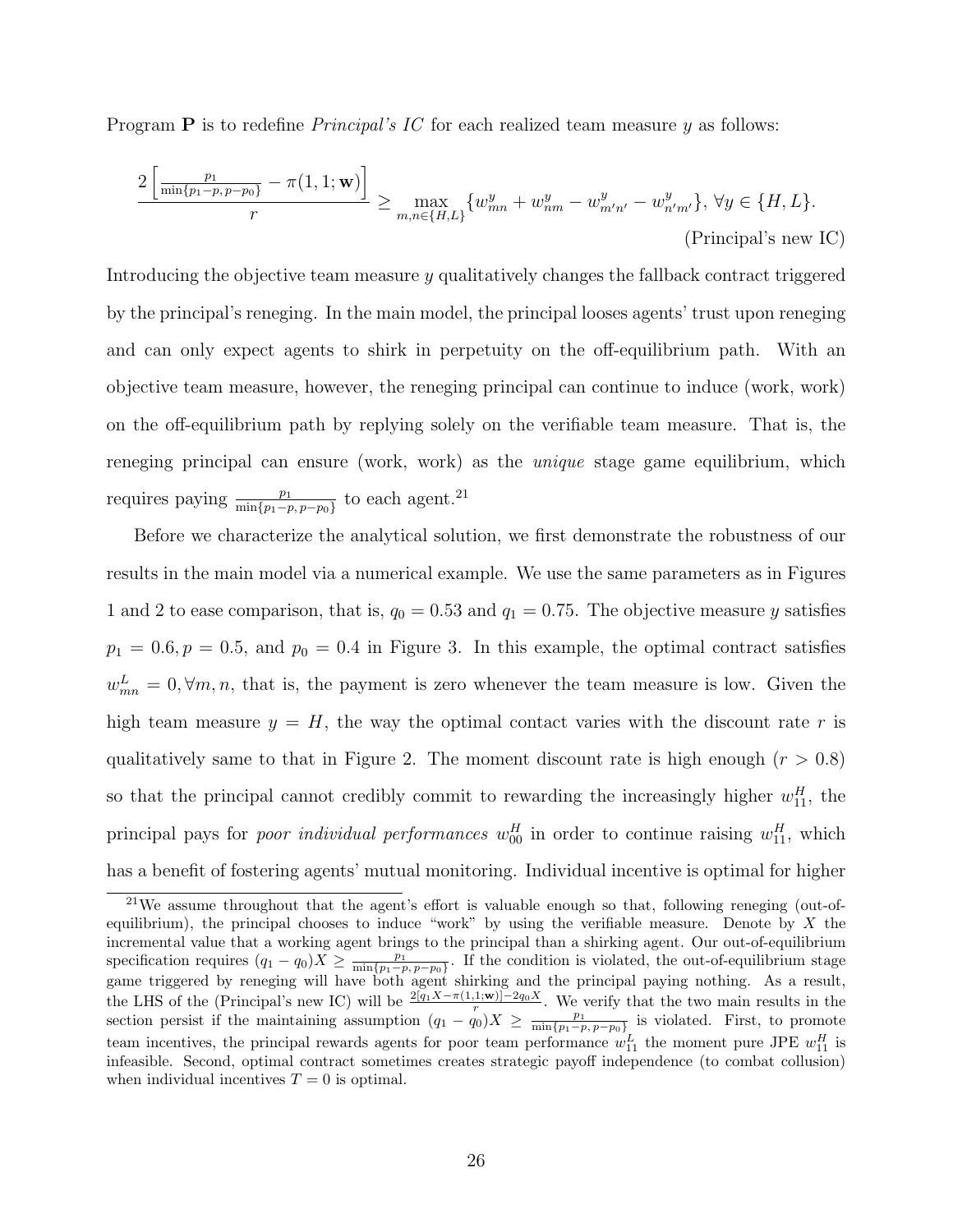discount rate  $r > 3.6$ , and BPI is optimal for  $r < 8$  because it has the benefit of creating strategic independence, a desirable feature to combat agents' collusion. We use the the name developed in the main model to label contracts in Figure 3 not only to facilitate comparison with Figure 2, but also because the optimal contract  $w_{mn}^H$  (i.e., given the team output  $y = H$ ) are qualitatively similar to solutions in Propositions 1 and 2 in terms of having a positive bonus floor and their strategic payoff interdependencies.

$$
w_{11}^H > 0
$$
 *BPC1*:  $w_{00}^H > 0$  *BPI BPS*  
\n0  $r = 0.8$   $r = 3.6$   $r^H = 8$ 

Figure 3: Optimal contract with a team measure  $(p_0 = 0.4, p = 0.5, p_1 = 0.6)$ .

$$
w_{11}^H > 0 \t w_{11}^H, w_{11}^L > 0 \t w_{11}^L, w_{00}^H > 0 \t w_{mn}^L = 0, w_{00}^H > 0
$$
  
\n
$$
0 \t r = 01.3 \t r = 1.7 \t r = 3.3 \t r = 0
$$

Figure 4: Optimal contract with a less informative team measure  $(p_0 = 0.45, p = 0.5, p_1 = 0.55).$ 

Continuing with the same example but lower the informativeness of the public disclosure so that  $p_1 = 0.55, p = 0.5$ , and  $p_0 = 0.45$ . Figure 4 demonstrates a new type of "pay for poor performance". That is, when the principal cannot credibly commit to relying solely on  $w_{11}^H$  at  $r = 1.3$ , she starts to pay for *poor team performance*  $w_{11}^L$  as long as both agents' subjective measures are good. For even higher discount rate  $r > 1.7$ , the principal rewards both for poor team measure  $w_{11}^L$  and for poor individual measures  $w_{00}^H$  to encourage agents' incentive to mutually monitor each other. For  $r > 3.3$ , the optimal contract instead provides individual incentives  $(T = 0)$ , in which case poor team measure is never rewarded, i.e.,  $w_{mn}^L = 0$ .

The reminder of the extension characterizes the optimal solution analytically. To maintain tractability, we further assume that the objective team measure satisfies  $p_1 = \frac{1}{2} + P$ ,  $p = \frac{1}{2}$  $\frac{1}{2}$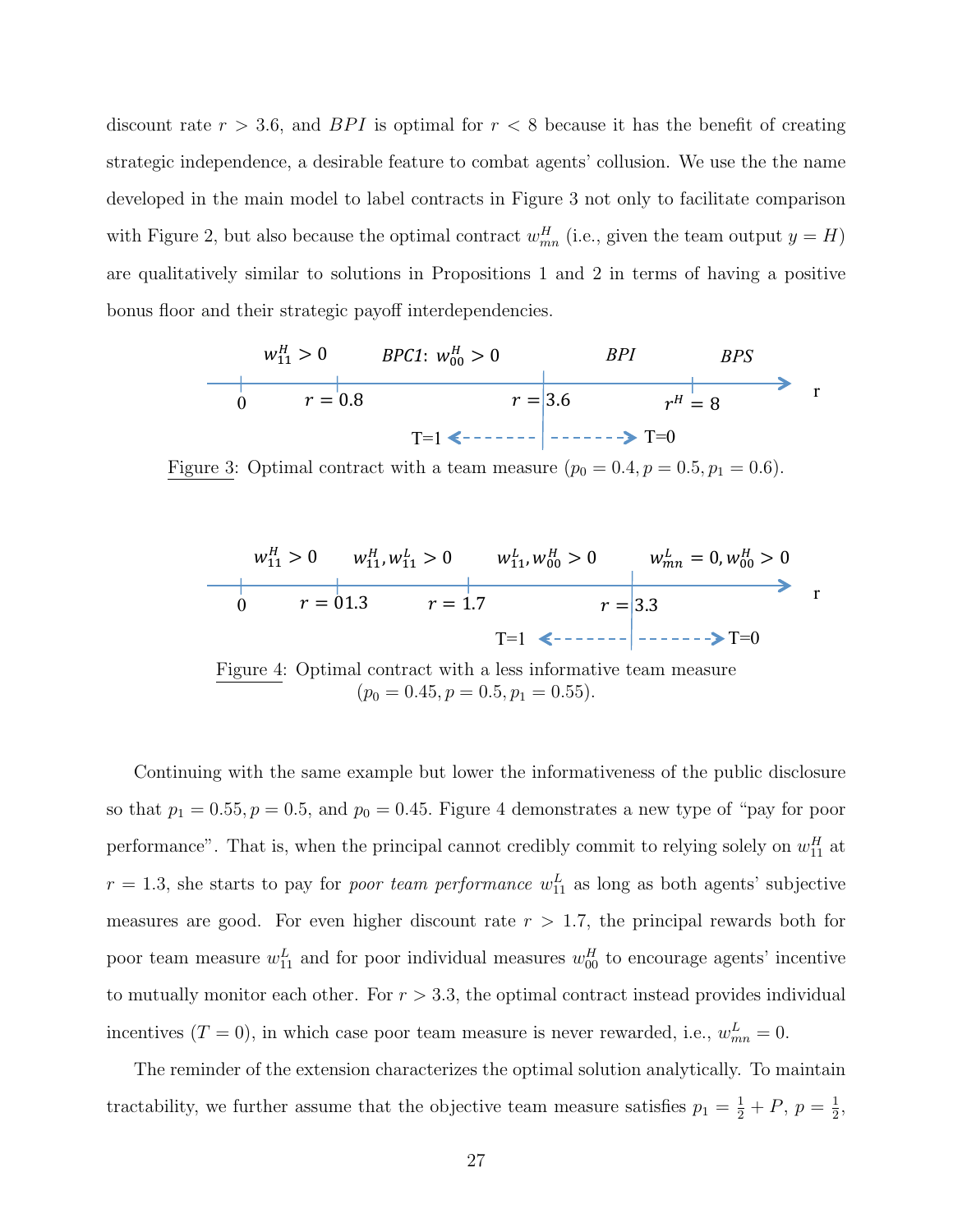and  $p_0 = \frac{1}{2} - P$  for  $P \in [0, 0.5]$ ; while each agent's subjective performance measure satisfies  $q_1 = \frac{1}{2} + Q$  and  $q_0 = \frac{1}{2} - Q$  for  $Q \in [0, 0.5]$ . That is, the informativeness of the team measure y (or the individual measure  $x_j$ ) are captured by the single parameter P (or Q), respectively. Consistent with the finding in Figure 4, the lemma below shows that paying for poor team measure can be part of the optimal contract.

**Lemma 3** Given team incentives  $T=1$ , the optimal contract for  $r \leq r1$  satisfies that  $w_{11}^H$  is the only positive payment and Principal's IC does not bind. As r increases from r1, there exists a unique  $P^*$  such that the principal

- pays for "bad" team performance (i.e.,  $w_{11}^L > 0$ ) while keeping  $w_{10}^H = 0$  for  $P \le P^*$ ;
- increases  $w_{10}^H$  without paying for bad team performance (i.e.,  $w_{mn}^L = 0$ ) for  $P > P^*$ .

Part (ii) is at odds with the insights derived from standard results on individual incentives: the standard informativeness argument suggests that paying for  $w_{10}^H$  provides stronger (individual) incentive than rewarding  $w_{11}^L$  for any  $P > 0$ . However, compared to paying  $w_{10}^H$ that has the feature of RPE, paying for "bad" team measure  $w_{11}^L$  has the benefit of keeping the focus on providing team incentives. The principal trades off the benefit of providing team incentives (via  $w_{11}^L$ ) and the benefit of rewarding for higher likelihood ratio (via  $w_{10}^H$ ). Since the advantage of  $w_{10}^H$  in likelihood ratios is stronger when the team measure y is more informative (higher  $P$ ), Part (ii) shows that the benefit of focusing on team incentives dominates if the loss of likelihood ratio is not particularly strong. Given Lemma 3 and our focus on team incentives, we confine our attention to

$$
P < \bar{\Delta} \doteq \frac{Q}{2(1+Q)}
$$

in the remainder, which is sufficient to assume that paying for "bad" team performance (i.e., Part ii of the lemma) is always part of the optimal contract.<sup>22</sup>

<sup>22</sup>We impose this sufficient condition to maintain tractability when we later endogenize team incentives  $T = \{0, 1\}$ , in which each programing has 15 constraints (excluding 8 non-negativity constraints for control variables  $w_{mn}^y$ ).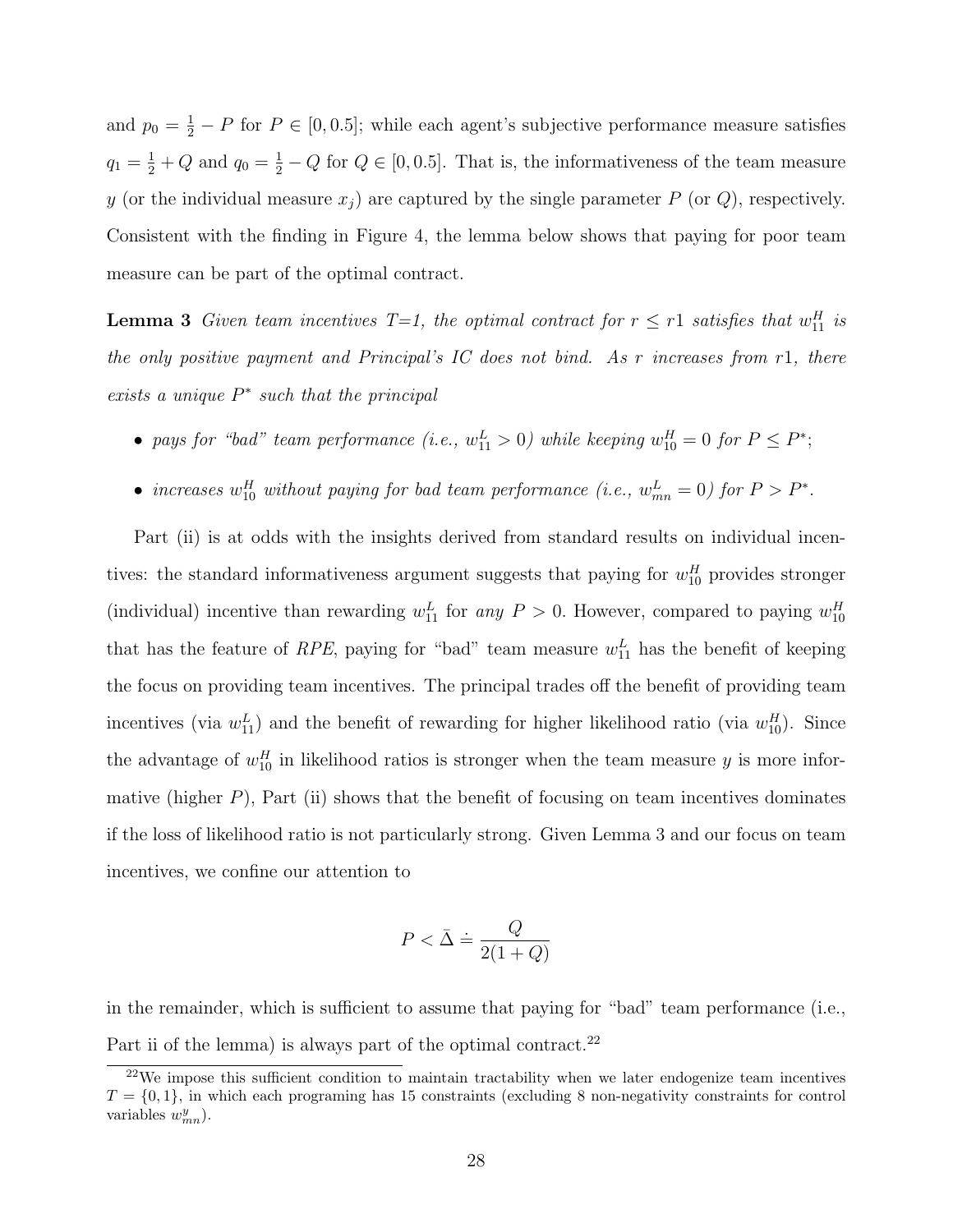The lemma below summarizes several features of the optimal contract given individual incentives  $T = 0$ , highlighting the similarities to Proposition 2 in the main model. In particular, the principal creates strategic payoff independence for the intermediate discount region to combat agent-agent collusion. Because agents' ability to collude diminishes for large discount rate, the contract relies more on the RPE and, therefore, creates strategic payoff substitution; while the solution converges to standard bonus pools in the limit.

**Lemma 4** Given individual incentive  $T=0$ , the optimal contract satisfies that

- i. neither the principal's IC nor the agents' collusion constraints binds for low r.
- ii. it creates strategic payoff independence  $\Delta U = 0$  for intermediate discount  $r \in [r, \bar{r}],$ which is a non-empty interval if and only if the fall-back objective measure is not too noisy (hence the principal's credibility is not too strong), i.e.,  $P \geq \Delta^{23}$
- iii. it creates payoff substitution  $\Delta U < 0$  for large discount rate r. As  $r \to \infty$ , the contract converges to a conditional symmetric bonus pool in that  $w_{mn}^L = 0$ ,  $w_{11}^H = w_{00}^H = \frac{1}{2}w_{10}^H$ .

The condition  $P \geq \Delta$  in Part (ii) of the lemma reinforces another finding in the main model: the optimal contract depends on the principal's credibility *relative to* agents'. To see this, note that the principal's credibility is stronger the lower the  $P$  is because, upon reneging, the principal's off-equilibrium option of relying solely on the objective measure is costlier for smaller  $P$ . The worse off-equilibrium contract, in turn, strengthens the principal's credibility to hornor the subjective measures on equilibrium. If  $P \geq \Delta$  is violated, the principal's credibility will be so strong that by the time she looses her credibility, the agents are already so impatient that their ability to collude is weak, therefore, creating  $\Delta U = 0$  to combat collusion is unnecessary.

Our next result endogenizes the use the team incentives  $T = \{0, 1\}$  to characterize the overall optimal contract.

<sup>&</sup>lt;sup>23</sup>The threshold  $\Delta$  is implicitly characterized in the Appendix. A sufficient condition is  $P > 0.025$ .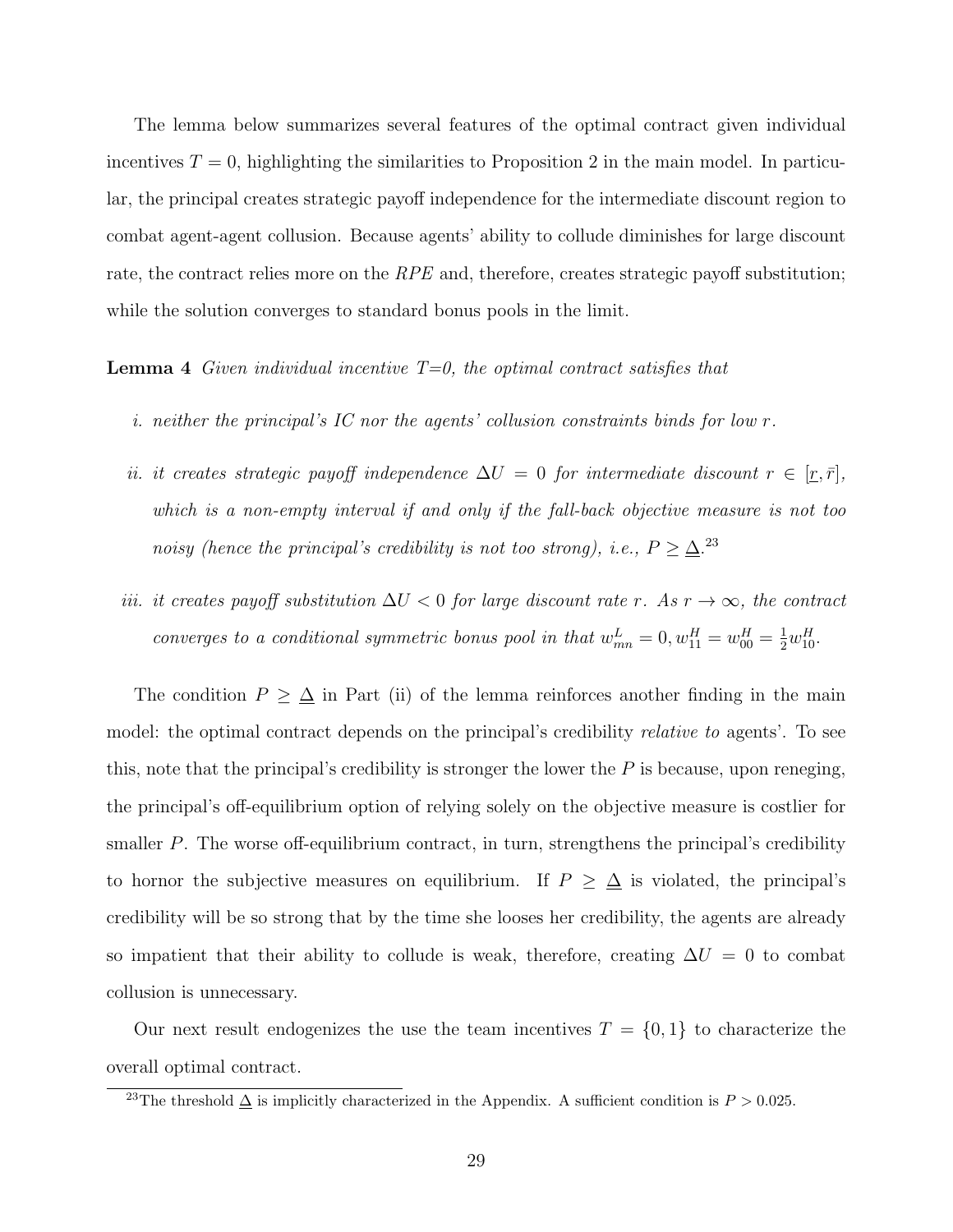**Proposition 5** Assuming  $\Delta \leq P \leq \overline{\Delta}$ , the overall optimal contract depends on r as follows:

- i.  $T = 1$  for  $r \leq r1$ ,  $w_{11}^H > 0$  is the only positive payment, or Pure JPE;
- ii.  $T = 1$  for  $r \in (r1, r2]$ . As r increases,  $w_{11}^H$  decreases while the payment for "bad" team output  $w_{11}^L$  increases till  $w_{11}^L = w_{11}^H$  at  $r = r2$ . Other payments are zero.
- iii.  $T = 1$  for  $r \in (r2, \tilde{r}]$ ,  $w_{10}^H$  increases from zero and  $w_{11}^L$  decreases as r increases.
- iv.  $T = 0$  for  $r \in (\tilde{r}, r3]$ , the contract creates strategic payoff independence and  $w_{00}^H > 0$ .
- v. T = 0 for  $r > r3$ , the contract creates payoff strategic substitute  $\Delta U < 0$ , and converges to conditional symmetric bonus pool as  $r \to \infty$ .



Figure 3: Optimal contract with an objective team measure  $y = \{H, L\}$ .  $(Q = 0.4, P = 0.1)$ 

Comparing Proposition 5 to Proposition 3 confirms the insights derived without the team measure. In both cases, team incentive is optimal if and only if the discount rate  $r$  is not too large, and the limiting contract is either Pure JPE (for  $r \to 0$ ) or stage game bonus pools (for  $r \to \infty$ ). More central to our main message, Part (ii) of both propositions share the feature of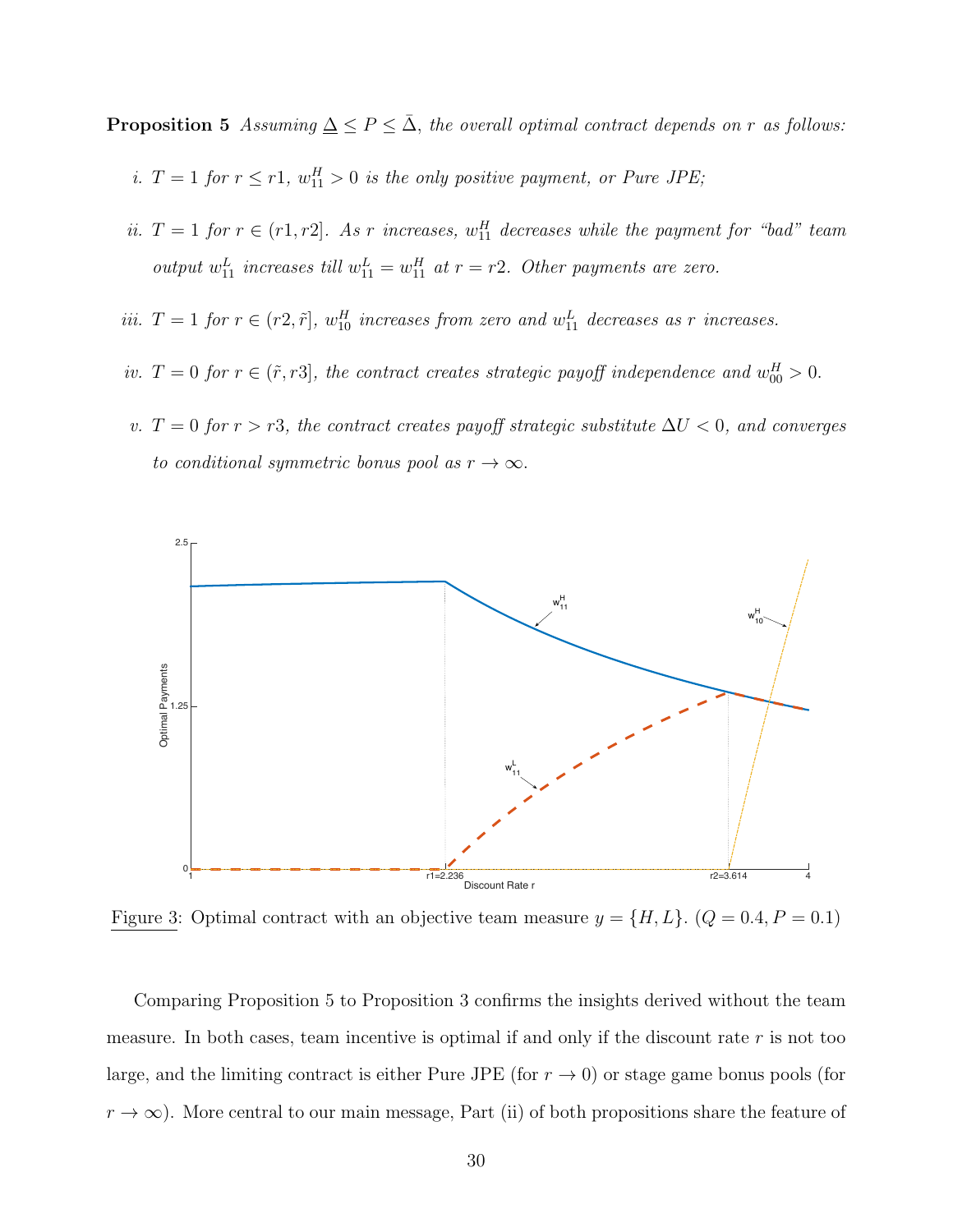paying for "bad" performance measures to foster team incentives even though increasing other payments (with higher likelihood ratio) is feasible. Finally, part (iv) of the two propositions are similar in that both pay for "bad" individual measures (either  $w_{LL}$  or  $w_{LL}^H$ ) to facilitate strategic independence, which is desirable in combating agent-agent collusion.

Figure 3 illustrates the provision of team incentives - the focus of the paper – via an example in which  $Q = 0.4$  and  $P = 0.1$  (given  $Q = 0.4$ , the assumption  $P \in [\underline{\Delta}, \overline{\Delta}]$  in Proposition 5 is  $P \in [0.0048, 0.143]$ . The pure *JPE* (only  $w_{11}^H > 0$ ) is optimal if the principal's credibility of horning subjective performance measures is strong, i.e.,  $r < 2.236$ . As the principal cannot hornor pure JPE for higher r, it is clear that she reduces her reliance on the objective measure while *increases* the reliance on subjective individual measures. In fact, the optimal contract completely ignores the team measure (i.e.,  $w_{mn}^H = w_{mn}^L$ ) and provides team incentives solely through the subjective measures at  $r = r2 = 3.614$ . It is the benefit of paying for "bad" team measure  $w_{11}^L$  in fostering the team incentive that makes it optimal, even though paying for  $w_{10}^H$  is feasible and has strictly higher likelihood ratio. The principal starts to increase  $w_{10}^H$  for  $r > r$ 2 because agents' ability to enforce mutual monitoring (hence the benefit of using  $w_{11}^L$ ) is weak when the discount rate is high. The principal optimally tunes down team incentives for  $r \in [3.614, 4.13]$  (by increasing  $w_{10}^H$  and lowering  $w_{11}^L$ ) and eventually switch to individual incentives  $T = 1$  for  $r > \tilde{r} = 4.13$ .

### 6 Conclusion

Stepping back from the principal's commitment problem, the general theme of team (mutual monitoring) vs. individual incentives seems to be under-explored. For example, the models of team-based incentives typically assume the agents are symmetric (e.g., Arya, Fellingham, and Glover, 1997; Che and Yoo, 2001). With agents who have different roles such as top executives, static models predict the agents would be offered qualitatively different compensation contracts. Yet, in practice, the compensation of executives are often similar. As an extreme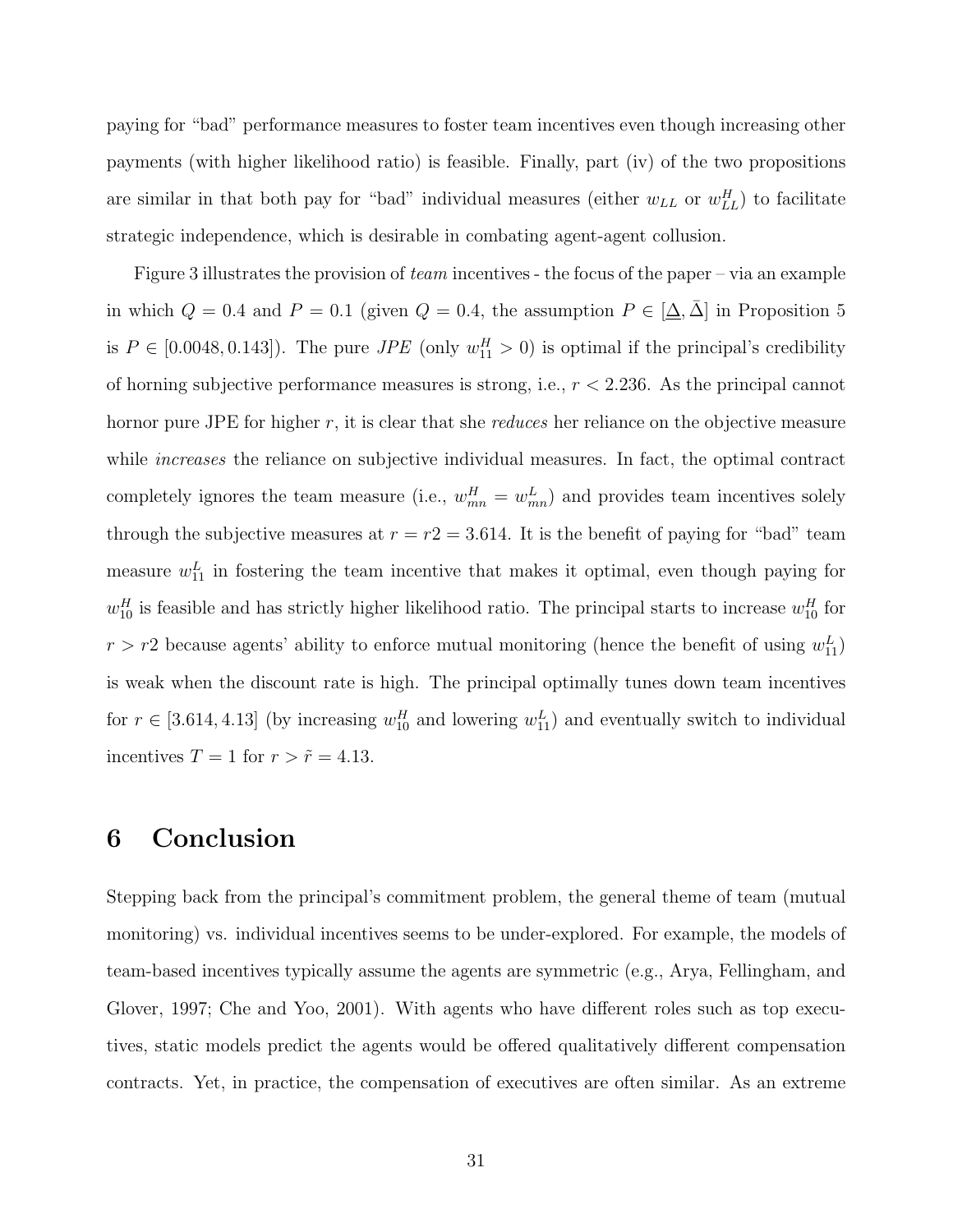example, Apple pays the same base salary, annual cash incentive, and long-term equity award to each of its executive officers other than its CEO.<sup>24 25</sup> We conjecture that compensating productively different agents similarly can be rationalized by a team-based model of dynamic incentives (with a low discount rate/long expected tenure).

If we apply the team-based model to thinking about screening, we might expect to see compensation contracts that screen agents for their potential productive complementarity, since productive complementarities reduce the cost of motivating mutual monitoring. A productive substitutability (e.g., hiring an agent similar to existing ones when there are overall decreasing returns to effort) is particularly unattractive, since the substitutability makes it appealing for the agents to tacitly collude on taking turns working. We might also expect to see agents screened for their discount rates. Patient agents would be more attractive, since they are the ones best equipped to provide and receive mutual monitoring incentives. Are existing incentive arrangements such as employee stock options with time-based rather than performance-based vesting conditions designed, in part, to achieve such screening?

Even if screening is not necessary because productive complementarities or substitutabilities are driven by observable characteristics of agents (e.g., their education or work experience), optimal team composition is an interesting problem. For example, is it better to have one team with a large productive complementarity and another with a small substitutability or to have two teams each with a small productive complementarity?

Another natural avenue for future research is peer evaluation (or 360-degree evaluation) under relational side-contracting. We assumed communication from the agents to the principal is blocked, as in Arya, Fellingham, and Glover (1997), Che and Yoo (2001), and Kvaløy

<sup>&</sup>lt;sup>24</sup> According to Apple Inc.'s 2016 Proxy Statement: "Our executive officers are expected to operate as a team, and accordingly, we apply a team-based approach to our executive compensation program, with internal pay equity as a primary consideration. This approach is intended to promote and maintain stability within a high performing executive team, which we believe is achieved by generally awarding the same base salary, annual cash incentive, and long-term equity awards to each of our executive officers, except [CEO] Mr. Cook."

<sup>&</sup>lt;sup>25</sup>For related observations about cash bonuses paid to CEOs that are similar to bonuses paid to other executives, see Core, Guay, and Verrecchia (2003) and Guay, Kepler, and Tsui (2016), which finds that, for approximately 75% of their sample, the CEO and the fifth-highest-paid executive have an identical set of performance targets for their cash bonuses.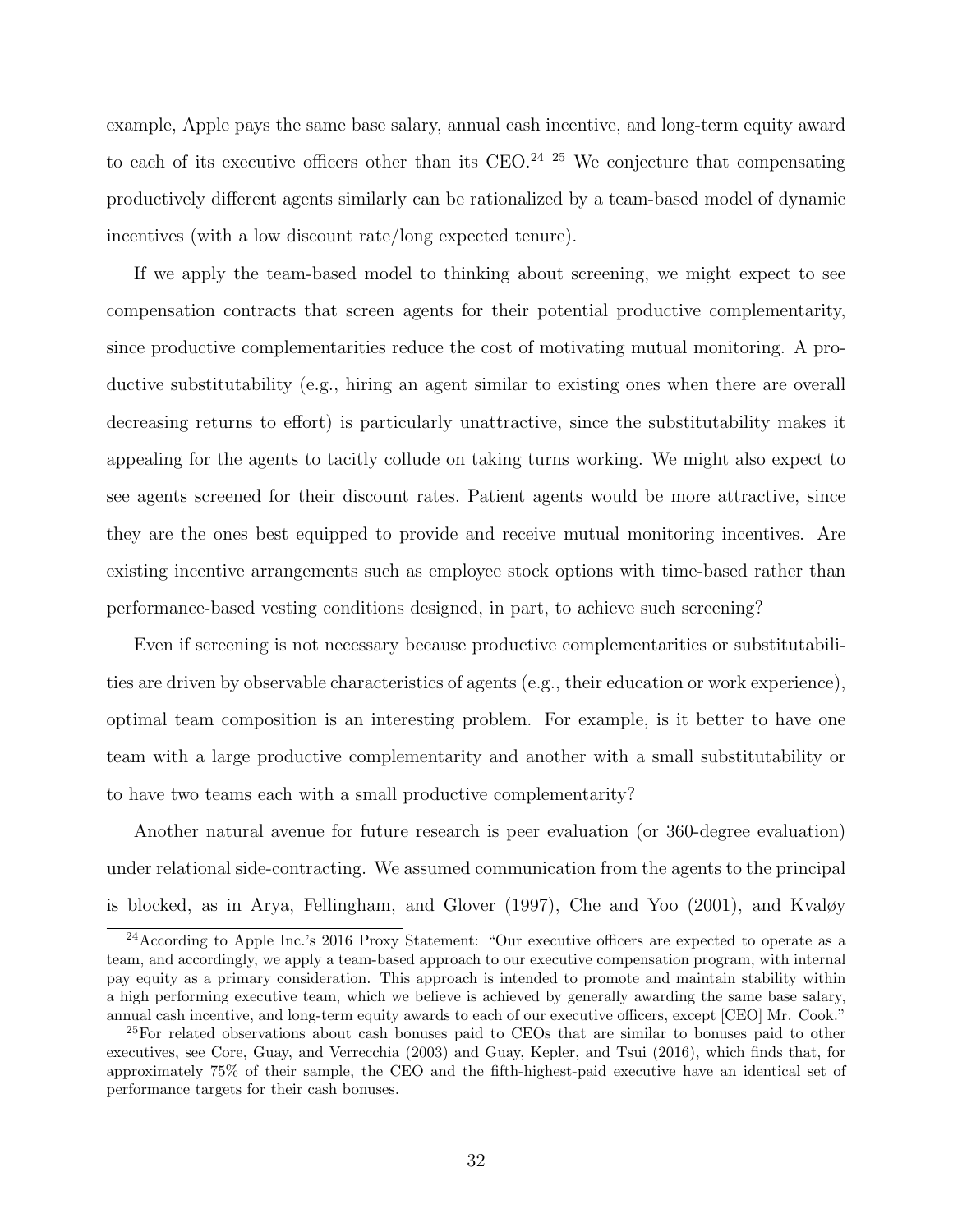and Olsen (2006). Ma (1988) studies a single-period, multi-agent model of moral hazard without side-contracting under unblocked communication (peer reports) from the agents to the principal. In Ma (1988), if the agents perfectly observe each other's actions and the principal contracts on the agents' peer reports, the principal can implement the first-best if every action pair induces a unique distribution over performance measures.<sup>26</sup> Baliga and Sjostrom (1998) study a similar setting but allow for explicit side-contracting between the agents and show that side-contracting greatly limits the role of peer reports. Deb, Li, and Mookerherjee (2016) study peer evaluation under relational contracting between the principal and the agents but without (relational or explicit) side-contracts between the agents, showing that peer evaluations are sparingly incorporated in determining compensation. As far as we are aware, there have been no studies of peer evaluation under relational side-contracting.

<sup>26</sup>Towry (2003) initiated an important experimental literature that contrasted the Arya, Fellingham, and Glover (horizontal) and Ma (vertical) views of mutual monitoring, emphasizing the important role of team identity.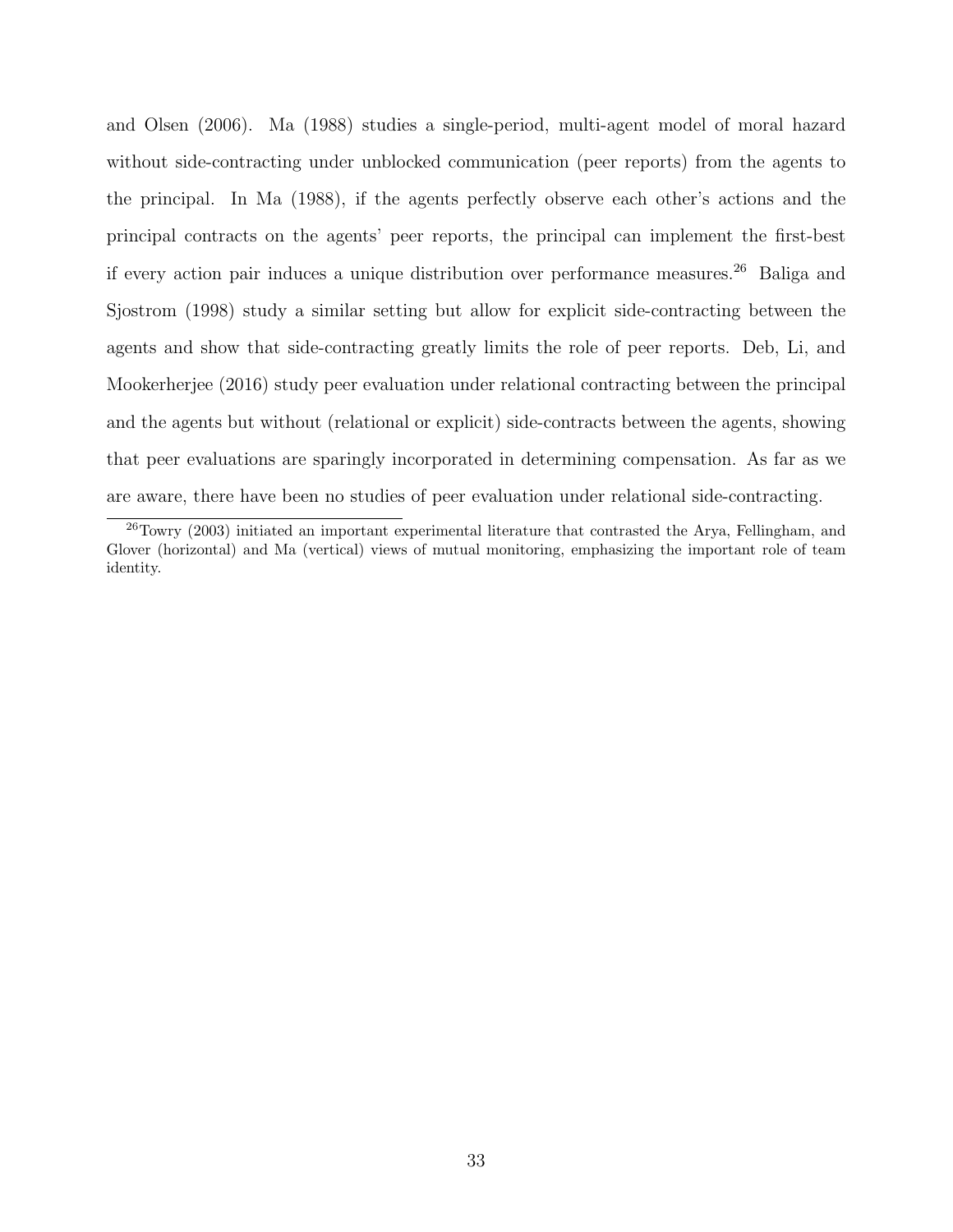## References

- [1] Anthony, R. and V. Govindarajan, 1998. Management Control Systems, Mc-Graw Hill.
- [2] Arya, A., J. Fellingham, and J. Glover, 1997. Teams, Repeated Tasks, and Implicit Incentives. Journal of Accounting and Economics, 23: 7-30.
- [3] Baiman, S. and T. Baldenius, 2009. Nonfinancial Performance Measures as Coordination Devices. The Accounting Review, 84: 299-330.
- [4] Baiman, S. and M. Rajan, 1995. The Informational Advantages of Discretionary Bonus Schemes. The Accounting Review, 70: 557-579.
- [5] Baker, G., R. Gibbons, and K. Murphy, 1994. Subjective Performance Measures in Optimal Incentive Contracts. Quarterly Journal of Economics, 109: 1125-1156.
- [6] Baldenius, T., J. Glover, and H. Xue, 2016. Relational Contracts With and Between Agents. Journal of Accounting and Economics, 61: 369-390.
- [7] Baliga, S. and Sjostrom, T., 1998. Decentralization and collusion. Journal of Economic Theory, 83, 196-232.
- [8] Bushman, R.M., Dai, Z. and Zhang, W., 2016. Management Team Incentive: Dispersion and Firm Performance. The Accounting Review, 91, 21-45.
- [9] Bushman, R.M., Indjejikian, R.J. and Smith, A., 1996. CEO compensation: The role of individual performance evaluation. Journal of Accounting and Economics, 21, 161-193.
- [10] Core, J.E., Guay, W.R. and Verrecchia, R.E., 2003. Price versus non-price performance measures in optimal CEO compensation contracts. The Accounting Review, 78(4), 957- 981.
- [11] Che, Y. and S. Yoo, 2001. Optimal Incentives for Teams. American Economic Review, June: 525-541.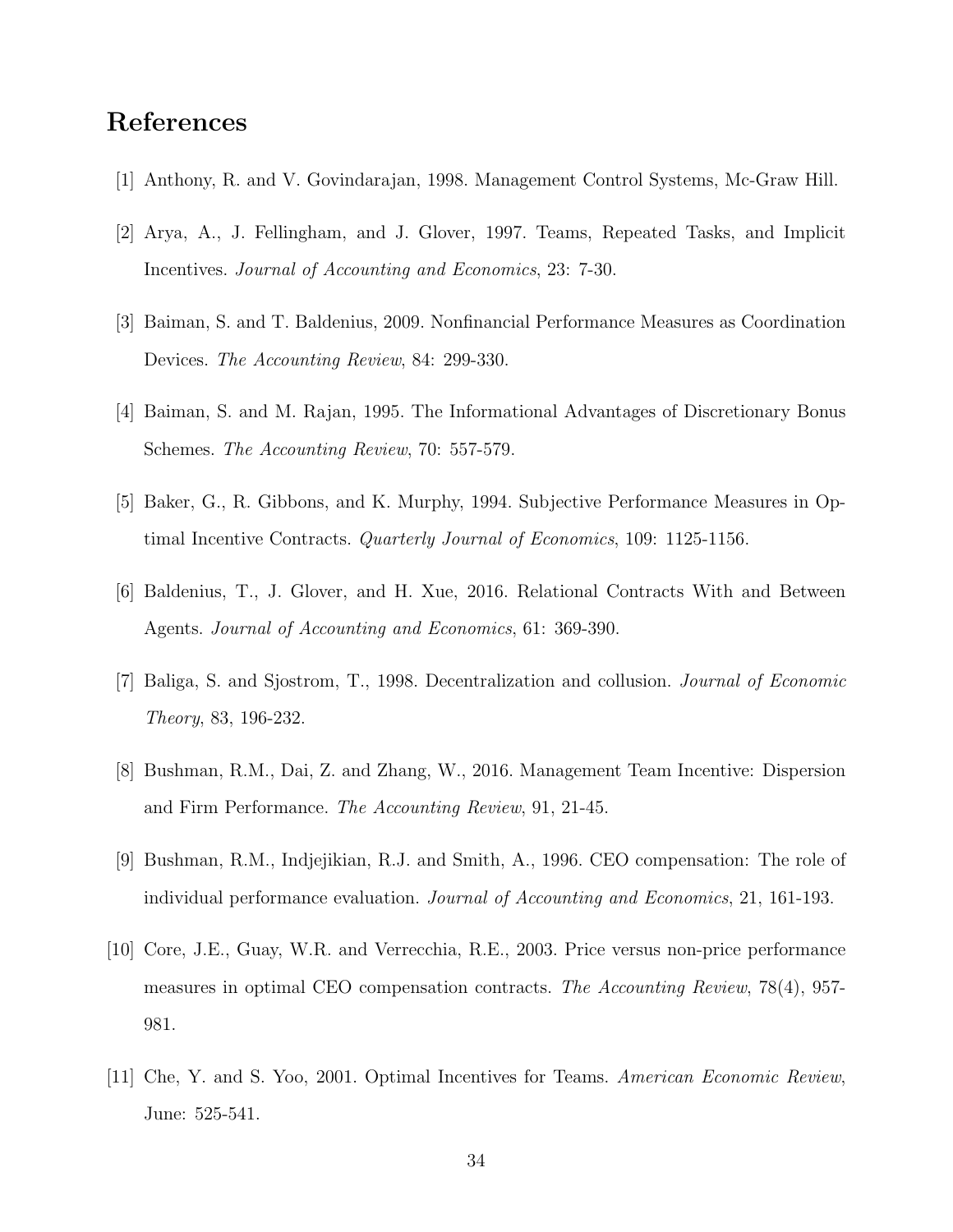- [12] Demski, J. and D. Sappington, 1984. Optimal Incentive Contracts with Multiple Agents. Journal of Economic Theory, 33: 152-171.
- [13] Deb, J., J. Li, and A. Mukherjee, 2016. Relational contracts with subjective peer evaluations. Rand Journal of Economics, 47: 3-28.
- [14] Ederhof, M., 2010. Discretion in Bonus Plans. The Accounting Review, 85: 1921–1949.
- [15] Ederhof, M., M. Rajan, and S. Reichelstein, 2011. Discretion in Managerial Bonus Pools. Foundations and Trends in Accounting, 54: 243-316.
- [16] Gibbs, M., K. Merchant, W. Van der Stede, and M. Vargus, 2004. Determinants and Effects of Subjectivity in Incentives. The Accounting Review, 79: 409-436.
- [17] Glover, J., 2012. Explicit and Implicit Incentives for Multiple Agents. Foundations and Trends in Accounting, 7: 1-71.
- [18] Guay, W., Kepler, J., and D. Tsui, 2016. Do CEO Bonus Plans Serve a Purpose. Working Paper, The Wharton School.
- [19] Holmstrom, B., 1979. Moral Hazard and Observability. Bell Journal of Economics, 10: 74-91.
- [20] Itoh, H., 1993. Coalitions, incentives, and risk sharing. Journal of Economic Theory, 60, 410-427.
- [21] Kvaløy, Ola and Trond E. Olsen, 2006. Team Incentives in Relational Employment Contracts. Journal of Labor Economics, 24: 139-169.
- [22] Levin, J., 2002. Multilateral Contracting and the Employment Relationship. Quarterly Journal of Economics, 117: 1075-1103.
- [23] Levin, J., 2003. Relational Incentive Contracts. American Economic Review, 93: 835-847.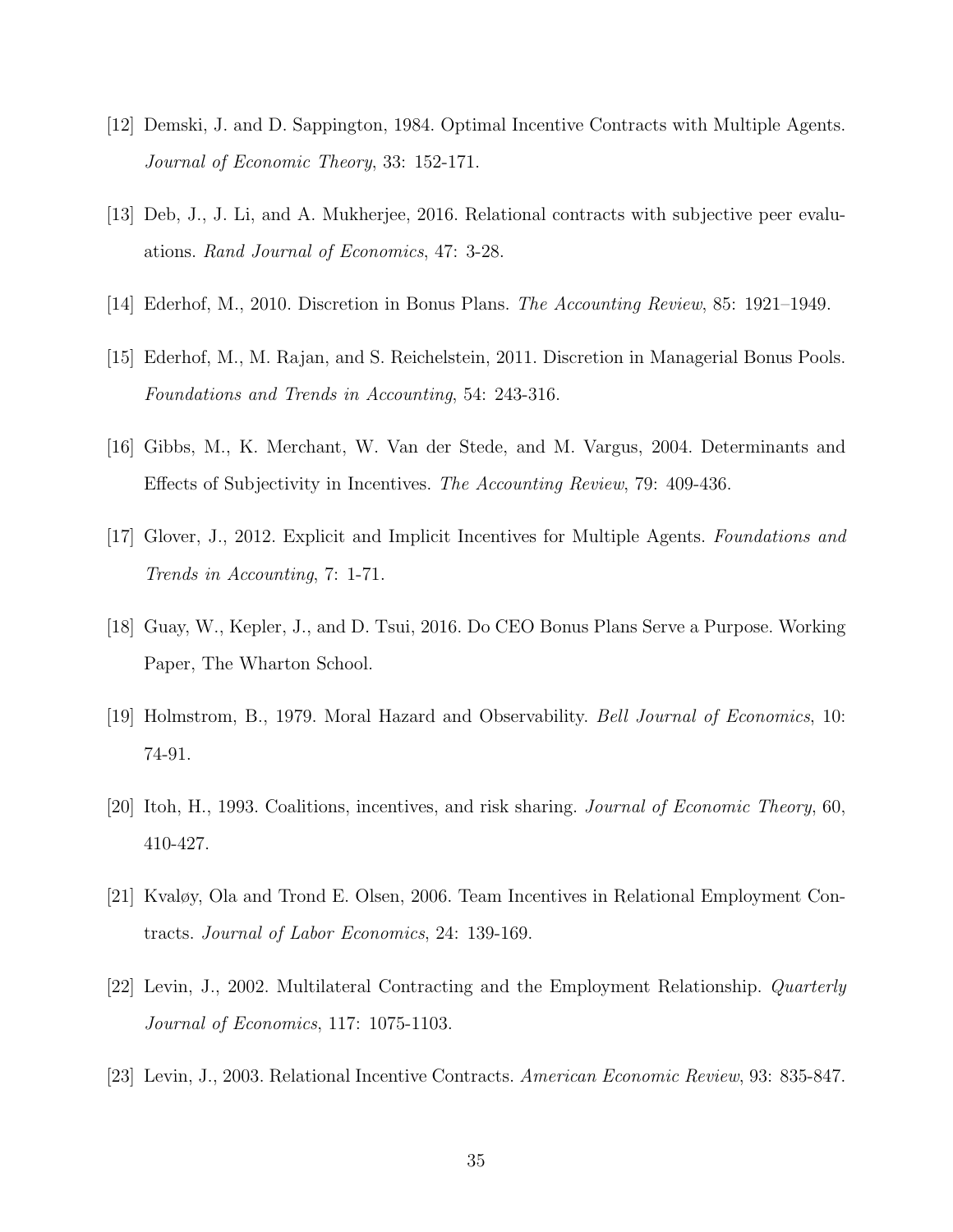- [24] Ma, C. T., 1988. Unique implementation of incentive contracts with many agents. Review of Economic Studies, 55, 555-572.
- [25] MacLeod, W. B., 2003. Optimal Contracting with Subjective Evaluation. American Economic Review, 93: 216-240.
- [26] MacLeod, W. B. and Malcomson, J.M., 1989. Implicit contracts, incentive compatibility, and involuntary unemployment. Econometrica, 447-480.
- [27] Mailath, G. J. and L. Samuelson, 2006. Repeated games and reputations: long-run relationships. Oxford University Press.
- [28] Milgrom, P. and Roberts, J., 1990. Rationalizability, learning, and equilibrium in games with strategic complementarities. *Econometrica*, 1255-1277.
- [29] Milgrom, P. and Roberts, J., 1992. Economics, Organization and Management, Prentice Hall.
- [30] Mookherjee, D., 1984. Optimal Incentive Schemes with Many Agents. Review of Economic Studies, 51: 433–446.
- [31] Murphy, K., and P. Oyer, 2001. Discretion in Executive Incentive Contracts: Theory and Evidence. Working Paper, Stanford University.
- [32] Rajan, M. and S. Reichelstein, 2006. Subjective Performance Indicators and Discretionary Bonus Pools. Journal of Accounting Research, 44: 525-541.
- [33] Rajan, M. and S. Reichelstein, 2009. Objective versus Subjective Indicators of Managerial Performance. The Accounting Review, 84: 209-237.
- [34] Tirole, J., 1986. Hierarchies and Bureaucracies: On the Role of Collusion in Organizations. Journal of Law, Economics and Organization, 2: 181-214.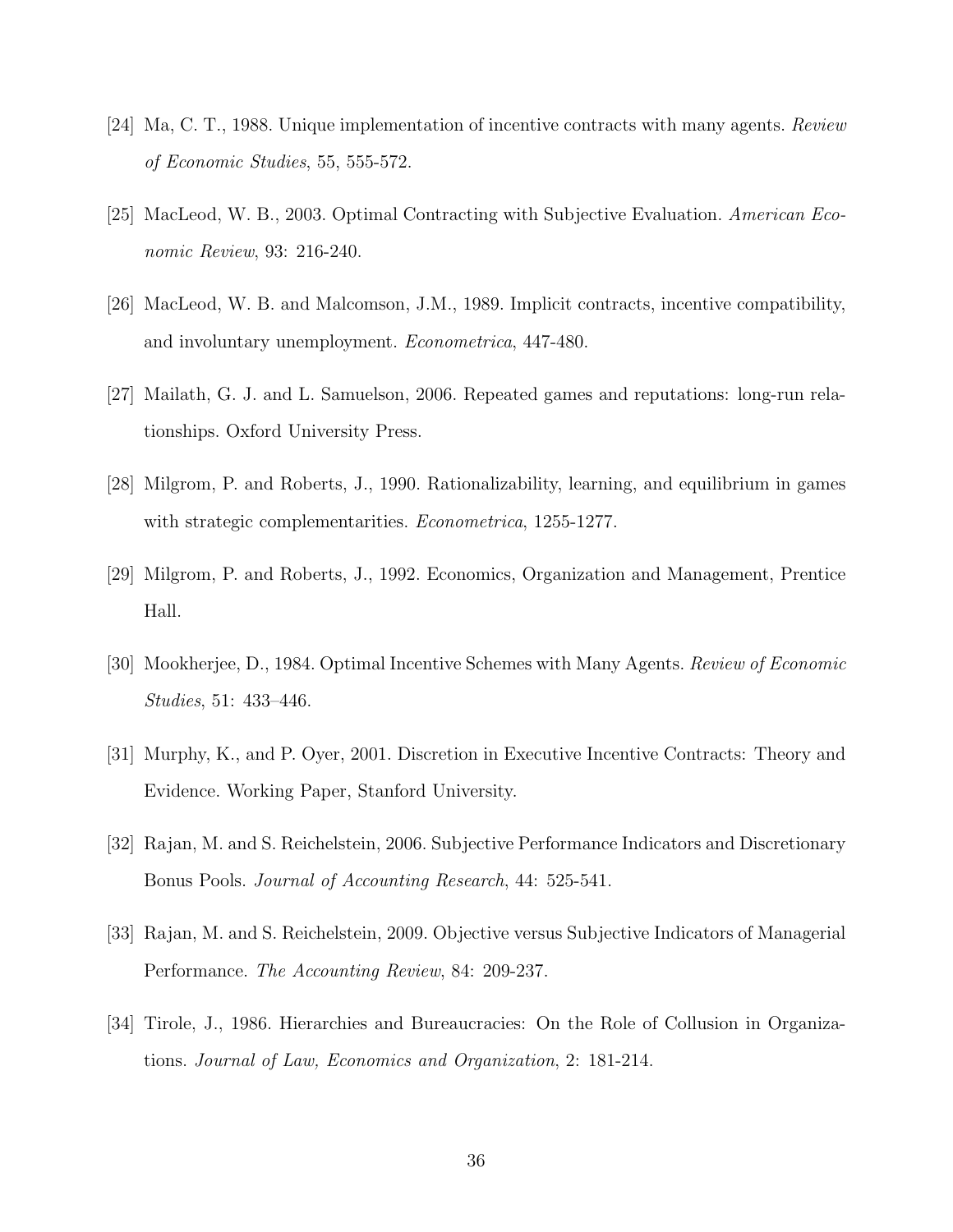- [35] Tirole, J., 1992. Collusion and the theory of organizations. In J.-J. Laffont, ed., Advances in economic theory: Invited papers for the sixth world congress of the Econometric Society 2. Cambridge: Cambridge University Press.
- [36] Towry, K., 2003. Control in a teamwork environment-The impact of social ties on the effectiveness of mutual monitoring contracts. The Accounting Review, 78: 1069–1095.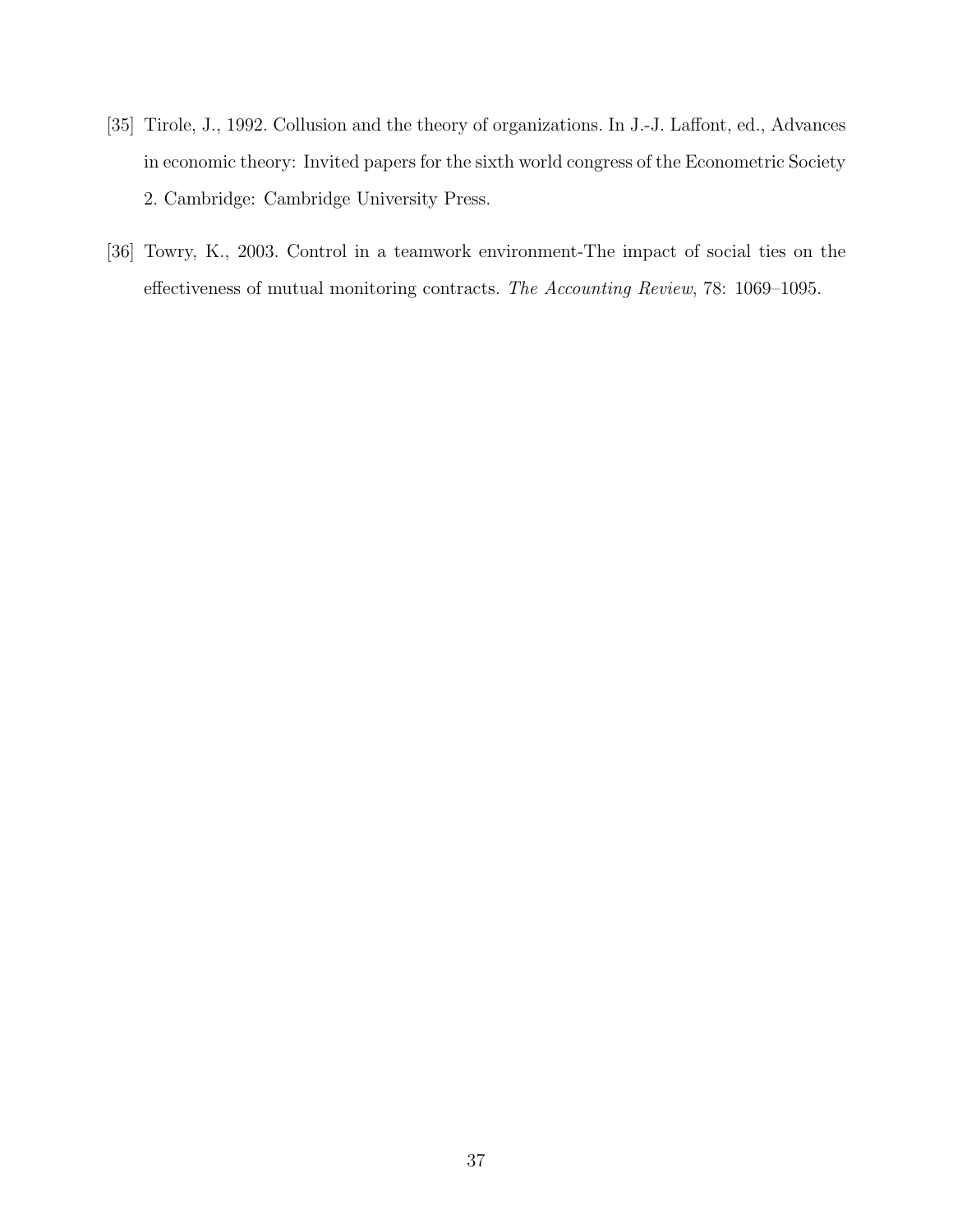## Appendix

**Proof of Lemma 1.** We start with a preliminary result that specifies the harshest punishment supporting the collusion.

Claim: It is without loss of generality to restrict attention to collusion constraints that have the agent punishing each other by playing  $(1, 1)$  (i.e., *work, work*) forever after a deviation from the collusion strategy.

**Proof.** We first argue that the off-diagonal action profiles  $(0, 1)$  and  $(1, 0)$  cannot be punishment strategies harsher than  $(1, 1)$ . We illustrate the argument for  $(0, 1)$ ; similar logic applies to  $(1, 0)$ :

Agent B  
\n
$$
L H
$$
\nAgent A  
\n
$$
L \underbrace{L \quad U_{00}, U_{00} \quad U_{01}, U_{10}}_{U_{10}, U_{01} \quad U_{11}, U_{11}}
$$

If playing  $(0, 1)$  were a harsher punishment for Agent A (i.e.,  $U_{01} < U_{11}$ ), he would be able to profitably deviate to  $(1, 1)$ . That is, playing  $(0, 1)$  is not a stage-game equilibrium and thus cannot be used as a punishment strategy. If  $(0, 1)$  were a harsher punishment for Agent B (i.e.,  $U_{10} < U_{11}$ , we would need  $U_{10} \ge U_{00}$  to prevent Agent B from deviating from  $(0, 1)$  to  $(0, 0)$ . However,  $U_{10} < U_{11}$ ,  $U_{10} \ge U_{00}$ , and (Static NE) together imply  $U_{11} \ge \max\{U_{10}, U_{00}, U_{01}\}$ , which means there is no scope for collusion because at least one of the agents is strictly worse off under any potential collusive strategy than under the always working strategy.

To establish that (1, 1) is the (weakly) harshest punishment, it remains to show that  $U_{11} \leq U_{00}$ . Suppose, by contradiction,  $U_{11} > U_{00}$ . If the wage scheme  $\mathbf{w} \equiv \{w_{mn}^x\}, x =$  ${0, 1}, m, n = {L, H},$  creates strategic payoff substitutability, i.e.,  $U_{10} - U_{00} > U_{11} - U_{01}$ , (Static NE) again implies that  $(0, 0)$  is not a stage-game equilibrium and thus cannot be used as a punishment strategy in the first place. If instead w creates (weak) strategic payoff complementarity, i.e.,  $U_{11} - U_{01} \ge U_{10} - U_{00}$ , we have  $U_{10} + U_{01} \le U_{11} + U_{00} < 2U_{11}$ , where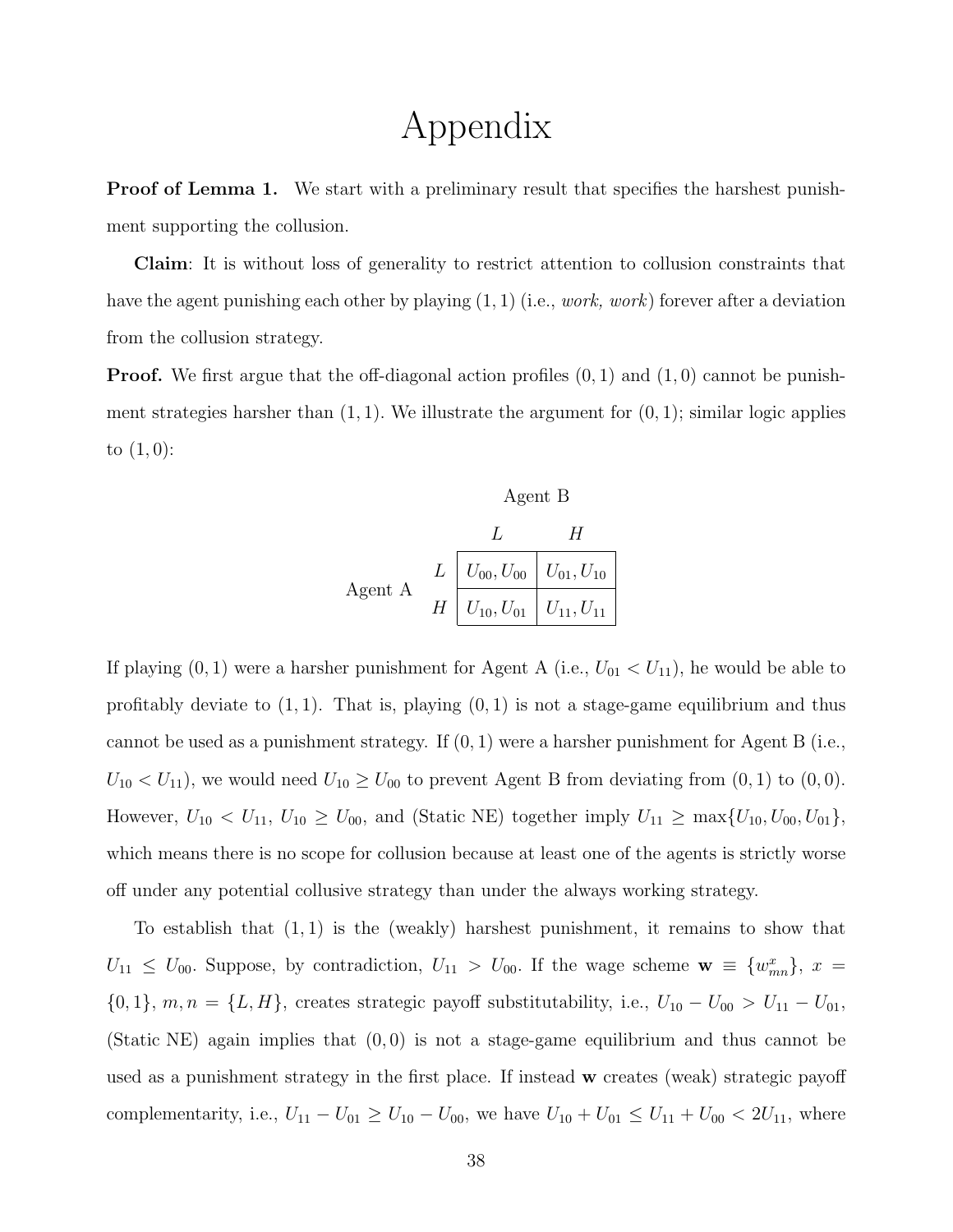the last inequality is due to the assumption  $U_{11} > U_{00}$ . But  $U_{00} < U_{11}$  and  $U_{10} + U_{01} < 2U_{11}$ together mean that at least one of the agents is strictly worse off under any potential collusive strategy than under the always working strategy, meaning there is no scope for any collusion.

Let

$$
V_t^i(\sigma) \equiv \sum_{\tau=1}^{\infty} \frac{U_{t+\tau}^i(a_{\tau}^i, a_{\tau}^j)}{(1+r)^{\tau}}
$$

be agent is continuation payoff from  $t + 1$  and forwards, discounted to period t, from playing  ${a_{t+\tau}^A, a_{t+\tau}^B}_{\tau=1}^{\infty}$  specified in an action profile  $\sigma = {a_t^A, a_t^B}_{\tau=0}^{\infty}$ , for  $a_t^A, a_t^B \in \{0, 1\}$ . We allow any  $\sigma$  satisfying the following condition to be a potential collusive strategy:

$$
\sum_{t=0}^{\infty} \frac{U_t^i(a_t^i, a_t^j)}{(1+r)^t} \ge \frac{1+r}{r} U_{1,1}, \ \forall i \in \{A, B\},\tag{5}
$$

where  $U_t^i(a_t^i, a_t^j)$  $(t_t^j)$  is Agent *i*'s stage-game payoff at *t* given the action pair  $(a_t^i, a_t^j)$  $t$ <sup> $j$ </sup>) specified in  $\sigma$ , and  $\frac{1+r}{r}U_{1,1}$  is the agent's payoff from always working.

The outline of the sufficiency part of the Lemma is as follows:

Step 1: Any collusive strategy that contains only  $(1, 1), (1, 0)$  and  $(0, 1)$  (i.e., without  $(0, 0)$ ) in any period) is easier for the principal to upset than Cycling.

Step 2: Any collusive strategy that ever contains  $(0,0)$  at some period t would be easier for the principal to upset than either Joint Shirking or Cycling.

**Step 1:** The basic idea here is that, compared with *Cycling*, any reshuffling of  $(0, 1)$  and  $(1,0)$  effort pairs across periods and/or introducing  $(1,1)$ , can only leave some shirking agent better off in some period if it also leaves another shirking agent worse off in another period, in terms of their respective continuation payoffs.

In order for the agents to be better-off under the collusive strategy  $\sigma$  that contains only (1, 1), (1, 0) and (0, 1) than under jointly work  $(1, 1)^\infty$ , condition (5) requires  $U_{1,0}+U_{0,1} > 2U_{1,1}$ .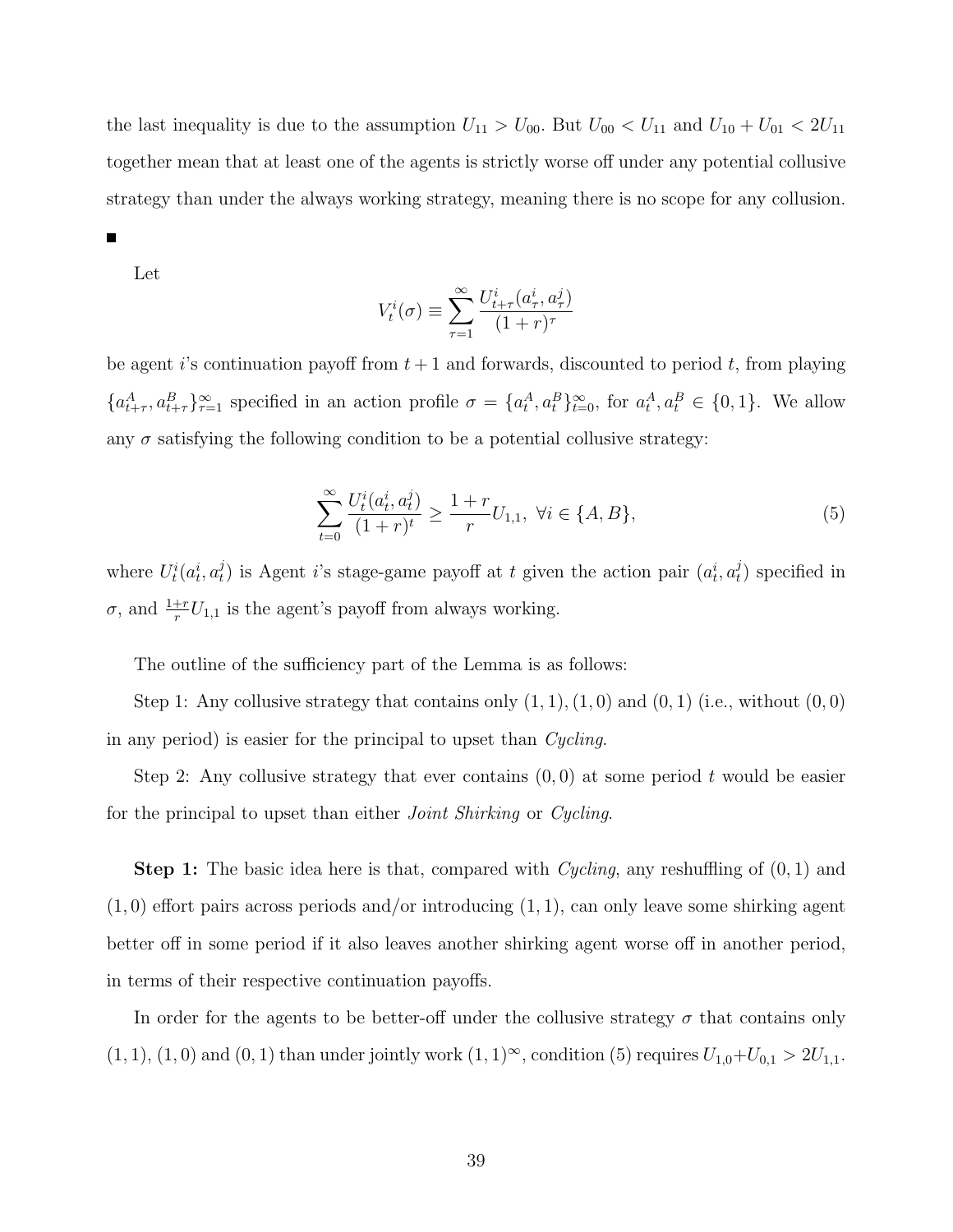Therefore, we know

$$
\overline{V}^{CYC} + \underline{V}^{CYC} \ge V_t^i(\sigma) + V_t^j(\sigma), \ \forall t,
$$
\n
$$
(6)
$$

where  $\overline{V}^{CYC} = \sum$  $t=1,3,5,...$  $U_{1,0}$  $\frac{U_{1,0}}{(1+r)^t} + \sum_{\alpha \in \mathcal{A}}$  $t=2,4,6,...$  $U_{0,1}$  $\frac{U_{0,1}}{(1+r)^t}$  and  $\underline{V}^{CYC} = \sum_{\lambda \in \Lambda}$  $t=1,3,5,...$  $U_{0,1}$  $\frac{U_{0,1}}{(1+r)^t} + \sum_{\alpha \in \mathcal{A}}$  $t=2,4,6,...$  $U_{1,0}$  $\frac{U_{1,0}}{(1+r)^t}$  are the continuation payoffs (under *Cycling*) of the shirking agent and the working agent, respectively. We drop the time index in  $\overline{V}^{CYC}$  and  $\underline{V}^{CYC}$  because they're time independent. Since (Static NE) and  $U_{1,0} + U_{0,1} > 2U_{1,1}$  together imply  $U_{1,0} > U_{1,1} \ge U_{0,1}$ , simple algebra shows

$$
\overline{V}^{CYC} > \max{\{\underline{V}^{CYC}, V^*\}},\tag{7}
$$

where  $V^* \doteq \frac{U_{1,1}}{r}$  $\frac{1}{r}$  is the continuation payoff from playing  $(1, 1)$ <sup>∞</sup>.

To prove the claim that the collusive strategy  $\sigma$  is easier for the principal to upset than Cycling, it is sufficient to show the following:

$$
\exists t \left| \left\{ (a_t^i = 0, a_t^j = 1) \wedge V_t^i(\sigma) \le \overline{V}^{CYC} \right\} \right|.
$$
\n
$$
(8)
$$

That is, there will be some period when the agents i is supposed to be the *only* "shirker" in that period faces a weakly lower continuation payoff (hence stronger incentives to deviate from shirking) under the collusive strategy  $\sigma$  than under Cycling. Suppose by contradiction that (8) fails. That is,

$$
V_t^i(\sigma) > \overline{V}^{CYC}, \,\forall t \,|\{(a_t^i = 0, a_t^j = 1)\}.
$$
\n
$$
(9)
$$

We know from  $(6)$  that  $(9)$  implies the following for the other agent j:

$$
V_t^j(\sigma) < \underline{V}^{CYC}, \,\forall \, t \, | \{ (a_t^i = 0, a_t^j = 1) \}. \tag{10}
$$

Since one agent always playing 0 is not a sub-game perfect equilibrium, there must be a switch from  $(0, 1)$  to  $(1, 0)$ , possibly sandwiched by one or more  $(1, 1)$ , in any strategy  $\sigma$ . We pick any such block in  $\sigma$ , and denote  $\tau$  and  $\tau + 1 + n$   $(n \in \{0, 1, 2, 3, ...\})$  as the time  $(0, 1)$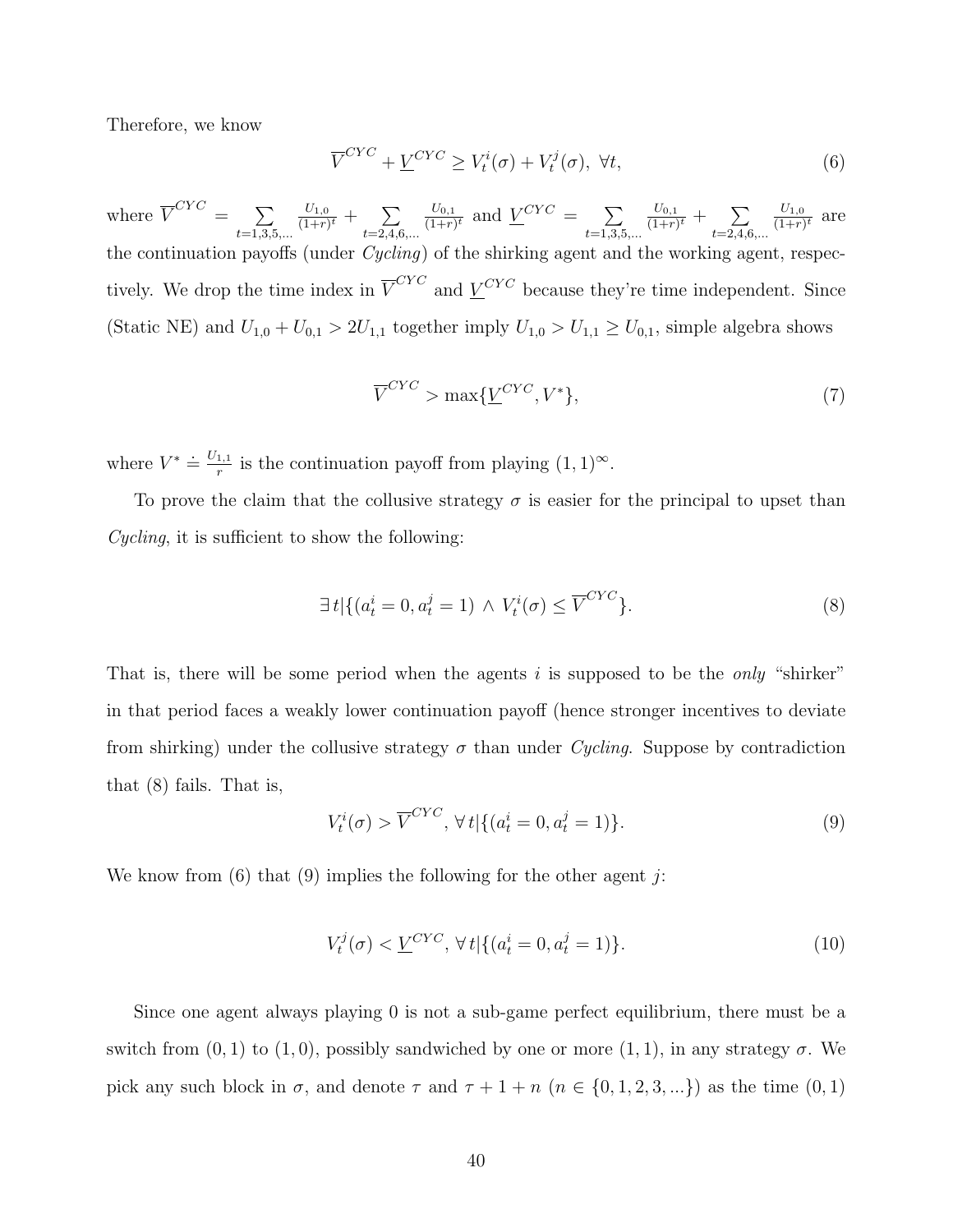and  $(1, 0)$  are sandwiched by n period(s) of  $(1, 1)$ .

We show below that, for all  $n$ , (9) leads to a contradiction, which then verifies (8) and proves the claim. We name the first agent as Agent A throughout the analysis.

• If  $n = 0$ , i.e.,  $(0, 1)$  is followed immediately by a  $(1, 0)$  at  $\tau + 1$ . One can show the following for Agent A's continuation payoff at  $\tau$ 

$$
V_{\tau}^{A}(\sigma) = \frac{U_{1,0} + V_{\tau+1}^{A}(\sigma)}{1+r}
$$
  

$$
< \frac{U_{1,0} + \underline{V}^{CYC}}{1+r}
$$
  

$$
= \overline{V}^{CYC},
$$

which contradicts (9). The inequality above applies (10) to  $t = \tau + 1$ .

• If *n* is an even number  $(n = 2, 4, 6, \ldots)$ , i.e., there are even numbers of  $(1, 1)$  sandwiched between  $(0, 1)$  and  $(1, 0)$ . We prove the case for  $n = 2$  and same argument applies for all even n.

$$
\dots \t t = \tau \t t = \tau + 1 \t t = \tau + 2 \t t = \tau + 3 \dots
$$
  
\n
$$
\sigma \quad \dots \quad (0,1) \qquad (1,1) \qquad (1,1) \qquad (1,0) \qquad \dots
$$

We can show the following for Agent A's continuation payoff at  $\tau$ :

$$
V_{\tau}^{A}(\sigma) = \frac{U_{1,1}}{1+r} + \frac{U_{1,1}}{(1+r)^{2}} + \frac{U_{1,0} + V_{\tau+3}^{A}(\sigma)}{(1+r)^{3}}
$$
  

$$
< \frac{U_{1,1}}{1+r} + \frac{U_{1,1}}{(1+r)^{2}} + \frac{U_{1,0} + \underline{V}^{CYC}}{(1+r)^{3}}
$$
  

$$
< \frac{U_{1,0}}{1+r} + \frac{U_{0,1}}{(1+r)^{2}} + \frac{U_{1,0} + \underline{V}^{CYC}}{(1+r)^{3}}
$$
  

$$
= \overline{V}^{CYC},
$$

which again contradicts (9). The first inequality applies (10) to  $t = \tau + 3$ . The second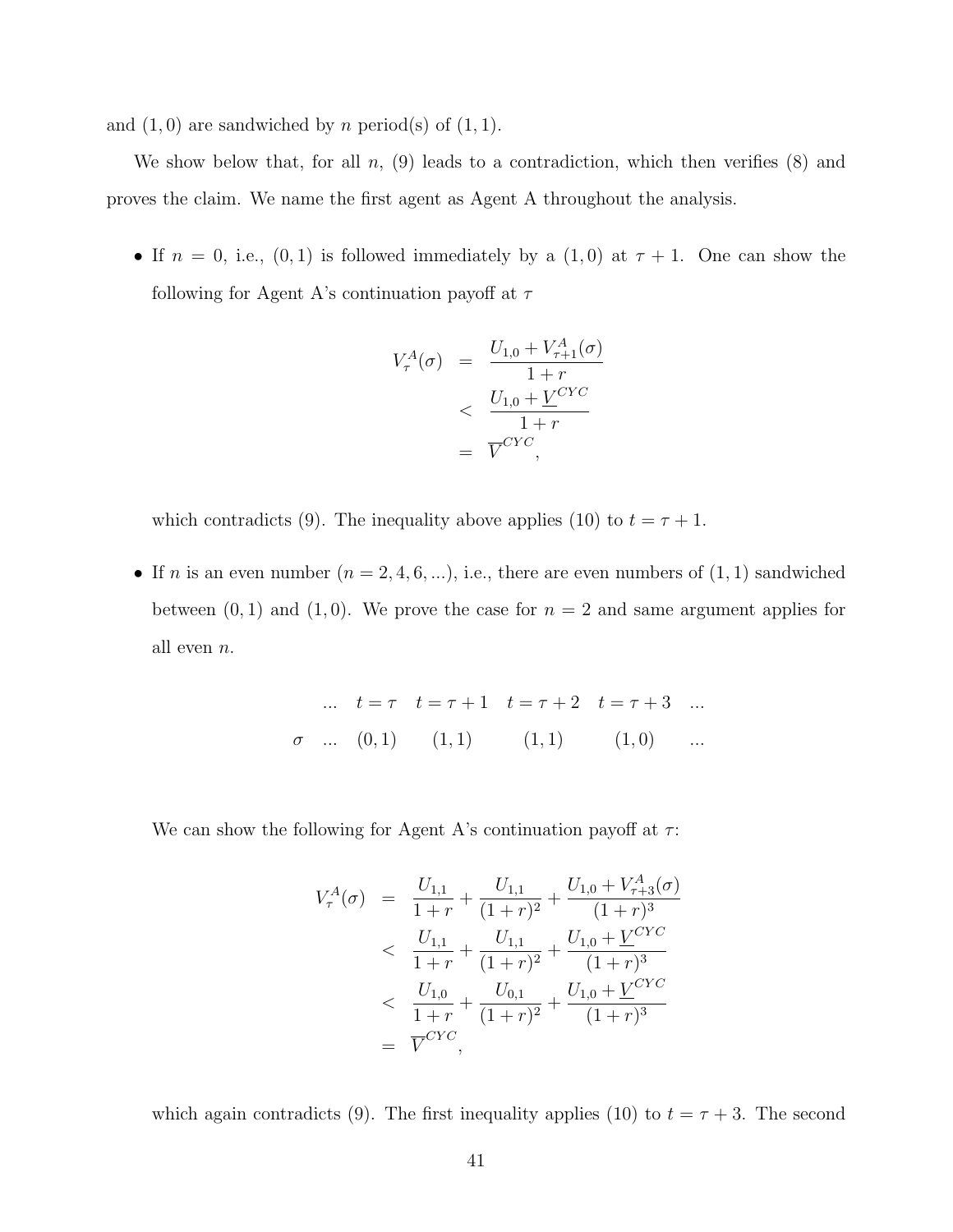inequality applies (7) and the fact that  $\overline{V}^{CYC} > V^*$  if and only if  $\frac{U_{1,0}}{1+r} + \frac{U_{0,1}}{(1+r)}$  $\frac{U_{0,1}}{(1+r)^2}$  >  $\frac{U_{1,1}}{1+r}+\frac{U_{1,1}}{(1+r)}$  $\frac{U_{1,1}}{(1+r)^2}$ .

• If *n* is an odd number  $(n = 1, 3, 5, ...)$ . Consider, without loss of generality, the following case for  $n = 1$ , i.e., there is one  $(1, 1)$  sandwiched between  $(0, 1)$  and  $(1, 0)$ .

$$
\therefore \quad t = \tau \quad t = \tau + 1 \quad t = \tau + 2 \quad \dots
$$
  

$$
\sigma \quad \dots \quad (0,1) \qquad (1,1) \qquad (1,0) \qquad \dots
$$

We can show the following for Agent A's continuation payoff at  $\tau$ 

$$
V_{\tau}^{A}(\sigma) = \frac{U_{1,1}}{1+r} + \frac{U_{1,0} + V_{\tau+2}^{A}(\sigma)}{(1+r)^{2}}
$$
  

$$
< \frac{U_{1,1}}{1+r} + \frac{U_{1,0} + \underline{V}^{CYC}}{(1+r)^{2}}
$$
  

$$
= \frac{rV^{*}}{1+r} + \frac{U_{1,0} + \underline{V}^{CYC}}{(1+r)^{2}}
$$
  

$$
= \frac{rV^{*}}{1+r} + \frac{\overline{V}^{CYC}}{1+r}
$$
  

$$
< \overline{V}^{CYC},
$$

which contradicts (9). The first inequality applies (10) to  $t = \tau + 2$ , the second equalities is from the definition of  $V^* = \frac{U_{1,1}}{r}$  $\frac{1}{r}$ , and the last equality is by the definition of  $\underline{V}^{CYC}$ and  $\overline{V}^{CYC}$  so that  $\overline{V}^{CYC} = \frac{U_{1,0} + \underline{V}^{CYC}}{1+r}$  $\frac{1+\nu}{1+r}$ .

Step 2: Given any contract offered by the principal, one of the following must be true:

$$
\max\{2U_{1,1}, 2U_{0,0}, U_{1,0} + U_{0,1}\} = \begin{cases} 2U_{1,1} & \text{case 1} \\ 0 & \text{case 2} \\ 2U_{0,0} & \text{case 3.} \end{cases}
$$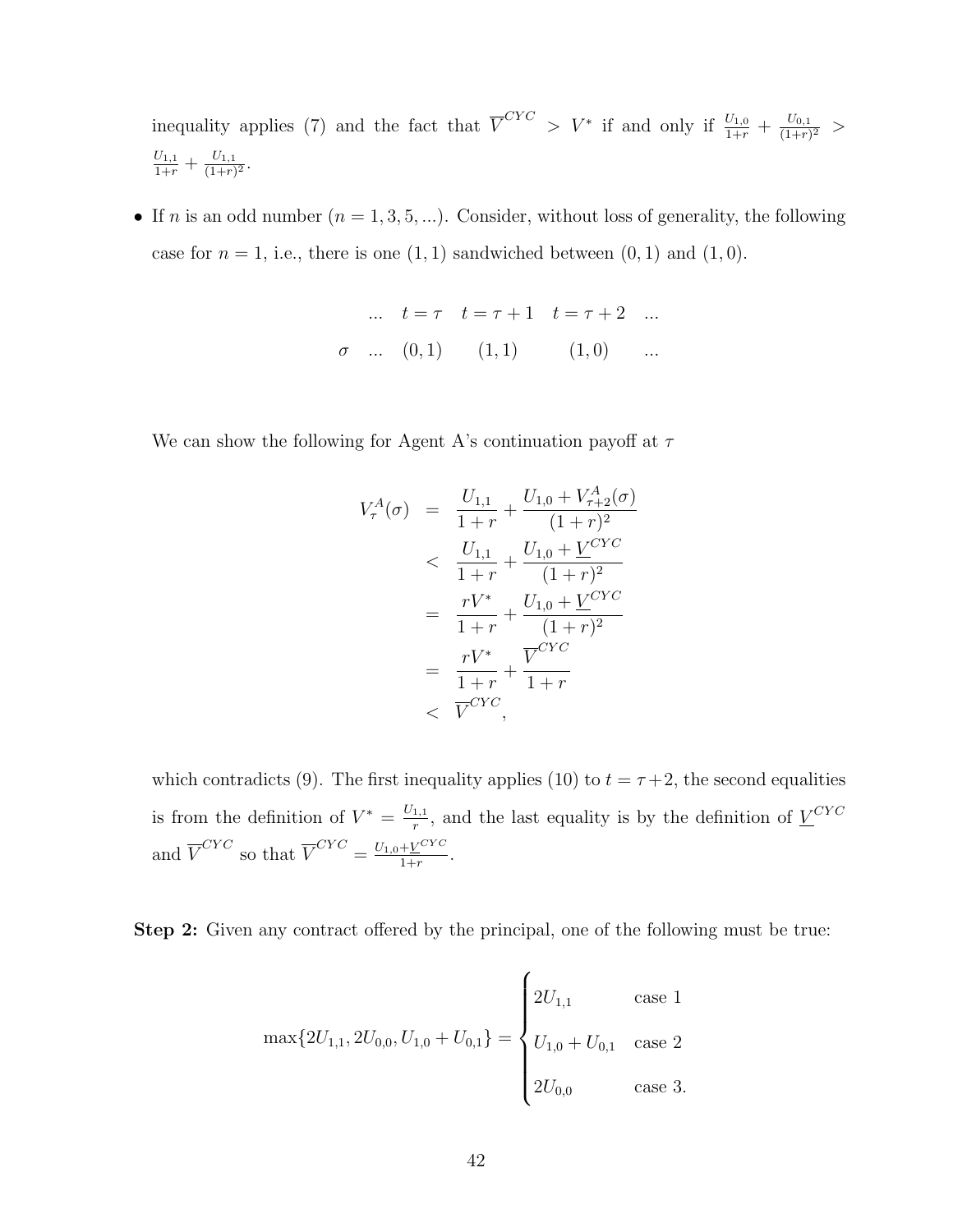Case 1 is trivially collusion proof as no other action profile Pareto-dominates the equilibrium strategy  $\{1, 1\}_{t=0}^{\infty}$ .

Case 2 has two sub-cases: sub-case 2.1 where  $\frac{U_{1,0}+U_{0,1}}{2} \ge U_{1,1} \ge U_{0,0}$  and sub-case 2.2 in which  $\frac{U_{1,0}+U_{0,1}}{2} \ge U_{0,0} > U_{1,1}$ . In sub-case 2.1, first note that we can ignore collusive strategy  $\sigma$  that contains  $(0,0)$  at some period without loss of generality. The reason is that we can construct a new strategy  $\sigma'$  by replacing  $(0,0)$  in  $\sigma$  by  $(1,1)$ , and  $\sigma'$  is more difficult to upset than  $\sigma$  because (a) both agents' continuation payoffs are higher under  $\sigma'$  and (b)  $\sigma'$  does not have the possibility of upsetting the collusive strategy at  $(0, 0)$ . After ruling out collusive strategies containing  $(0, 0)$ , we can refer to Step 1 and show that any such collusive strategy is deterred by the (No Cycling) constraint.

In sub-case 2.2 (i.e.,  $\frac{U_{1,0}+U_{0,1}}{2} \ge U_{0,0} > U_{1,1}$ ), we argue that any collusive strategy  $\sigma$  that contains  $(0, 0)$  at some point is easier to be upset than (thus implied by) the Cycling strategy. The reason is clear by comparing the action profiles between  $\sigma$  and Cycling from any t such that  $a_{\tilde{t}}(\sigma) = (0,0)$ :

$$
t = \tilde{t} \quad t = \tilde{t} + 1, \tilde{t} + 2, \cdots
$$
  
\n
$$
\sigma \qquad (0,0) \quad \{a^{A}(\sigma), a^{B}(\sigma)\}_{\tilde{t}+1}^{\infty}
$$
  
\n
$$
Cycling \quad (0,1) \qquad \{Cycle\}_{\tilde{t}+1}^{\infty}
$$

 $\frac{U_{1,0}+U_{0,1}}{2} \ge U_{0,0} > U_{1,1}$  implies  $U_{1,0} - U_{0,0} > U_{1,1} - U_{0,1}$ . That is, the benefit for either Agent A or B to unilaterally deviate from  $(0,0)$  at  $\tilde{t}$  is higher than the benefit for A to deviate from  $(0, 1)$  to  $(1, 1)$  at  $\tilde{t}$  under the *Cycling* strategy. In addition, we know  $V_{\tilde{t}}^A(CYC)$  +  $V_i^B(CYC) \geq V_i^A(\sigma) + V_i^B(\sigma)$  holds under Case 2, and therefore either  $V_i^A(\sigma) \leq V_i^A(CYC)$  or  $V_{\tilde{t}}^B(\sigma) \leq V_{\tilde{t}}^B(CYC)$ . If  $V_{\tilde{t}}^A(\sigma) \leq V_{\tilde{t}}^A(CYC)$  holds, then A has stronger incentive to deviate at  $\tilde{t}$  under  $\sigma$  than he would have under Cycling. If it is  $V_{\tilde{t}}^B(\sigma) \leq V_{\tilde{t}}^B(CYC)$ , we make use of the observation that  $V_{\tilde{t}}^B(CYC) < V_{\tilde{t}}^A(CYC)$  to conclude  $V_{\tilde{t}}^B(\sigma) < V_{\tilde{t}}^A(CYC)$ , which means that B has stronger incentive to deviate at  $\tilde{t}$  under  $\sigma$  than A would have under Cycling at  $\tilde{t}$ . Again, once we rule out collusive strategies containing  $(0, 0)$ , we can refer to Step 1 and show that any such collusive strategy is deterred by the (No Cycling) constraint.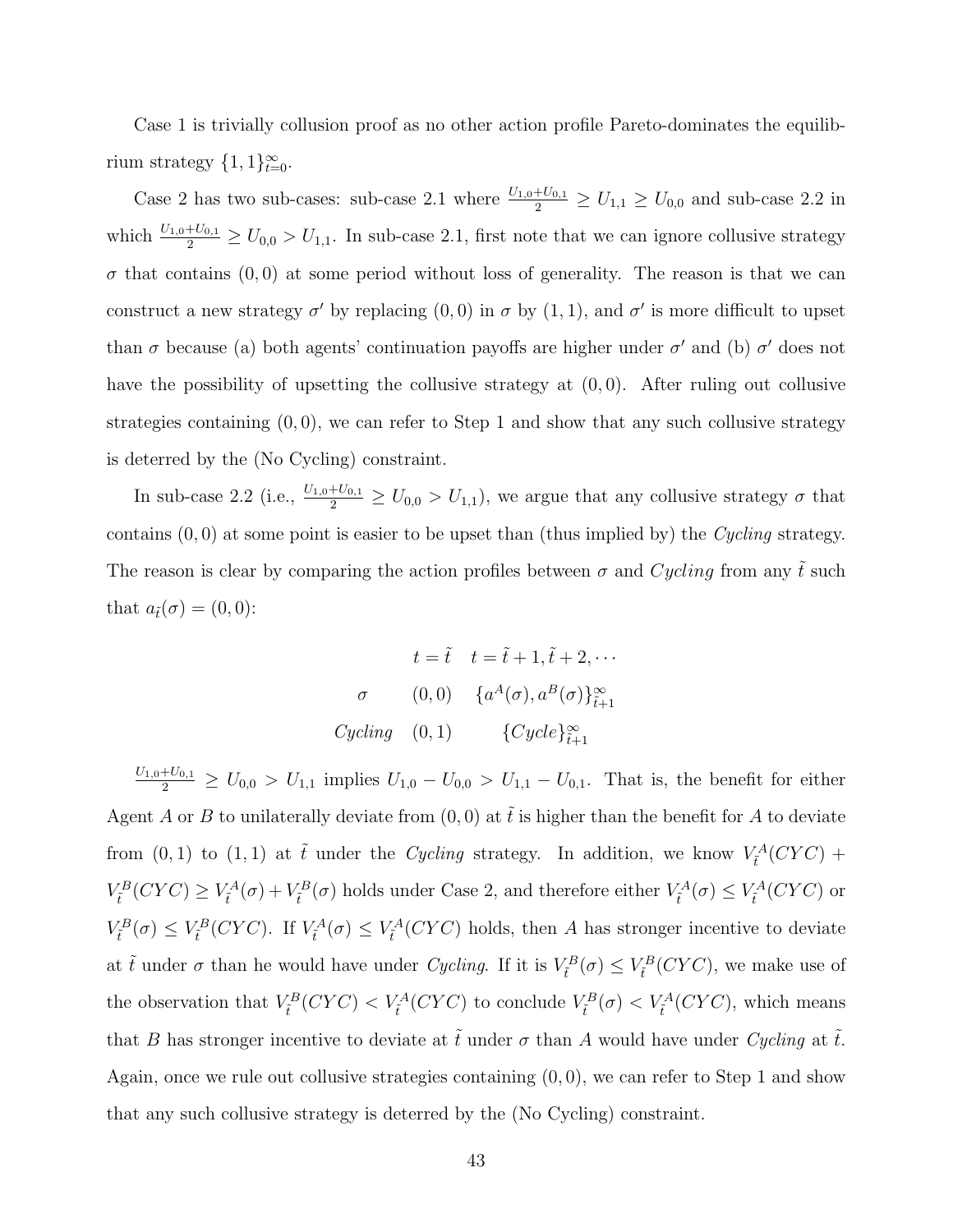Case 3 implies  $V_t^A(SHK) + V_t^B(SHK) = \max_{\sigma} V_t^A(\sigma) + V_t^B(\sigma)$ ,  $\forall t$ . If a collusive strategy  $\sigma$  contains  $a_{t'}^A(\sigma) = a_{t'}^B(\sigma) = 0$  at some period t', then either  $V_{t'}^A(\sigma) \leq V_{t'}^A(SHK)$  or  $V_{t'}^B(\sigma) \leq$  $V_t^B(SHK)$ , which means at least one of the agents who is supposed to (jointly) shirk at t' will have a weakly stronger incentive to deviate than he would have under *Joint Shirking* strategy. If the collusive strategy does not contain  $a_t^A = a_t^B = 0$  in any period, we can refer to Step 1 and show that any such collusive strategy is deterred by the (No Cycling) constraint.

Having shown the sufficiency of the lemma, it remains to prove necessity. (No Joint Shirking) is necessary for a contract to be collusion-proof unless playing  $(1, 1)$  indefinitely Paretodominates Shirking in the sense of (Pareto Dominance) defined in the text (i.e.,  $U_{11} \ge U_{00}$ ). Likewise, (No Cycling) is necessary unless  $(1,1)^\infty$  Pareto-dominates Cycling, which, according to (Pareto Dominance) in the text, requires  $\frac{(1+r)U_{11}}{r} \ge \sum_{n=1}^{n}$  $t=0,2,4,...$  $U_{01}$  $\frac{U_{01}}{(1+r)^t} + \sum_{r,s}$  $t=1,3,5,...$  $U_{10}$  $\frac{U_{10}}{(1+r)^t}$ . Note that this condition is identical to (No Cycling).  $\blacksquare$ 

**Proof of Lemma 2.** Given any wage scheme w, denote  $M = \min_{m,n \in H,L} \{w_{m,n} + w_{n,m}\}.$ We first show  $\underline{w} \leq M$ . Suppose by contradiction that  $\underline{w} > M$ , which means  $\underline{w} > w_{m,n} + w_{n,m}$ for some outcome pair  $(m, n)$ . Since the court will enforce  $\underline{w}$ , it will allocate the difference  $\Delta = w-(w_{m,n} + w_{n,m})$  between the two agents according to a certain allocation rule. The principal can directly give the agents the same payment as what they would have received through the court's enforcement by increasing the payments so that  $(w'_{m,n} + w'_{n,m}) = \underline{w}$  and allocating it appropriately. Label the new wage scheme as  $w'$ . It is easy to see that (i)  $w'$ costs the same as  $w$ , and (ii)  $w'$  is feasible as long as the original  $w$  is. Since the principal can do better by optimizing over all possible  $(w'_{m,n} + w'_{n,m}) = w$  (as opposed to replicating the court's allocation rule),  $w'$  is at least weakly better than  $w$ .

To further prove  $\underline{w} = M$ , suppose instead  $\underline{w} < M$  in a wage scheme w. We can construct a new wage scheme w' by increasing  $\underline{w}$  (while keep the payment  $w_{m,n}$  unchanged). It is easy to see that (i)  $\mathbf{w}'$  and  $\mathbf{w}$  yield the same objective value, and (ii)  $\mathbf{w}'$  is feasible as long as  $\mathbf{w}$  is. Since Principal's IC is more relaxed in  $w'$  than in  $w$ , it is optimal to set  $w \geq M$ . We know  $\underline{w} = M$  as we already show  $\underline{w} \leq M$  above.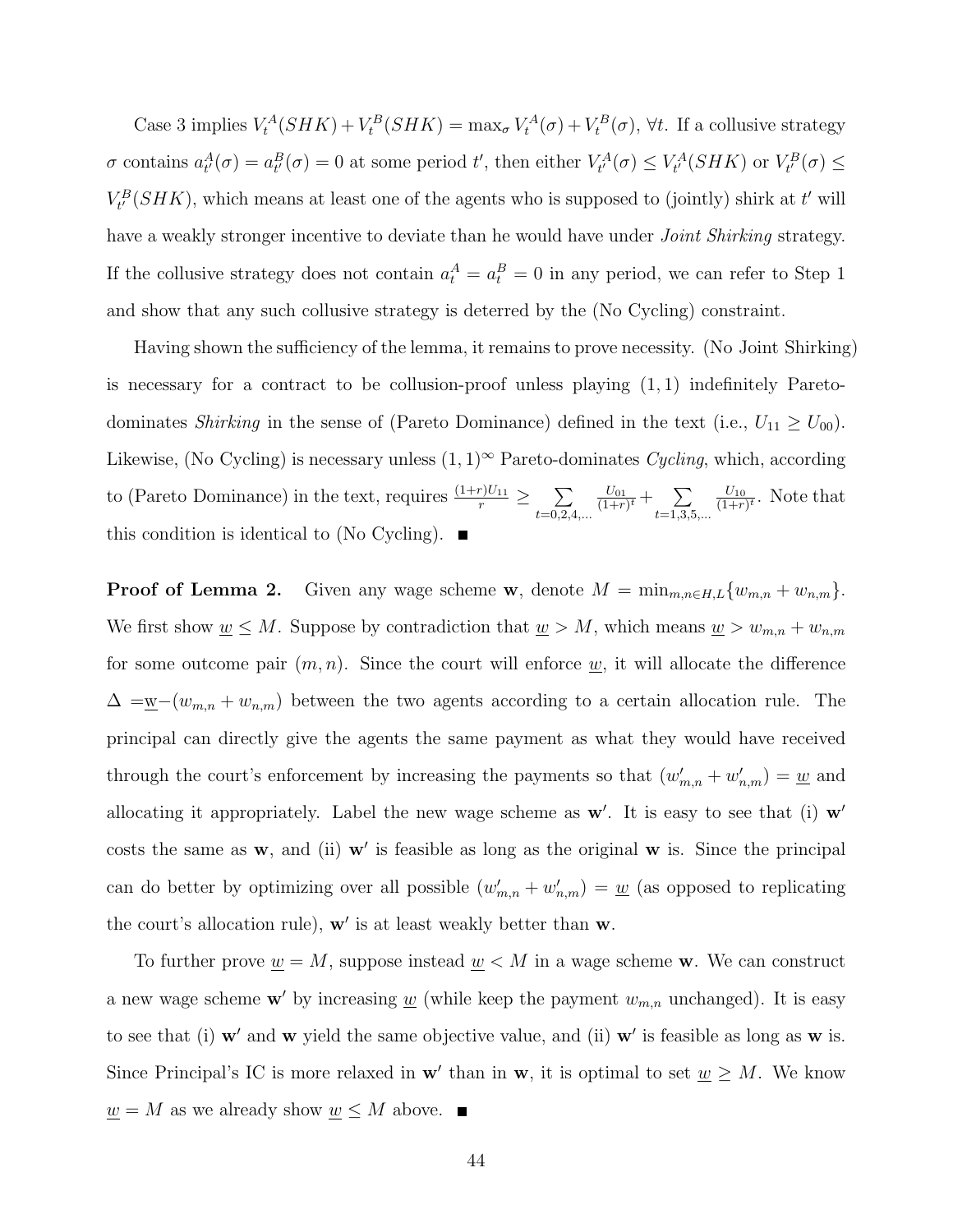The following parameters will be useful in the remainder of the appendix.

$$
r^{A} = \frac{1}{2} \left[ \frac{(q_{0} - q_{1})^{2} q_{1} H - 1 - q_{1}^{2} + 2}{\sqrt{((q_{0} - q_{1})^{2} q_{1} H - 1 - q_{1})^{2} + 4(q_{0} - q_{1})^{2} (q_{0} + q_{1}) H - 4q_{1}^{2}}} \right],
$$
  
\n
$$
r^{B} = (q_{0} - q_{1})^{2} H - q_{1},
$$
  
\n
$$
r^{C} = (q_{0} - q_{1})^{2} (q_{0} + q_{1}) H - q_{0} - q_{1}^{2},
$$
  
\n
$$
r^{D} = \frac{1}{2} \left[ \frac{(q_{0} - q_{1})^{2} (2 - q_{1}) H - 1 - 2q_{1} + q_{1}^{2} + 2q_{1} + 2q_{1}^{2} + 4(q_{1} - 2)q_{1} - 8(q_{0} - q_{1})^{2} (q_{1} - 1) H}{\sqrt{((q_{0} - q_{1})^{2} (2 - q_{1}) H - 1 - 2q_{1} + q_{1}^{2})^{2} + 4(q_{1} - 2)q_{1} - 8(q_{0} - q_{1})^{2} (q_{1} - 1) H}} \right],
$$
  
\n
$$
r^{L} = \frac{q_{1} + q_{0} - 1}{(1 - q_{1})^{2}},
$$
  
\n
$$
r^{H} = \frac{2q_{1} - 1}{(1 - q_{1})^{2}}.
$$

Note that  $r^A, r^B, r^C$ , and  $r^D$  increase in H, and we assume throughout the paper that H is larger enough to assure that (i)  $r^C > r^B$  whenever  $q_0 + q_1 > 1$ , and (ii)  $r^A < r^B < r^D$  and  $r^A < r^C$ . In addition, the agent's effort is assumed to be valuable enough  $(q_1 - q_0)$  is not too small) such that  $r^A$ √  $\overline{2}$  and  $(q_0 - q_1)^2 H \ge \max\{1 + \frac{1}{q_1 - q_0}, \frac{q_1^2}{2q_1 - 1}, \frac{q_1(2 - q_1)}{2(1 - q_1)}\}$  $\frac{q_1(2-q_1)}{2(1-q_1)}, \frac{q_0-(1-q_1)q_1}{q_0+q_1-1}$  $\frac{-\left(1-q_1\right)q_1}{q_0+q_1-1}\}.$ 

**Proof of Proposition 1.** Given Lemma 2, we can simplify the program as follows:  $\min(1 - q_1)^2 w_{LL} + (1 - q_1) q_1 w_{LH} + (1 - q_1) q_1 w_{HL} + q_1^2 w_{HH}$ s.t  $\frac{2[q_1H-\pi(1,1;{\bf w})]-2q_0H}{r} \geq \max_{m,n,m',n'} \{w_{mn}+w_{nm}-(w_{m'n'}+w_{n'm'})\},$  (Principal's IC,  $\lambda_{mn \succ m'n'}$ )  $(2-q_0-q_1+r(1-q_1))w_{LL}+(q_0+q_1+q_1r-1)w_{LH}+(q_0+(q_1-1)(1+r))w_{HL}-(q_0+q_1+q_1r)w_{HH}\leq$  $-(1+r)$  $\frac{-(1+r)}{q_1-q_0}$  (Mutual Monitoring,  $\lambda_{Monitor}$ )  $(2-q_0-q_1)w_{LL}+(q_0+q_1-1)w_{LH}+(q_0+q_1-1)w_{HL}-(q_0+q_1)w_{HH} \leq \frac{-1}{q_1-q_1}$  $\frac{-1}{q_1-q_0}$  (Pareto Dominance,  $\lambda_{Pareto})$  $(-1+q_0)w_{LL} - q_0w_{LH} + (1-q_0)w_{HL} + q_0w_{HH} \leq \frac{1}{q_1-1}$  $\frac{1}{q_1-q_0}$  (Self-Enforcing Shirk)  $-w_{LL} \leq 0 \, (\mu_{LL}); \quad -w_{HL} \leq 0 \, (\lambda_{11}); \quad -w_{HH} \leq 0 \, (\mu_{HH}); \quad -w_{LH} \leq 0 \, (\mu_{LH});$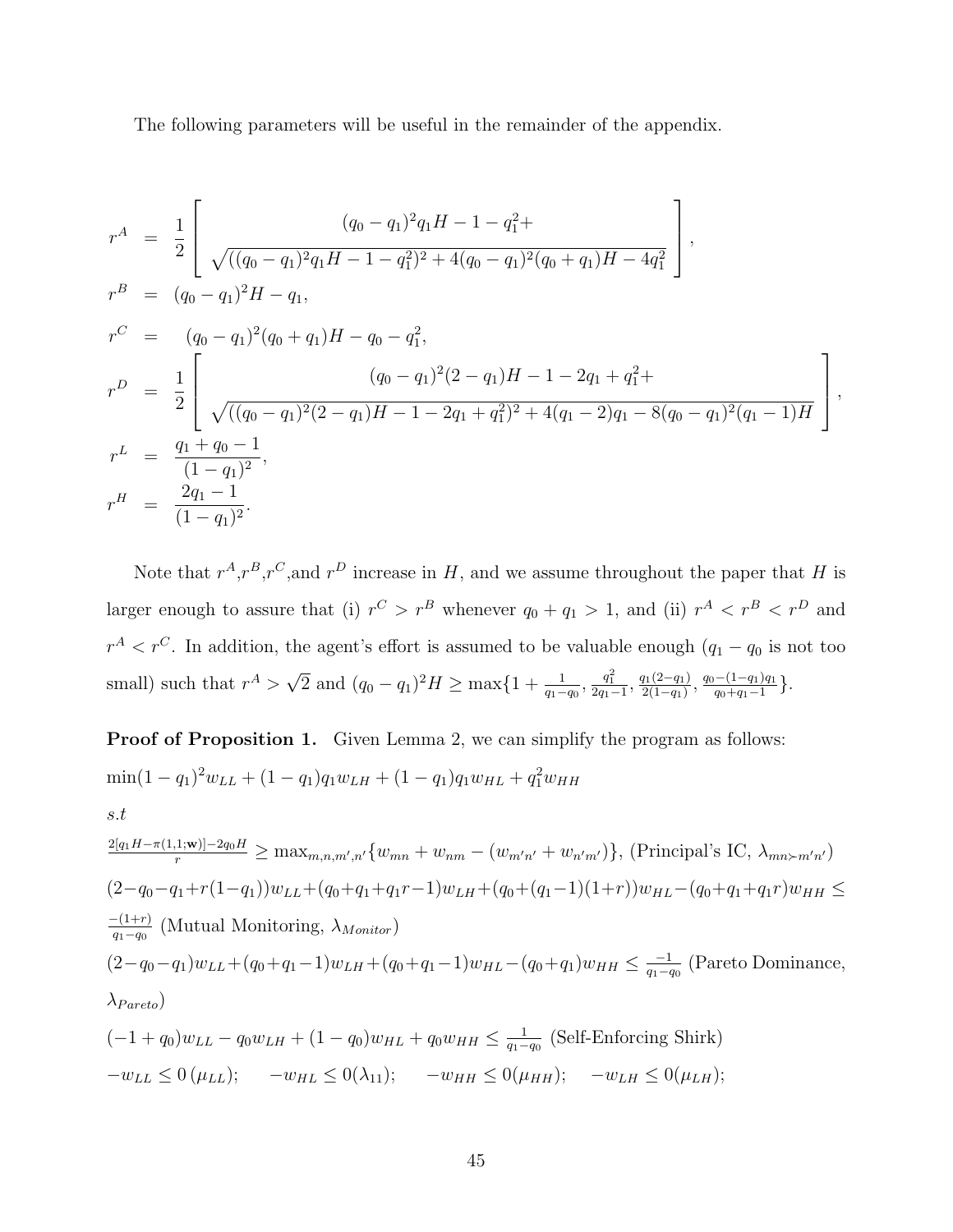Sketch of the proof: we first solve a *relaxed* program without the (Self-Enforcing Shirk) constraint and then verify that solutions of the relaxed program satisfy (Self-Enforcing Shirk). **Claim:** Setting  $w_{LH} = 0$  is optimal in the *relaxed program* (without Self-Enforcing Shirk constraint.)

**Proof of the Claim.** Suppose the optimal solution is  $\mathbf{w} = \{w_{HH}, w_{HL}, w_{LL}, w_{LL}\}\$  with  $w_{LH} > 0$ . Construct a new solution  $\mathbf{w}' = \{w'_{HH}, w'_{HL}, w'_{LH}, w'_{LL}\}\$ , with  $w'_{LH} = 0$ ,  $w'_{HL} = 0$  $w_{HL} + w_{LH}$ ,  $w'_{LL} = w_{LL}$  and  $w'_{HH} = w_{HH}$ . It is easy to see that **w** and **w**' generate the same objective function value, and that w' satisfies all the (Principal's IC) constraints  $ICP_{mn \succ m'n'}$ as long as  $w$  does. Finally, we claim that, compared to  $w, w'$  relaxes all the other constraints in the relaxed program. We illustrate the argument for (Pareto Dominance) only since the same argument applies to (Mutual Monitoring) and (No Cycling). Denote by  $C_{LH}$  (and  $C_{HL}$ ) the coefficient of the payment  $w_{LH}$  (and  $w_{HL}$ , respectively). It is easy to verify that  $C_{LH} - C_{HL} \ge$ 0, and, therefore,  $\mathbf{w}'$  relaxex (Pareto Dominance) relative to  $\mathbf{w}$ .

The Lagrangian for the relaxed problem is

$$
L(\mathbf{w}, \lambda, \mu) = f_0(\mathbf{w}) - \sum_i \lambda_i f_i(\mathbf{w}) - \sum_s \mu_s w_{mn}.
$$

A contract  $\mathbf{w} = \{w_{mn}\}\$ for  $m, n \in \{H, L\}$  is optimal if and only if one can find a pair  $(\mathbf{w}, \lambda, \mu)$ that satisfies the following four conditions: (i) Primal feasible, i.e., constraints  $f_i(w) \geq 0$ and  $w_{mn} \geq 0$ , (ii) Dual feasible, i.e., Lagrangian multiplier vectors  $\lambda \geq 0$  and  $\mu \geq 0$ , (iii) Stationary condition, i.e.,  $\nabla_{\mathbf{w}}L(\mathbf{w},\lambda,\mu) = 0$ , and (iv) Complementary slackness, i.e.  $\lambda_i f_i(\mathbf{w}) = \mu_s w_{mn} = 0$ . The proof lists the optimal contract, in particular the pair  $(\mathbf{w}, \lambda, \mu)$ , as a function of the discount rate r.

For  $r < r^A$ , the solution, denoted as as *JPE1*, is:

$$
w_{LL} = 0, w_{HL} = 0, w_{HH} = \frac{1+r}{(q_1 - q_0)(q_0 + q_1 + q_1 r)};
$$
  
\n
$$
\lambda_{Pareto} = q_1, \lambda_{Monitor} = \frac{q_1^2}{q_0 + q_1 + q_1 r}, \lambda_{CYC} = 0, \lambda_{HH \succ LL} = 0,
$$
  
\n
$$
\lambda_{HL \succ LL} = 0, \lambda_{HH \succ HL} = 0, \lambda_{HH \succ HH} = 0, \lambda_{LL \succ HH} = 0,
$$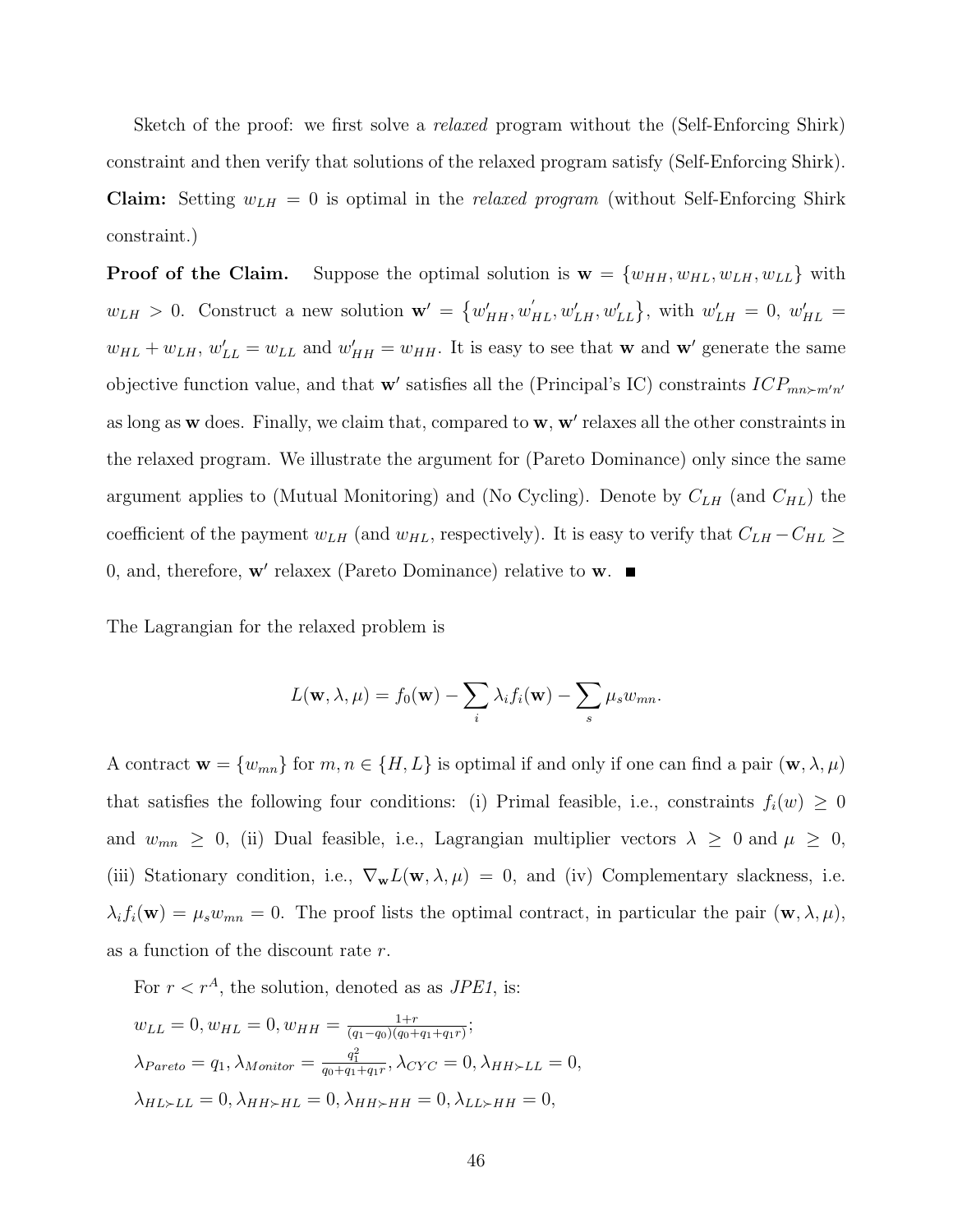$$
\lambda_{LL \succ HL} = 0, \mu_{LL} = \frac{q_0 - 2q_0 q_1 + q_1 (1 + r - q_1 r)}{q_0 + q_1 + q_1 r}, \mu_{HL} = \frac{q_0 q_1}{q_0 + q_1 + q_1 r}, \mu_{HH} = 0.
$$

The  $ICP_{HH \succ LL}$  constraint yields the upper bound on r under JPE1.

For 
$$
r^A < r \leq \min(r^L, r^C)
$$
, the solution, denoted as *BPC1*, is:  
\n
$$
w_{LL} = \frac{(q_1 - q_0)^2 (q_0 + q_1 + q_1 r)H - (1 + r)(q_1^2 + r)}{(q_1 - q_0)(q_0 + q_1 - (-1 + q_1)q_1 r - r^2)}, w_{HL} = 2 * w_{LL},
$$
\n
$$
w_{HH} = \frac{(q_1 - q_0)^2 (q_0 + q_1 + (-1 + q_1) r)H - (1 + r)(-1 + q_1^2 + r)}{(q_1 - q_0)(q_0 + q_1 - (-1 + q_1)q_1 r - r^2)},
$$
\n
$$
\lambda_{Pareto} = 0, \lambda_{Monitor} = \frac{-r}{q_0 + q_1 + q_1 r - q_1^2 r - r^2}, \lambda_{CYC} = 0, \lambda_{HH \succ LL} = \frac{q_0 - (q_1 - 2)((q_1 - q)r - 1)}{q_0 + q_1 + q_1 r - q_1^2 r - r^2},
$$
\n
$$
\lambda_{HL \succ LL} = 0, \lambda_{HH \succ HL} = -\frac{2(q_0 - (q_1 - 1)((q_1 - 1)r - 1))}{q_0 + q_1 + q_1 r - q_1^2 r - r^2}, \lambda_{HH \succ HH} = 0, \lambda_{LL \succ HH} = 0,
$$
\n
$$
\lambda_{LL \succ HL} = 0, \mu_{LL} = 0, \mu_{HL} = 0, \mu_{HH} = 0.
$$

Under BPC1, the non-negativity of  $w_{LL}$  and  $w_{HL}$  requires  $r > r^A$ , while (Pareto Dominance) and  $\lambda_{HH \succ HL} \ge 0$  impose the upper bounds  $r^C$  and  $r^L$ , respectively.

For 
$$
\min\{r^L, r^A\} < r \leq r^B
$$
, the solution, denoted as *JPE2*, is:  
\n
$$
w_{LL} = 0, w_{HL} = \frac{\frac{(1+r)(q_1^2+r)}{q_1-q_0} - (q_1-q_0)(q_0+q_1+q_1r)H}{(1-q_1)r(1+r) - q_0(q_1+r)},
$$
\n
$$
w_{HH} = \frac{(1-q_1)q_1(1+r) + (q_1-q_0)^2(q_0+(-1+q_1)(q+r))H}{(q_1-q_0)((-1+q_1)r(1+r) + q_0(q_1+r))};
$$
\n
$$
\lambda_{Pareto} = 0, \lambda_{Monitor} = \frac{(q_1-1)q_1r}{(q_1-1)r(1+r) + q_0(q_1+r)}, \lambda_{CYC} = 0, \lambda_{HH \succ LL} = \frac{-q_0q_1}{(q_1-1)r(1+r) + q_0(q_1+r)},
$$
\n
$$
\lambda_{HL \succ LL} = 0, \lambda_{HH \succ HL} = 0, \lambda_{HH \succ HH} = 0, \lambda_{LL \succ HH} = 0,
$$
\n
$$
\lambda_{LL \succ HL} = 0, \mu_{LL} = \frac{r(q_0-(q_1-1)((q_1-q)r-1))}{(q_1-1)r(1+r) + q_0(q_1+r)}, \mu_{HL} = 0, \mu_{HH} = 0.
$$

Under JPE2, the non-negativity of  $w_{HL}$  requires  $r > r^A$  and  $\mu_{LL} \geq 0$  yields another lower bound  $r^L$  on r. The non-negativity of  $w_{HH}$  and  $w_{HL}$  also requires  $r > s' \equiv$  $q_0+q_1-1+\sqrt{(q_0+q_1-1)^2+4(1-q_1)q_0q_1}$  $\frac{2(1-q_1)+4(1-q_1)q_0q_1}{2(1-q_1)}$ . In addition, (Pareto Dominance) requires  $r < r^B$ . We claim  $(\max\{s', r^A, r^L\}, r^B] = (\max\{r^A, r^L\}, r^B]$ . The claim is trivial if  $s' \leq r^A$  and therefore consider the case where  $s' > r^A$ . Since  $r^A$  increases in H while s' is independent of H, one can show  $s' > r^A$  is equivalent to  $H < H'$  for a unique positive H'. Meanwhile, algebra shows that  $r^B < r^A$  for  $H < H'$ . Therefore,  $s' > r^A$  implies  $r^{B} < r^{A}$ , in which case  $(\max\{s', r^{A}, r^{L}\}, r^{B}] = (\max\{r^{A}, r^{L}\}, r^{B}] = \emptyset$ .

For  $\max\{r^L, r^B\} < r \leq r^C$  and  $q_1 + q_0 \geq 1$ , the optimal solution, denoted as *BPC2*, is:  $w_{LL} = \frac{q_0(q_1 - q_0)^2 H - q_0(q_1 + r)}{(q_1 - q_0)((1 - q_1)r - q_0(-1 + q_1 + r))}$ ,  $w_{HL} = \frac{(q_1 - q_0)^2 + r - 2q_0r - (q_1 - q_0)^3 H}{(q_1 - q_0)((1 - q_1)r - q_0(-1 + q_1 + r))}$  $w_{HH} = \frac{(q_0+q_1)(q_1-1)+q_0r+(q_1-q_0)^2(-1+q_1)H}{(q_1-q_0)((1-q_1)r-q_0(-1+q_1+r))};$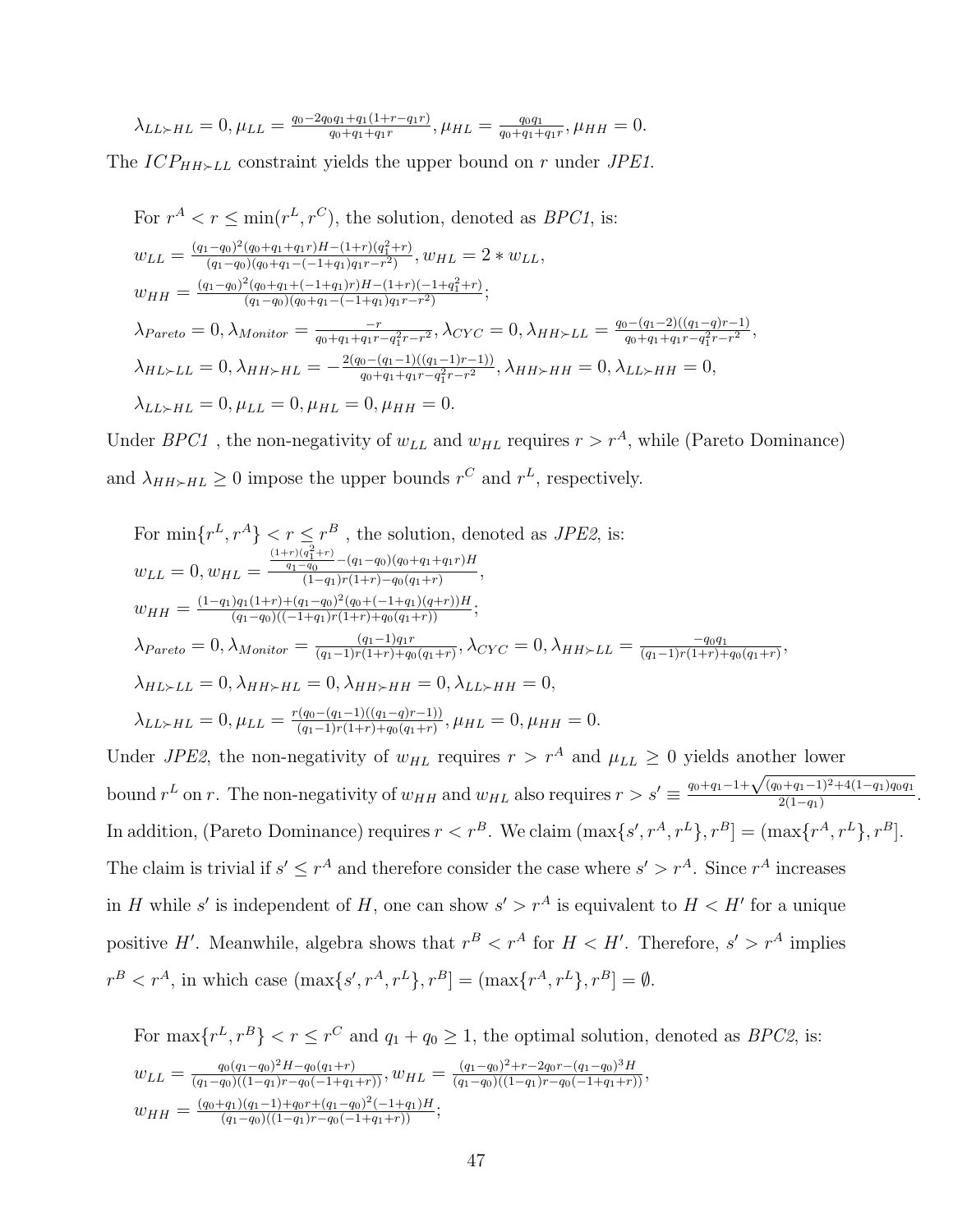$$
\lambda_{Pareto} = \frac{-q_0 + (-1 + q_1)(-1 + (-1 + q_1)r)}{(q_1 - 1)r + q_0(-1 + q_1 + r)}, \lambda_{Monitor} = \frac{q_0 + q_1 - 1}{(q_1 - 1)r + q_0(-1 + q_1 + r)}, \lambda_{CYC} = 0, \lambda_{HH \succ LL} = \frac{q_0(1 - q_1)}{(q_1 - 1)r + q_0(-1 + q_1 + r)},
$$
  
\n
$$
\lambda_{HL \succ LL} = 0, \lambda_{HH \succ HL} = 0, \lambda_{HH \succ HH} = 0, \lambda_{LL \succ HH} = 0,
$$
  
\n
$$
\lambda_{LL \succ HL} = 0, \mu_{LL} = 0, \mu_{HL} = 0, \mu_{HH} = 0.
$$

Under BPC2, the non-negativity of  $\lambda_{Pareto}$  requires  $q_1 + q_0 \geq 1$ . Given  $q_1 + q_0 \geq 1$ , the non-negativity of  $w_{HH}$  and  $w_{HL}$  together yield  $r > r^B$  and  $r > s'' \equiv \frac{(1-q_1)q_0}{q_0+q_1-1}$  $\frac{(1-q_1)q_0}{q_0+q_1-1}$ . The other lower bound  $r^L$  on r is generated by intersecting requirements for  $\lambda_{Pareto} \geq 0$  and for the non-negativity of  $w_{HH}$  and  $w_{HL}$ . The  $ICP_{HH \succ HL}$  constraint yields the upper bound on r, i.e.  $r \leq r^C$ . We claim  $(\max\{s'', r^B, r^L\}, r^C] = (\max\{r^L, r^B\}, r^C]$ . To see this, note that a necessary condition for  $(\max\{s'', r^B, r^L\}, r^C]$  to be non-empty is that  $r^B < r^C$ , which can be rewritten as  $\frac{q_0-q_1(1-q_1)}{q_0+q_1-1} < (q_1-q_0)^2 H$ . Subtracting  $q_1$  from both sides of the inequality and collecting terms, one can derive  $s'' < r^B$ . That is,  $r^B < r^C$  implies  $s'' < r^B$ , and, therefore,  $(\max\{s'', r^B, r^L\}, r^C] = (\max\{r^L, r^B\}, r^C]$  is verified.

As r becomes even larger, the problem  $T = 1$  becomes infeasible because the intersection of the (Mutual Monitoring) and (Principal's IC) is an empty set. Finally, tedious algebra verifies that the solutions characterized above satisfy the (Self-Enforcing Shirk) constraint that we left out in solving the relaxed program. Therefore adding this constraint back does not affect the optimal contract.  $\blacksquare$ 

#### **Proof of Corollary 1.** The corollary follows directly from Proposition 1.  $\blacksquare$

**Proof of Proposition 2.** Similar argument as in the Proof of Proposition 1 shows that setting  $w_{LH} = 0$  is optimal. Given  $w_{LH} = 0$ , one can rewrite the program as follows.

$$
\min(1 - q_1)^2 w_{LL} + (1 - q_1) q_1 w_{HL} + q_1^2 w_{HH}
$$

s.t

$$
\frac{2[q_1H - \pi(1,1;w)] - 2q_0H}{r} \ge \max\{w_{mn} + w_{nm} - (w_{m'n'} + w_{n'm'})\}, \text{ (Principal's IC, } \lambda_{mn>m'n'})
$$
\n
$$
(1 - q_1)w_{LL} - (1 - q_1)w_{HL} - q_1w_{HH} \le \frac{-1}{q_1 - q_0} \text{ (Static NE, } \lambda_{SNE})
$$
\n
$$
((2 - q_1 - q_0) + (1 - q_0)r)w_{LL} + ((q_0 - 1)(1 + r) + q_1)w_{HL} - (rq_0 + q_0 + q_1)w_{HH} \le \frac{-(1+r)}{q_1 - q_0} \text{ (No}
$$
\n*Joint Shirking,* \n
$$
\lambda_{SHK}
$$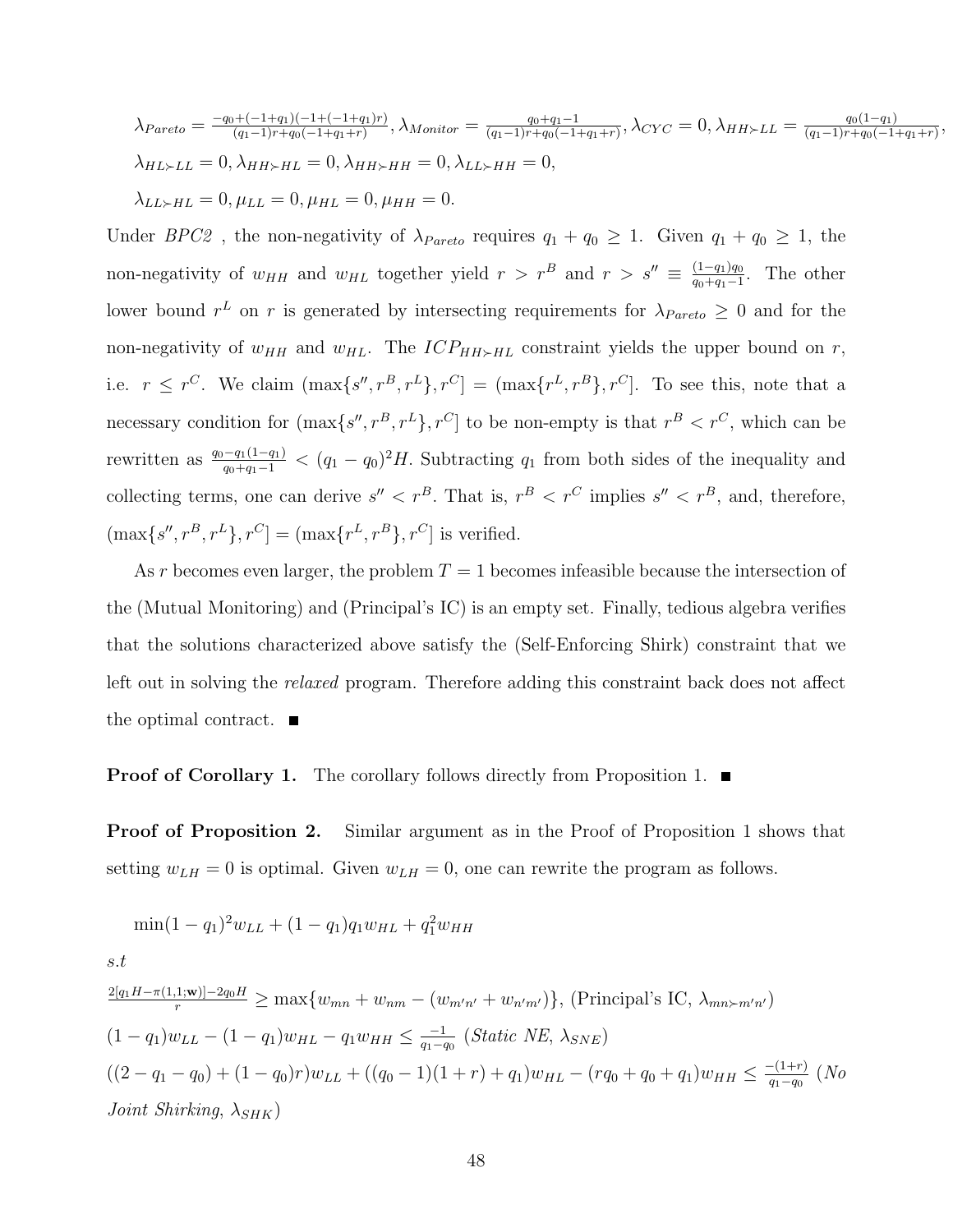$$
(1 - q_1)(2 + r)w_{LL} + ((q_1 - 1)(1 + r) + q_1)w_{HL} - q_1(2 + r)w_{HH} \le -\frac{1+r}{q_1 - q_0} (No\ Cycling, \lambda_{CYC})
$$
  

$$
-w_{LL} \le 0(\mu_{00}); \quad -w_{HL} \le 0(\mu_{10}); \quad -w_{HH} \le 0(\mu_{11}).
$$

For  $r \leq r^B$ , the solution, denoted as *IPE*, is:  $w_{LL} = 0, w_{HL} = w_{HH} = \frac{1}{q_1 - q_2}$  $q_1 - q_0$  $\lambda_{SNE} = q_1, \, \lambda_{SHK} = 0, \, \lambda_{CYC} = 0, \, \lambda_{HH \succ LL} = 0,$  $\lambda_{HL \succ LL} = 0$ ,  $\lambda_{HH \succ HL} = 0$ ,  $\lambda_{HL \succ HH} = 0$ ,  $\lambda_{LL \succ HH} = 0$ ,  $\lambda_{LL \succ HL} = 0, \, \mu_{LL} = 1 - q_1, \, \mu_{HL} = 0, \, \lambda_{12} = 0.$ 

Under IPE, the ICP<sub>HH $>E$ LL</sub> constraint imposes the upper bound  $r^B$  on r.

For 
$$
r^B < r < r^H
$$
, the solution, denoted as *BPI*, is:  
\n
$$
w_{LL} = \frac{(q_1 - q_0)^2 (1+r)H - (1+r)(q_1+r)}{(q_1 - q_0)(q - r(-1 + q_1 + r))}, \quad w_{HL} = w_{HH} + w_{LL},
$$
\n
$$
w_{HH} = \frac{(q_1 - q_0)^2 H - (1+r)(-1 + q_1 + r)}{(q_1 - q_0)(q - r(-1 + q_1 + r))};
$$
\n
$$
\lambda_{SNE} = 0, \quad \lambda_{SHK} = \frac{r(1 + r + q_1^2 r - 2q_1(q+r))}{(q_1 - q_0)(1+r)(-1 + (-1 + q_1)r + r^2)}, \quad \lambda_{CYC} = \frac{r(-1 + q_0 + q_1 - r + q_0r - q_1^2 r)}{(q_0 - q_1)(1+r)(-q + (-1 + q_1)r + r^2)}, \quad \lambda_{HH} \succ LL = \frac{1 + r - q_1r}{-1 - (1 - q_1)r + r^2},
$$
\n
$$
\lambda_{HL} \succ LL = 0, \quad \lambda_{HH} \succ HL = 0, \quad \lambda_{HL} \succ HH = 0, \quad \lambda_{LL} \succ HH = 0,
$$
\n
$$
\lambda_{LL} \succ HL = 0, \quad \mu_{LL} = 0, \quad \mu_{HL} = 0, \quad \mu_{HH} = 0.
$$

Under BPI, both the non-negativity of  $w_{LL}$  and the (Static NE) constraints require  $r > r^B$ , and  $\lambda_{SHK} \geq 0$  requires  $r < r^H$ .

For 
$$
\max\{r^H, r^B\} < r \le r^D
$$
, the optimal solution, denoted as *RPE*, is:  
\n
$$
w_{LL} = 0, w_{HL} = \frac{(q_1 - q_0)q_1(2+r)H - \frac{(1+r)(q_1^2+r)}{q_1-q_0}}{q_1^2 - r(1+r) + q_1r(2+r)},
$$
\n
$$
w_{HH} = \frac{(1-q_1)q_1(1+r) + (q_1 - q_0)^2(-1-r+q_1r(2+r))H}{(q_1 - q_0)(q_1^2 - r(1+r) + q_1r(2+r))},
$$
\n
$$
\lambda_{SNE} = 0, \ \lambda_{SHK} = 0, \ \lambda_{CYC} = \frac{(1-q_1)q_1r}{r(1+r) - q_1^2 - q_1r(2+r)}, \ \lambda_{HH \succ LL} = \frac{q_1^2}{r(1+r) - q_1^2 - q_1r(2+r)},
$$
\n
$$
\lambda_{HL \succ LL} = 0, \ \lambda_{HH \succ HL} = 0, \ \lambda_{HL \succ HH} = 0, \ \lambda_{LL \succ HH} = 0,
$$
\n
$$
\lambda_{LL \succ HL} = 0, \ \mu_{LL} = \frac{r(1+r+q_1^2r-2q_1(1+r))}{r(1+r) - q_1^2 - q_1r(2+r)}, \ \mu_{HL} = 0, \ \mu_{HH} = 0.
$$

Under RPE, the (Static NE) constraint and  $\mu_{LL} \geq 0$  yields two lower bounds  $r^B$  and  $r^H$  on r.  $ICP_{HL \succ LL}$  and the non-negativity of  $w_{HH}$  and  $w_{HL}$  together require  $r \leq r^D$ .  $w_{HH} \geq 0$  also requires  $r > s \equiv \frac{2q_1 - 1 + \sqrt{(2q_1 - 1)^2 + 4(1 - q_1)q_1^2}}{2(1 - q_1)}$ , and we claim  $(\max\{s, r^B, r^H\}, r^D] = (\max\{r^B, r^H\}, r^D)$ .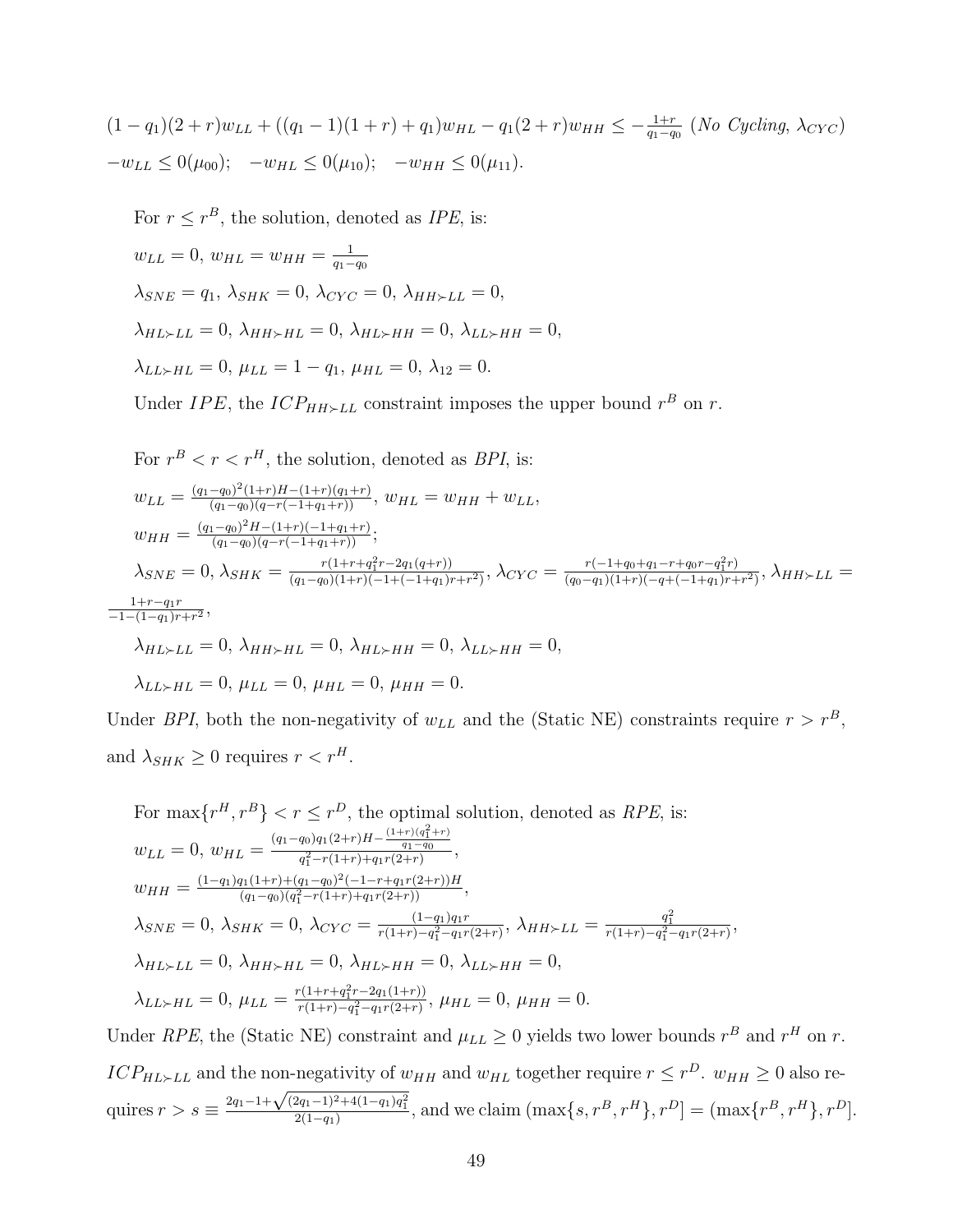Consider the case where  $s > r^B$  (as the claim is trivial if instead  $s \leq r^B$ ). Since  $r^B$  increases in H while s is independent of H, one can show that  $s > r<sup>B</sup>$  is equivalent to  $H < H^*$  for a unique positive  $H^*$ . Algebra shows that  $r^D < r^B$  for  $H < H^*$ . Therefore, in the case of  $s > r^B$ , we know  $r^D < r^B$  and hence  $(\max\{s, r^B, r^H\}, r^D] = (\max\{r^B, r^H\}, r^D] = \emptyset$ .

For 
$$
r > \max\{r^D, r^H\}
$$
, the optimal solution, denoted as *BPS*, is:  
\n
$$
w_{LL} = \frac{(1+r)((2-q_1)q_1+r) + (q_1-q_0)^2(-2(1+r)+q_1(2+r))H}{(q_1-q_0)(2q_1+(3-q_1)q_1r+r^2-2(1+r))}, w_{HL} = 2w_{HH},
$$
\n
$$
w_{HH} = \frac{(1+r)(-(1-q_1)^2+r) - (q_1-q_0)^2(1-q_1)(2+r)H}{(q_1-q_0)(2q_1+(3-q_1)q_1r+r^2-2(1+r))},
$$
\n
$$
\lambda_{SNE} = q_1, \lambda_{SHK} = 0, \lambda_{CYC} = \frac{r}{-2-2r-q_1^2r+r^2+q_1(2+3r)}, \lambda_{HH \succ LL} = \frac{q_1(-2+(-1+q_1)r)}{2+2r+q_1^2r-r^2-q_1(2+3r)},
$$
\n
$$
\lambda_{HL \succ LL} = \frac{2(1+r+q_1^2r-2q_1(1+r))}{-2-2r-q_1^2r+r^2+q_1(2+3r)}, \lambda_{HH \succ HL} = 0, \lambda_{HL \succ HH} = 0, \lambda_8 = 0,
$$
\n
$$
\lambda_{LL \succ HL} = 0, \mu_{LL} = 1 - q_1, \mu_{HL} = 0, \mu_{HH} = 0.
$$

The two lower bounds  $r^D$  and  $r^H$  are derived from the non-negativity constraint of  $w_{LL}$  and  $\lambda_{HL \succ LL}$ , respectively. Collecting conditions verifies the proposition.

**Proof of Corollary 2.** The corollary follows directly from Proposition 2.  $\blacksquare$ 

**Proof of Proposition 3.** The proposition is proved by showing the following sequence of claims.

Claim 1: If  $JPE1$  is optimal given  $T = 1$ , it is the overall optimal contract.

Claim 2: If  $JPE2$  is optimal given  $T = 1$ , it is the overall optimal contract.

Claim 3: If *BPC1* is optimal given  $T = 1$ , it is the overall optimal contract.

Claim 4: BPC2 of  $T = 1$  is never the overall optimal contract.

**Proof of Claim 1:** We know from Proposition 1 that  $JPE1$  is the optimal solution of  $T = 1$ for  $r \in (0, r^A]$ , over which the optimal solution of  $T = 0$  is *IPE* (Proposition 2). Substituting the two solutions into the principal's objective function, we obtain  $obj_{JPE1} = \frac{q_1^2(1+r)}{(q_1-q_0)(q_0+q_1)}$  $(q_1-q_0)(q_0+q_1+q_1r)$ and  $obj_{IPE} = \frac{q_1}{q_1 - q_2}$  $\frac{q_1}{q_1-q_0}$ . Algebra shows  $obj_{IPE} - obj_{JPE1} = \frac{q_0q_1}{(q_1-q_0)(q_0+q_1+q_1r)} > 0$ , which verifies the claim.

**Proof of Claim 2:** JPE2 is the solution of  $T = 1$  for  $r \in (\max\{r^L, r^A\}, r^B]$ , over which IPE is the corresponding solution of  $T = 0$ . Algebra shows that  $obj_{JPE2} = \frac{(q_1-1)q_1r(1+r)+q_0(q_0-q_1)^2q_1H}{(q_0-q_1)((q_1-1)r(1+r)+q_0(q_1+r))}$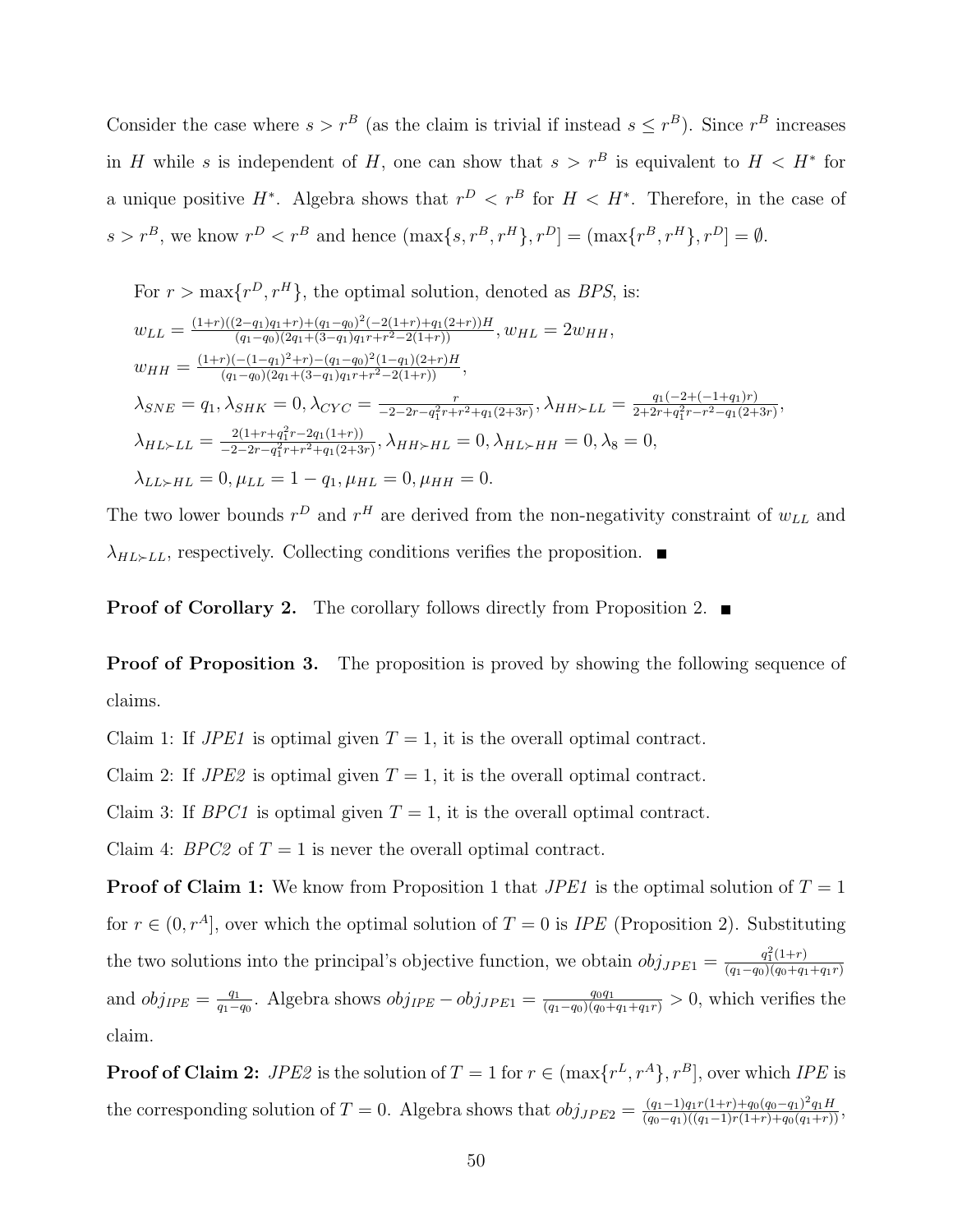$obj_{IPE} = \frac{q_1}{q_1 - q_2}$  $\frac{q_1}{q_1-q_0}$ , and  $obj_{JPE2} - obj_{IPE} \leq 0$  if and only if  $\frac{q_0+q_1-1+\sqrt{p_0-q_1}}{q_0+q_1-1+\sqrt{p_0-q_1}}$  $\frac{(q_0+q_1-1)^2+4(1-q_1)q_0q_1}{2(1-q_1)} \leq$  $r \leq r^B$  (with strict inequality except at the boundary of the support). The claim is true if max $\frac{q_0+q_1-1+\sqrt{(q_0+q_1-1)^2+4(1-q_1)q_0q_1}}{2(1-q_1)}$  $\frac{2(1-q_1)^{2+4(1-q_1)q_0q_1}}{2(1-q_1)}, r^L, r^A\} \leq r \leq r^B$ , which is shown to be equivalent to  $r \in (\max\{r^L, r^A\}, r^B]$  in the proof of Proposition 2. Therefore,  $JPE2$  is the overall optimal contract whenever it is feasible.

**Proof of Claim 3:** We know that *BPC1* is the solution of  $T = 1$  if  $r \in (r^A, \min\{r^L, r^C\}]$ . In this region, IPE and BPI are potential solutions in  $T = 0$  because the other two solutions (RPE and BPS) require  $r \geq r^H > r^L$ . Let us compare first BPC1 of  $T = 1$  and BPI of T = 0. It is easy to show  $obj_{BPC1} = \frac{r(1+r)-(q_0-q_1)^2(q_0+q_1(1+r-q_1r))H}{(q_0-q_1)(q_0+q_1-(-1+q_1)q_1r-r^2)}$  $\frac{(q_0-q_1)(q_0+q_1(1+r-q_1r))H}{(q_0-q_1)(q_0+q_1-(-1+q_1)q_1r-r^2)}$  and  $obj_{BPI}$  =  $\frac{r(1+r)+(q_0-q_1)^2(r(q_1-1)-1)H}{(q_0-q_1)(r(q_1+r-1)-1)}$ . Tedious algebra verifies  $obj_{BPC1} < obj_{BPI}$  for  $r^B < r \le \min\{r^L, r^C\}$ where both solutions are feasible.

Comparing BPC1 and IPE solution is more involved and we present the analysis in two steps. We first derive a sufficient condition for *BPC1* to outperform *IPE* (i.e.,  $obj_{BPC1}$  <  $obj_{IPE}$ ) and then show that the sufficient condition holds in the relevant region where the two solutions are optimal in their corresponding program, i.e.,  $r^A < r \leq \min\{r^L, r^B, r^C\}$ . Given  $obj_{BPC1}$  and  $obj_{IPE}$  derived above, one can show that  $obj_{BPC1} < obj_{IPE}$  if and only if  $r < \delta$ , where

$$
\delta = \frac{1}{2(1-q_1)}[((q_1 - q_0)^2 H - q_1)q_1(1-q_1) - 1 + \sqrt{(((q_1 - q_0)^2 H - q_1)q_1(1-q_1) - 1)^2 + 4(1-q_1)((q_1 - q_0)^2 H - q_1)(q_1 + q_0)}].
$$

We will show  $r < \delta$  (hence  $obj_{BPC1} < obj_{IPE}$ ) satisfies over the relevant region  $r<sup>A</sup> < r \leq$  $\min\{r^L, r^B, r^C\}$  by considering two cases. First consider the case of  $\delta \geq r^B$ , in which  $r < \delta$ satisfies trivially for  $r^A < r \leq \min\{r^L, r^B, r^C\}$ . Consider the second case in which  $\delta < r^B$ . The remainder shows that  $\delta < r^B$  over the relevant region implies  $r^L < \delta$ , and, therefore,  $r < \delta$  again satisfies given  $r^A < r \le \min\{r^L, r^B, r^C\}$ . One can show that  $\delta < r^B$  corresponds to either  $r <$  $1+\sqrt{1+4(1-q_1)^2(-1+q_1(3+(q_1-2)q_1))H}$  $\frac{2(1-q_1)^2 + (1-q_1)(3+(q_1-2)q_1)}{2(1-q_1)^2H}$  or  $q_1 - \sqrt{\frac{q_1}{H}} < r < q_1$ . We need only consider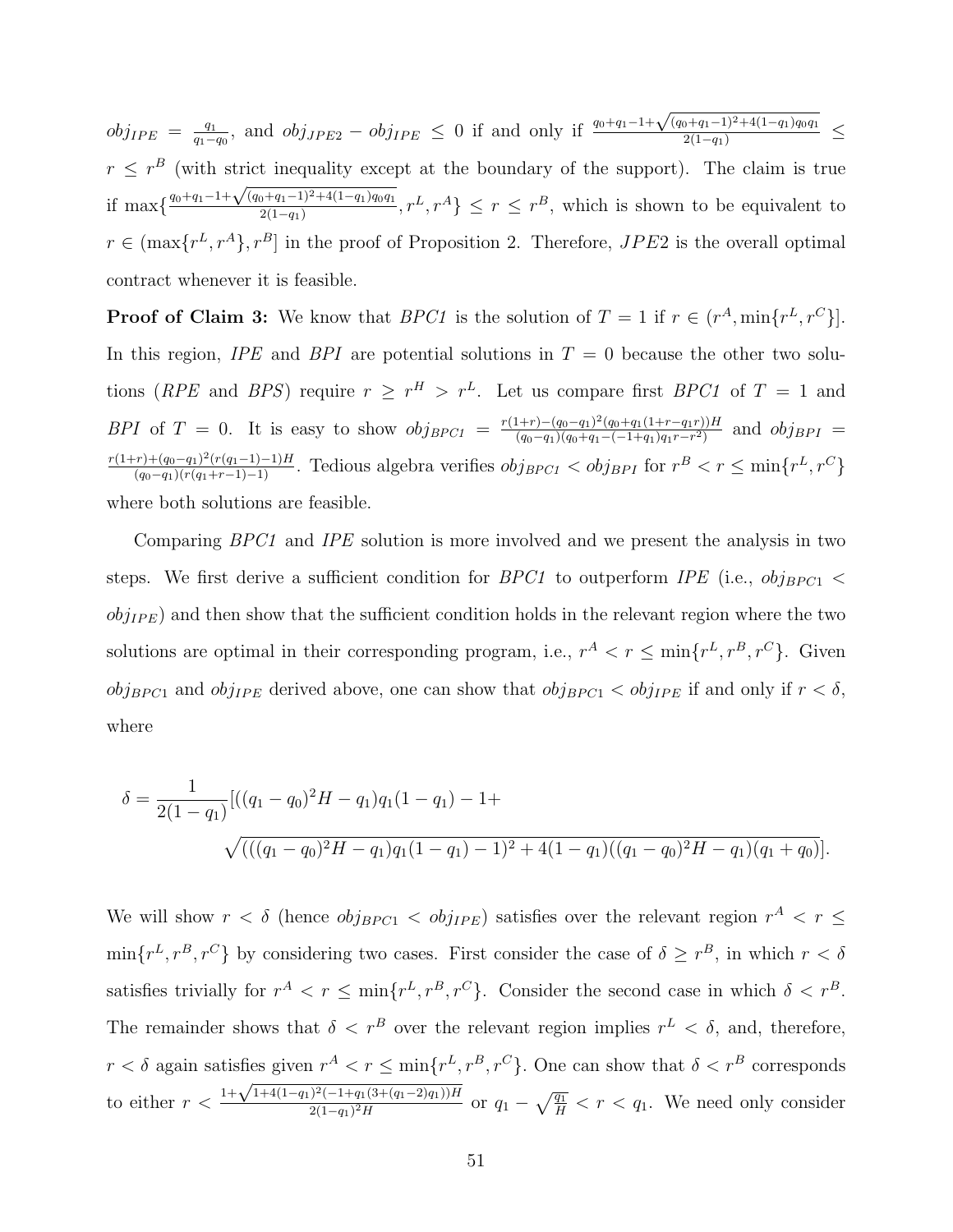$r <$  $1+\sqrt{1+4(1-q_1)^2(-1+q_1(3+(q_1-2)q_1))H}$  $\frac{2(1-q_1)^2H}{2(1-q_1)^2H}$  as the latter condition  $r < q_1 \leq 1$  is outside the relevant region. Given  $r <$  $\frac{(n-1)^2H}{1+\sqrt{1+4(1-q_1)^2(-1+q_1(3+(q_1-2)q_1))H}}$  $\frac{1}{2(1-q_1)^2H}$ , algebra shows  $r^L < \delta$  for any  $q_0 \in [0, q_1)$ . **Proof of Claim 4:** Recall that  $BPC2$  of  $T = 1$  is obtained by solving the following three binding constraints: (Mutual Monitoring), (Pareto Dominance), and  $ICP_{HH \succ LL}$ . When both (Mutual Monitoring) and (Pareto Dominance) are biding, it is easy to prove  $U_{11} = U_{00} = U_{01}$ . Since BPC2 also creates strategic payoff complementarity (i.e.,  $U_{11} - U_{01} > U_{10} - U_{00}$ ), we can further show that the contract satisfies  $U_{11} = U_{00} = U_{01} > U_{10}$ , which means that  $BPC2$  would have satisfied the (No Cycling) had the constraint been part of  $T = 1$ . In other words, BPC2 satisfies all the potentially binding constraints in the  $T = 0$  program when the parameters are such that either RPE or BPS is optimal given  $T = 0$  (recall that (No Joint Shirking) is not binding in these two solutions). Therefore, the optimality of RPE and BPS means that  $obj_{BPC2} \geq obj_{RPE}$  and  $obj_{BPC2} \geq obj_{BPS}$  over the corresponding parameter spaces. To see that BPI is more cost efficient than BPC2 (i.e.,  $obj_{BPC2} \geq obj_{BPI}$ ), note that RPE is feasible over the region where BPI is optimal, and we know by revealed preference that  $obj_{RPE} \geq obj_{BPI}$ , and  $obj_{BPC2} \geq obj_{RPE} \geq obj_{BPI}$  by transitivity.

Finally, showing  $BPS$  is eventually optimal for sufficiently large r is trivial as  $T = 1$  does not have feasible solution in the region.  $\blacksquare$ 

**Proof of Proposition 4.** Given Proposition 1, it is easy to verify that, fixing  $T = 1$  and  $\underline{w} = 0$ , the solution to Program P is: (i) *JPE1* for  $r \in (0, r^A]$ ; (ii) *JPE2* for  $r \in (r^A, r^B]$ ; and (iii) infeasible otherwise. Similarly, given Proposition 2, one can verify that fixing  $T = 0$  and  $\underline{w} = 0$ , the solution to Program P is: (i) IPE for  $r \in (0, r^B]$ ; (ii) RPE for  $r \in (r^B, r^D]$ ; and (iii) infeasible otherwise. Endogenizing the choice of  $T$  follows directly from Proposition 3 and yields the overall optimal contract stated in the proposition. Comparing the optimal contract with that in Proposition 3 verifies the three differences caused by the ability to commit to a bonus floor.  $\blacksquare$ 

Proof of Lemma 3. Following Propositions 1 and 2, we list positive payments and La-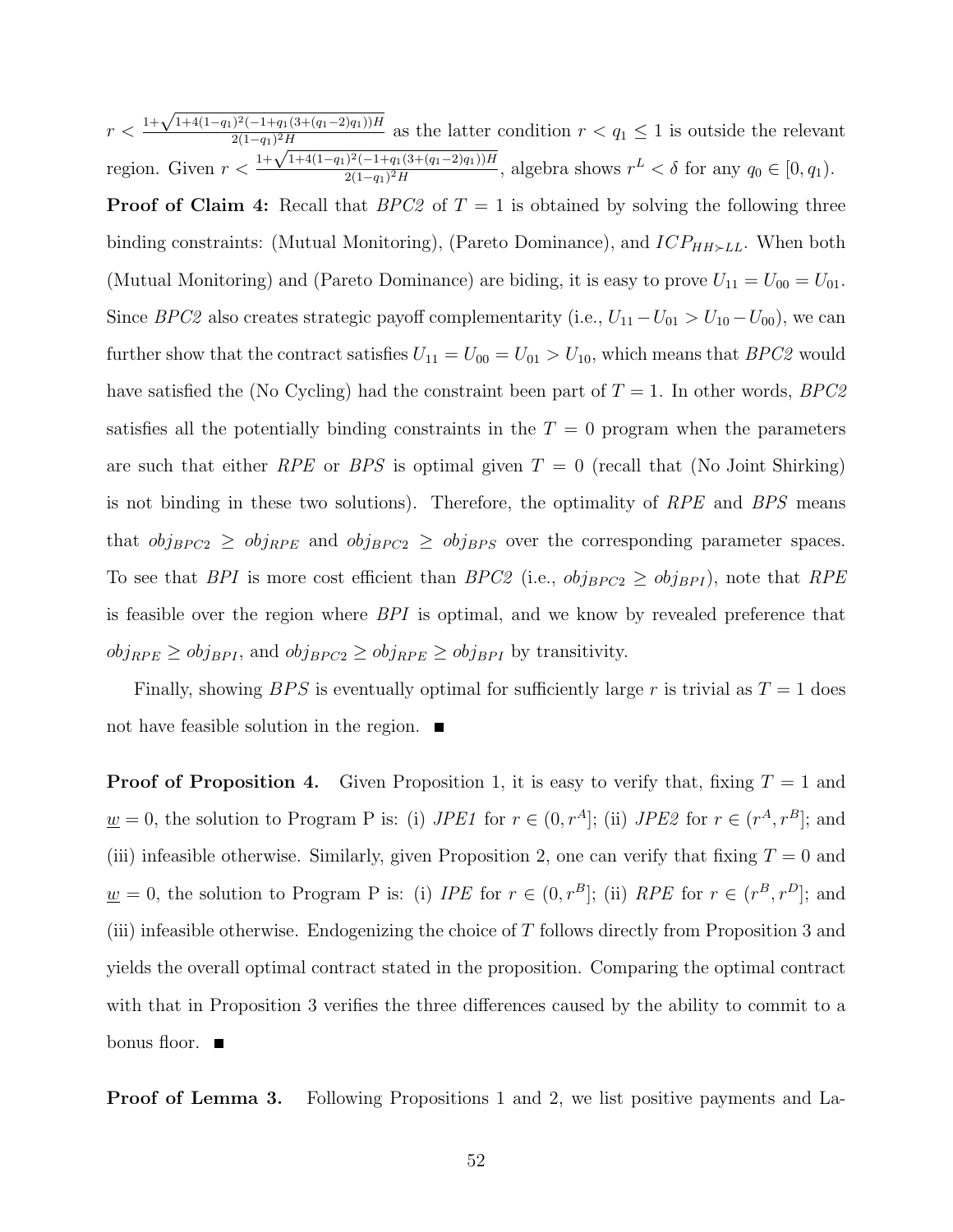grangian multipliers of the binding constraints ( $\mu$  for non-negativity constraints and  $\lambda$  for other constraints). √

For 
$$
r < r1 \doteq \frac{2P(2Q^2+Q-2)+\sqrt{(2(P(2Q^2+Q-2)+Q^2)+Q)^2+8P(2P+1)(P(1-2Q)^2+4Q)+Q(2Q+1)}}{8P}
$$
, the solution is:  $w_{11}^H = \frac{4H(r+1)}{P(4Q(Q(r+2)+r)+r+2)+2Q(2Qr+r+2)}, \lambda_{Monitor} = \frac{4(P+\frac{1}{2})(Q+\frac{1}{2})^2}{P(4Q(Q(r+2)+r)+r+2)+2Q(2Qr+r+2)},$   
\n $\mu_{H00} = -\frac{(2P+1)Q(4P(4Q^2+1)+4Q^2(r-2)-r-2)}{2P(4Q(Q(r+2)+r)+r+2)+4Q(2Qr+r+2)}, \mu_{H10} = \frac{(4P^2-1)Q(4Q^2-1)}{2P(4Q(Q(r+2)+r)+r+2)+4Q(2Qr+r+2)},$   
\n $\mu_{L00} = \frac{(4PQ^2+P+2Q)(16PQ-4Q^2(r-2)+r+2)}{4P(4Q(Q(r+2)+r)+r+2)+8Q(2Qr+r+2)}, \mu_{L10} = \frac{(4Q^2-1)(P(4Q^2-1)r-2(P+Q)(4PQ+1))}{4P(4Q(Q(r+2)+r)+r+2)+8Q(2Qr+r+2)},$   
\n $\mu_{L11} = -\frac{P(2Q-1)(2Q+1)^2(2Q(r-2)+r+2)}{4P(4Q(Q(r+2)+r)+r+2)+8Q(2Qr+r+2)}.$ 

 $ICP_{H11 \succ H00}$  imposes the upper bound  $r < r1$ .

To prove Part (ii), note that for 
$$
r1 < r \leq \min\{r2, -\frac{2(P-Q)(4PQ-1)}{P(4Q^2-1)}\}
$$
, the contract is  $w_{11}^H = \frac{2(-2P^2(1-2Q)^2 - P(4Q(3Q+r-1)+2r+3)+2Q(2Qr+r+2))}{P(P((4Q(4Q(Q^2+Q-2)-1)-9)r-2(1-4Q^2)^2-4(2Qr+r)^2)+8Qr(2Qr+r+2))},$   
\n $w_{11}^L = \frac{2(2P^2(1-2Q)^2 + P(Q^2(8r+4)+4Q(r+1)-8r(r+1)+1)+2Q(2Qr+r+2))}{P(P((4Q(4Q(Q^2+Q-2)-1)-9)r-2(1-4Q^2)^2-4(2Qr+r)^2)+8Qr(2Qr+r+2))}.$   
\n $\lambda_{Monitor} = -\frac{2(2P-1)(2Q+1)^2r}{P((4Q(4Q(Q^2+Q-2)-1)-9)r-2(1-4Q^2)^2-4(2Qr+r)^2)+8Qr(2Qr+r+2)},$   
\n $\lambda_{H11} \times H00 = -\frac{P(2Q-1)(2Q+1)^2(2Q(r-2)+r+2)}{2P((4Q(4Q(Q^2+Q-2)-1)-9)r-2(1-4Q^2)^2-4(2Qr+r)^2)+16Qr(2Qr+r+2)},$   
\n $\mu_{H00} = \frac{2r((4Q^2-1)r(4PQ^2+2PQ+P-Q)+2(4Q^2+1)(P-Q)(4PQ-1))}{P((4Q(4Q(Q^2+Q-2)-1)-9)r-2(1-4Q^2)^2-4(2Qr+r)^2)+8Qr(2Qr+r+2)},$   
\n $\mu_{H10} = -\frac{(4Q^2-1)r(P(8PQ+4Q^2(r-2)-r-2)+2Q)}{P((4Q(4Q(Q^2+Q-2)-1)-9)r-2(1-4Q^2)^2-4(2Qr+r)^2)+8Qr(2Qr+r+2)},$   
\n $\mu_{L00} = -\frac{2(2P-1)Qr(4P(4Q^2+1)-4Q^2(r-2)+r+2$ 

 $w_{L11} > 0$  requires  $r > r1$ ,  $ICP_{L11 \succ L00}$  requires

$$
r < r2 \doteq \frac{4PQ^2 - 5P + 4Q^2 + 2Q + \sqrt{\left(4(P+1)Q^2 - 5P + 2Q\right)^2 - 16P\left(P(1-2Q)^2 - 4Q\right)}}{8P},
$$

and  $\mu_{H10} > 0$  requires  $r < -\frac{2(P-Q)(4PQ-1)}{P(4Q^2-1)}$ . One can show that the interval  $r1 < r \leq$  $\min\{r2,-\frac{2(P-Q)(4PQ-1)}{P(4Q^2-1)}\}$  is non-empty if and only if  $-\frac{2(P-Q)(4PQ-1)}{P(4Q^2-1)} \geq r1$ , which is equivalent to  $P \leq P^*$  for an (implicitly) determined unique threshold  $P^*$ .

The previous solution does not exist if, in contrast,  $P > P^*$  (hence  $r1 > -\frac{2(P-Q)(4PQ-1)}{P(4Q^2-1)}$ ). As  $r$  increases from  $r1$ , the solution is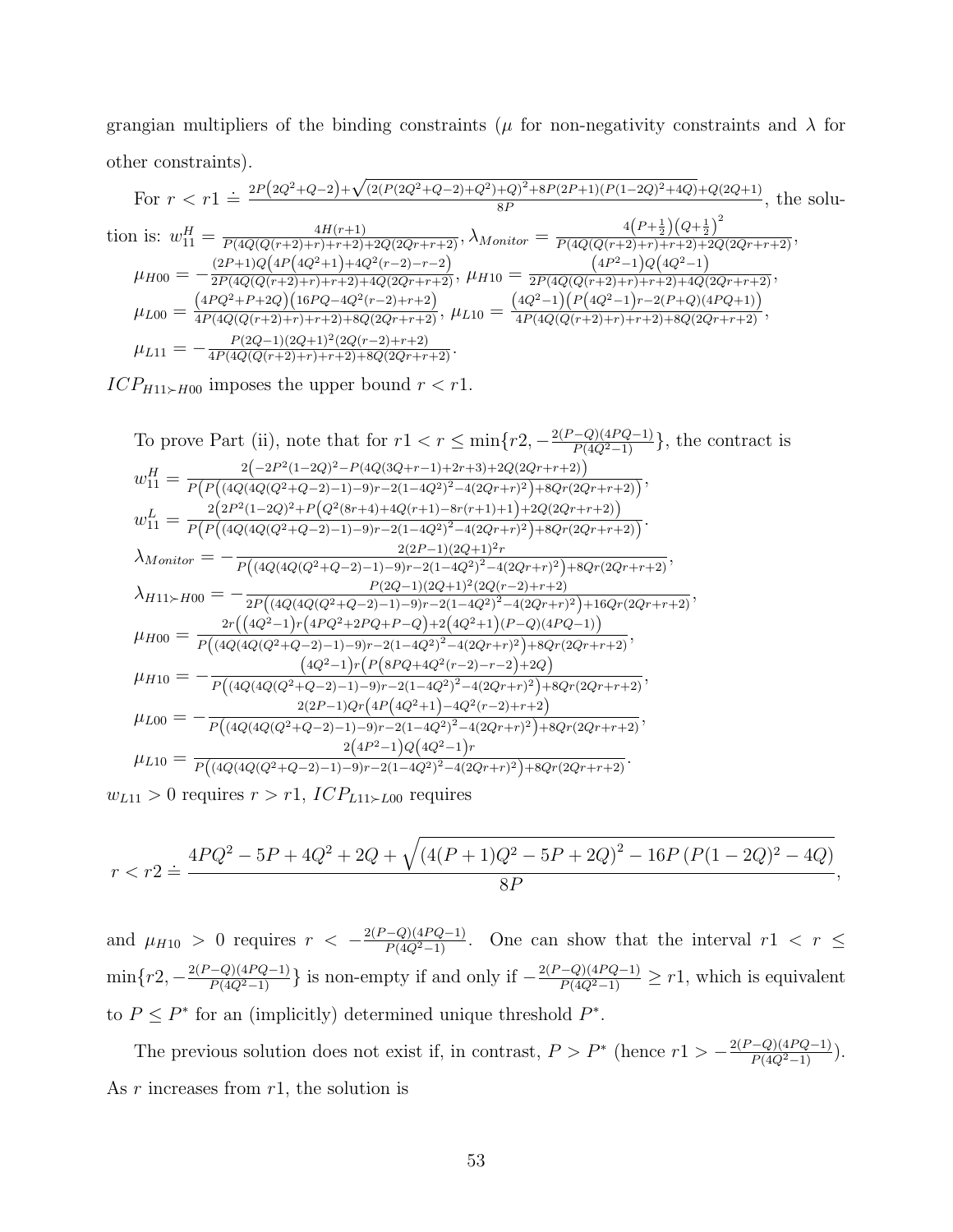$$
w_{10}^H = \frac{(2P^2(1-2Q)^2 + P\left(Q^2(8r+4) + 4Q(r+1) - 8r(r+1) + 1\right) + 2Q(2Qr+r+2)\right)}{P((4P^2-1)Q(4Q^2-1) + 4P(4Q^2-1)r + 2(2Q-1)r^2(2(P+1)Q+P))},
$$
\n
$$
w_{11}^H = \frac{(2P+1)(2PQ+P+2Qr)}{P((4P^2-1)Q(2Q+1) + 2r^2(2(P+1)Q+P) + 4P(2Q+1)r}; \lambda_{Monitor} = \frac{(2P+1)(2Q+1) + 4P(2Q+1)r}{(4P^2-1)Q(2Q+1) + 2r^2(2(P+1)Q+P) + 4P(2Q+1)r},
$$
\n
$$
\lambda_{H11 \succ H00} = -\frac{(4P^2-1)Q(2Q+1)}{2(4P^2-1)Q(2Q+1) + 4r^2(2(P+1)Q+P) + 8P(2Q+1)r}, \mu_{H00} = -\frac{(2P+1)Q(2Q-1)r^2}{(4P^2-1)Q(2Q+1) + 2r^2(2(P+1)Q+P) + 4P(2Q+1)r},
$$
\n
$$
\mu_{L00} = \frac{r(2(2Q+1)(P+Q)(4PQ+1) - (2Q-1)r(4PQ^2+P+2Q))}{2(4P^2-1)Q(2Q+1) + 4r^2(2(P+1)Q+P) + 8P(2Q+1)r}, \mu_{L10} = \frac{P(4Q^2-1)r(2Q(r-2) - r-2)}{2(4P^2-1)Q(2Q+1) + 4r^2(2(P+1)Q+P) + 8P(2Q+1)r},
$$
\n
$$
\mu_{L11} = -\frac{(2Q+1)r(P(8PQ+4Q^2(r-2) - r-2) + 2Q)}{2(4P^2-1)Q(2Q+1) + 4r^2(2(P+1)Q+P) + 8P(2Q+1)r}.
$$

,

The non-negativity of  $w_{10}^H$  and  $\mu_{L11}$  requires  $r > r_1$  and  $r > -\frac{2(P-Q)(4PQ-1)}{P(4Q^2-1)}$ , respectively; while  $ICP_{H11 \succ H00}$  and *Self-Shirking* impose an upper bound on r.

For Part (iii), note that the principal can always ignore the individual subjective measures and set  $w_{mn}^H = \frac{H(r+1)}{P(r+2)}$  and  $w_{mn}^L = 0$  for all  $m, n \in \{0, 1\}$ , which is feasible for all r.

**Proof of Lemma 4.** For  $r < rA \doteq \min\left\{\frac{(2P+1)Q^2}{P(2(P+1))Q}\right\}$  $\frac{(2P+1)Q^2}{P(2(P+1)Q-P)}$ ,  $\frac{(2P+1)Q(3-2Q)}{4P}$  $\frac{Q(3-2Q)}{4P}$ , the optimal solution satisfies  $w_{11}^H = \frac{\frac{4H}{2(P+1)Q+P} + (2Q-1)w_{10}^H}{2Q+1}$ . The principal can transfer between  $w_{11}^H$  and  $w_{10}^H$ , subject to the constraints. For instance, setting  $w_{10}^H = 0$  is optimal for  $r \leq \frac{(2P+1)Q(2Q+1)}{4P}$  $\frac{q(2Q+1)}{4P}$ , and setting  $w_{10}^H = \frac{(2P+1)Q(2Q+1)H-4PHr}{P(2Q-1)r(2(P+1)Q+P)}$  $\frac{2P+1)Q(2Q+1)H-4PHr}{P(2Q-1)r(2(P+1)Q+P)}$  is optimal for  $\frac{(2P+1)Q(2Q+1)}{4P} < r < rA$ . The two upper bounds of r is required by No Cycling and  $ICP_{H10 \succ H00}$ , respectively.

To prove Part (ii), we will show that the statement holds for  $\underline{r} \doteq \frac{(2(P+1)Q-P)(4PQ^2+P-2Q)}{4P(P-Q)}$  $r < \bar{r} \doteq -\frac{4(P+2Q^2)}{(1-2Q^2)(2P(Q+1))}$  $\frac{1}{(1-2Q)^2(2P(Q+1)-Q)}$ . The optimal contract is  $w_{00}^H = \frac{P^2(2-8Q^2) - P(4Q^2(r+2)-4Q(r+1)+r(4r+5))+4Q(r+1))}{P(P(8Q^3r-4Q^2(r+2)+2Qr-(r+2)(4r+1))+2Q(-2Qr-2r^2+r+5))}$  $\frac{(1 - (2 - 3\zeta - 1) - 1)(3\zeta + 2\zeta + 2)}{P(P(8Q^3r - 4Q^2(r+2) + 2Qr - (r+2)(4r+1)) + 2Q(-2Qr - 2r^2 + r + 2))},$  $w_{10}^H = -\frac{2\left(r\left(P\left(4Q^2+5\right)-2Q\right)+2\left(P+1\right)\left(4PQ^2+P-2Q\right)+4Pr^2\right)}{P\left(P\left(8Q^3r-4Q^2\left(r+2\right)+2Qr-\left(r+2\right)\left(4r+1\right)\right)+2Q\left(-2Qr-2r^2+1\right)}$  $\frac{2(Y(Y(\frac{1}{2}+3)-2\epsilon y)+2(Y+1))(\frac{1}{2}+Y-\frac{1}{2}\epsilon y)+4(Y+1))}{P(P(8Q^3r-4Q^2(r+2)+2Qr-(r+2)(4r+1))+2Q(-2Qr-2r^2+r+2))},$  $w_{11}^H = -\frac{(r(P(4Q^2+5)-2Q)+2(P+1)(4PQ^2+P-2Q)+4Pr^2)}{P(P(8Q^3r-4Q^2(r+2)+2Qr-(r+2)(4r+1))+2Q(-2Qr-2r^2+1)}$  $\frac{(1)^{(1+2\epsilon)+9-2\epsilon}+2(1+1)(4R\epsilon+1-2\epsilon)+4R\epsilon+1}{P(P(8Q^3r-4Q^2(r+2)+2Qr-(r+2)(4r+1))+2Q(-2Qr-2r^2+r+2))},$  $w_{11}^L = -\frac{2(2P+1)(P+Qr)}{P(P(8Q^3r-4Q^2(r+2)+2Qr-(r+2)(4r+1))}$  $\frac{2(2P+1)(P+Qr)}{P(P(8Q^3r-4Q^2(r+2)+2Qr-(r+2)(4r+1))+2Q(-2Qr-2r^2+r+2))}.$ 

Substituting the payments verifies  $\Delta U = 0$ . Given the maintaining assumption  $P < \frac{Q}{2(1+Q)}$ , one can verify that  $\bar{r} > r$  is equivalent to  $P > \Delta$  for a uniquely determined  $\Delta$ .

To prove Part (iii), note that for 
$$
r > -\frac{4(P+2Q^2)}{(1-2Q)^2(2P(Q+1)-Q)}
$$
, the solution is  
\n
$$
w_{00}^H = \frac{P(4((Q-2)Qr+Q(3Q-1)+r^2)+7r+3)+2Q(2Q(r+2)-3r-2)}{P(P(4Q^2(r+2)-8Qr+(r+2)(4r+3))+Q(-4Q^2r+8Q(r+1)+r(4r-3)-4))},
$$
\n
$$
w_{10}^H = \frac{2(4P^2+P(4Q^2(r+3)-4Q(r+1)+r(4r+7)+5)+4Q(Q(r+2)-r-1))}{P(P(4Q^2(r+2)-8Qr+(r+2)(4r+3))+Q(-4Q^2r+8Q(r+1)+r(4r-3)-4))},
$$
\n
$$
w_{11}^H = \frac{4P^2+P(4Q^2(r+3)-4Q(r+1)+r(4r+7)+5)+4Q(Q(r+2)-r-1)}{P(P(4Q^2(r+2)-8Qr+(r+2)(4r+3))+Q(-4Q^2r+8Q(r+1)+r(4r-3)-4))},
$$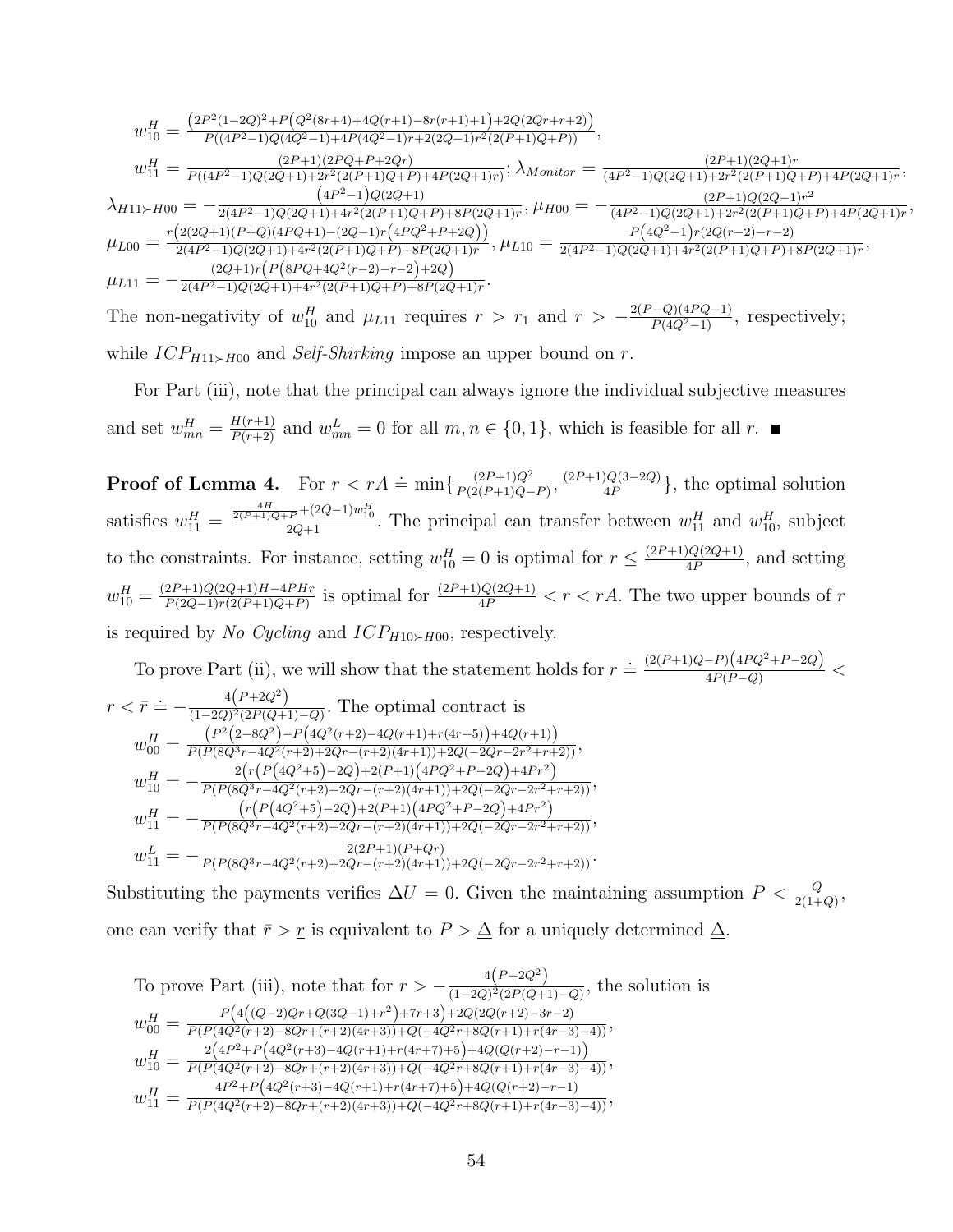$$
w_{10}^{L} = \frac{4(2P+1)(P+Qr)}{P(P(4Q^{2}(r+2)-8Qr+(r+2)(4r+3))+Q(-4Q^{2}r+8Q(r+1)+r(4r-3)-4))},
$$
  
\n
$$
w_{11}^{L} = \frac{2(2P+1)(P+Qr)}{P(P(4Q^{2}(r+2)-8Qr+(r+2)(4r+3))+Q(-4Q^{2}r+8Q(r+1)+r(4r-3)-4))}.
$$
  
\n
$$
\lambda_{CYC} = \frac{2(r+2)(2Pr+r)}{P(4Q^{2}(r+2)-8Qr+(r+2)(4r+3))+Q(-4Q^{2}r+8Q(r+1)+r(4r-3)-4)},
$$
  
\n
$$
\lambda_{H11>H}M_{12}M_{13} = -\frac{(2P+1)Q(2Q+1)((2Q-1)r-4)}{4P(4Q^{2}(r+2)-8Qr+(r+2)(4r+3))-4Q(4Q^{2}r-8Q(r+1)+r(3-4r)+4)},
$$
  
\n
$$
\lambda_{L11H}M_{22} = \frac{(4Q^{2}-1)r(2P(Q+1)-Q)+4(2Q+1)(Q-P)}{4P(4Q^{2}(r+2)-8Qr+(r+2)(4r+3))-4Q(4Q^{2}r-8Q(r+1)+r(3-4r)+4)},
$$
  
\n
$$
\lambda_{H10H}M_{23}M_{23} = \frac{(2P+1)Q(4Q((Q-1)r-2)+r)}{2(P(4Q^{2}(r+2)-8Qr+(r+2)(4r+3))+Q(-4Q^{2}r+8Q(r+1)+r(4r-3)-4))},
$$
  
\n
$$
\lambda_{L10H}M_{23} = -\frac{(1-2Q)^{2}r(2P(Q+1)-Q)+4P+8Q^{2}}{2(P(4Q^{2}(r+2)-8Qr+(r+2)(4r+3))+Q(-4Q^{2}r+8Q(r+1)+r(4r-3)-4)},
$$
  
\n
$$
\mu_{L00} = \frac{4Pr(-2Qr+r+2)}{P(4Q^{2}(r+2)-8Qr+(r+2)(4r+3))+Q(-4Q^{2}r+8Q(r+1)+r(4r-3)-4)}.
$$
  
\nTaking the limit shows that, as  $r \to \$ 

**Proof of Proposition 5.** We list the complete optimal solutions, taking as given team incentives  $(T = 1)$  or individual incentives  $(T = 0)$ , separately. Endogenizing  $T = \{0, 1\}$  then follows from comparing the expected payments across the two programs.

### Solutions given  $T = 0$ :

SolA: the optimal contract for  $r \n\t\leq \frac{(2P+1)Q^2}{P(2(P+1)Q)}$  $\frac{(2P+1)Q^2}{P(2(P+1)Q-P)}$  is shown in Part (i) of Lemma 4. The maintaining assumption  $P < \frac{Q}{2(1+Q)}$  helps simplify the upper bound on r.

SolB: for  $\frac{(2P+1)Q^2}{P(2(P+1)Q-P)} < r \leq \frac{P^2(2Q(-4Q^2+6Q+1)-3)+8PQ-8Q^2}{4P(2(P-1)Q+P)}$  $\frac{dQ^2 + 6Q + 1}{4P(2(P-1)Q+P)}$ , the solution is  $w_{10}^H = \frac{1}{Q}$  $\frac{1}{Q}$  ,  $w_{11}^H = \frac{P^2(2Q+1)(1-2Q)^2 - 4PQ + 4Q^2}{PQ(P(2Q+1)(4Q^2-4r-1)+8Qr)}$  $\frac{P^2(2Q+1)(1-2Q)^2-4PQ+4Q^2}{PQ(P(2Q+1)(4Q^2-4r-1)+8Qr)}$ ,  $w_{11}^L = -\frac{4(P^2r+(2P+1)Q^2-2(P+1)PQr)}{PQ(P(2Q+1)(4Q^2-4r-1)+8Qr)}$  $\frac{PQ(P(2Q+1)(4Q^2-4r-1)+8Qr)}{PQ(P(2Q+1)(4Q^2-4r-1)+8Qr)}$ . The binding constraints are  $w_{00}^H = w_{00}^L = w_{10}^L = 0$ , *Static NE*, and *ICP<sub>H11>H00</sub>*. The non-negativity  $w_{11}^L > 0$  and the constraint  $ICP_{H10 \succ H00}$  impose the lower and upper bound on r, respectively. Note that we identify the binding constrains (rather than listing each Lagrangian multipliers) in this proposition for space considerations.

SolC: for 
$$
\frac{P^2(2Q(-4Q^2+6Q+1)-3)+8PQ-8Q^2}{4P(2(P-1)Q+P)} < r \leq \frac{-P^2(1-2Q)^2(2Q-3)+4P(2Q-1)Q-8Q^2}{8(P-1)PQ-4P^2}
$$
, the solution is  $w_{10}^H = \frac{8(P-Q)}{P(P(2Q+1)(4(Q-2)Q+4r+3)-8Qr)}, w_{11}^H = \frac{4(P-Q)}{P(P(2Q+1)(4(Q-2)Q+4r+3)-8Qr)},$  and  $w_{10}^L = \left[\frac{4((2P+1)Q(2Q-3)+4Pr)}{P(P(2Q+1)(4(Q-2)Q+4r+3)-8Qr)} + 2Qw_{11}^L + w_{11}^L\right] / (2Q-1)$ . The solution is not unique: the principal can transfer between  $w_{11}^L$  and  $w_{10}^L$  subject to the constraints. For instance, setting  $w_{10}^L = 0$  is optimal for  $r \leq Q\left(\frac{1}{P} - Q + 1\right) - \frac{1}{4}$ ; while, for higher r, setting  $w_{10}^L = \frac{4\left(P\left((1-2Q)^2+4r\right)-4Q\right)}{P(2Q-1)(P(2Q+1)(4(Q-2)Q+4r+3)-8Qr)}$  is optimal. The binding constraints are  $w_{00}^H = w_{00}^L = 0$ , *Static NE*,  $ICP_{H11 \succ H00}$ , and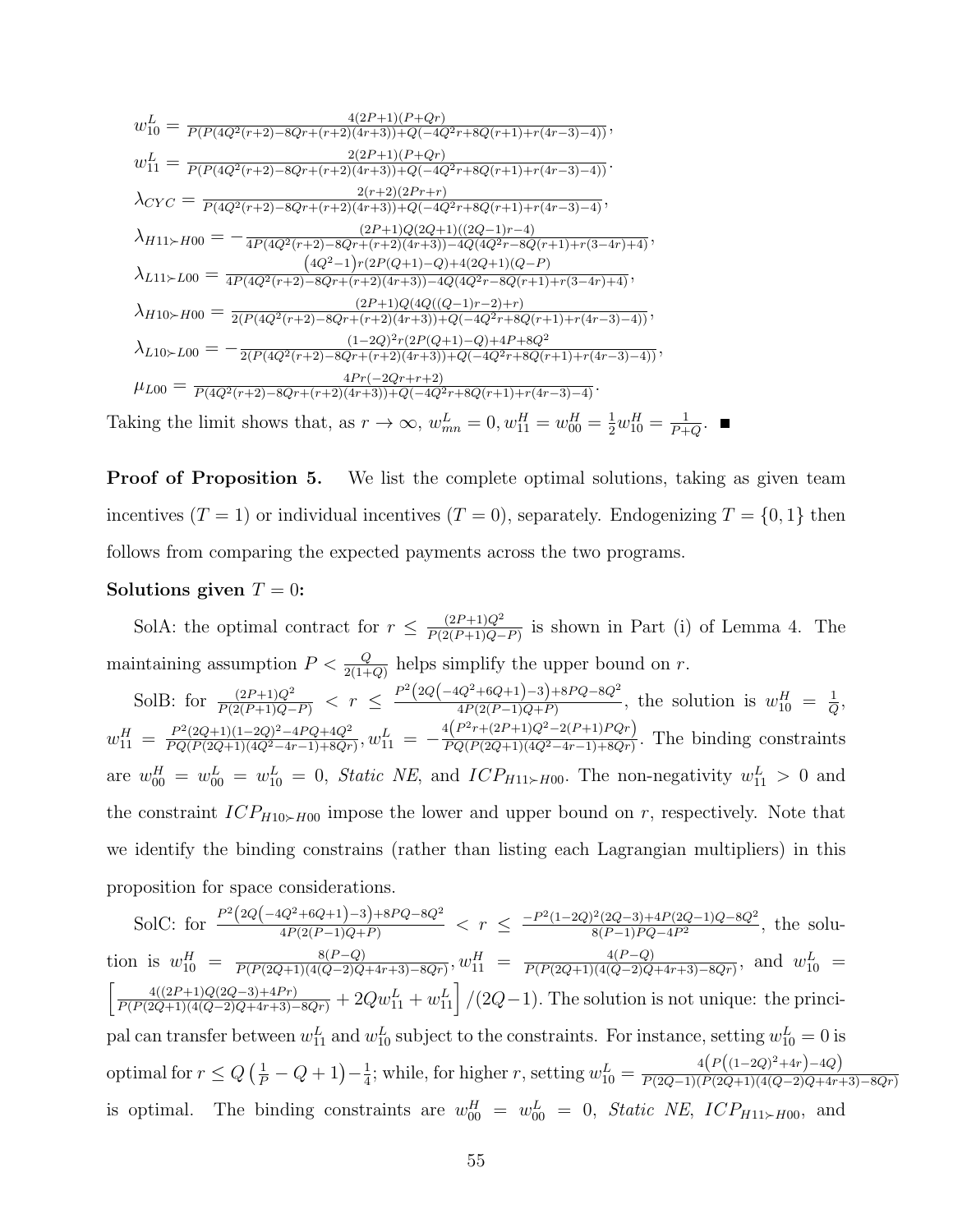$ICP_{H10 \succ H00}$ . The upper bound of r is imposed by No Cycling constraint.

SolD: for 
$$
\frac{-P^2(1-2Q)^2(2Q-3)+4P(2Q-1)Q-8Q^2}{8(P-1)PQ-4P^2} < r \leq \tilde{r} = \frac{(2(P+1)Q-P)(4PQ^2+P-2Q)}{4P(P-Q)},
$$
 the solution  
is 
$$
w_{00}^H = \frac{(2Q+1)(P^2(2Q-1)(4(Q-2)Q+4r+3)-4PQ(2Q+2r-1)+8Q^2)}{2PQ(P(16Q^2(Q^2+r)-12r-1)-2Q(4Q(Q+2r)-1))},
$$

$$
w_{10}^H = \frac{(P^2(2Q-1)(2Q(4Q^2-2Q+4r+1)+4r-1)-2PQ(4Q(3Q+2r-1)+4r+3)+8Q^2)}{PQ(P(16Q^2(Q^2+r)-12r-1)-2Q(4Q(Q+2r)-1))},
$$

$$
w_{11}^H = \frac{(P^2(2Q-1)(2Q(4Q^2-2Q+4r+1)+4r-1)-2PQ(4Q(3Q+2r-1)+4r+3)+8Q^2)}{2PQ(P(16Q^2(Q^2+r)-12r-1)-2Q(4Q(Q+2r)-1))},
$$

$$
w_{10}^L = \frac{2(P^2(8Q^3-4Q^2+2Q-4r-1)+4PQ(Q(2Q-1)+r+1)-4Q^2)}{PQ(P(16Q^2(Q^2+r)-12r-1)-2Q(4Q(Q+2r)-1))}, w_{11}^L = \frac{(P^2(8Q^3-6Q+2)+P(-4(Q-1)Q-5)Q-8Q^3)}{PQ(P(16Q^2(Q^2+r)-12r-1)-2Q(4Q(Q+2r)-1))}, w_{11}^L = \frac{(P^2(8Q^3-6Q+2)+P(-4(Q-1)Q-5)Q-8Q^3)}{PQ(P(16Q^2(Q^2+r)-12r-1)-2Q(4Q(Q+2r)-1))}.
$$

The binding constraints are  $w_{00}^L = 0$ , *Static NE*, *No Cycling*, *ICP<sub>H11</sub>* $\rightarrow$  *H*<sub>00</sub>, *ICP<sub>H10</sub>* $\rightarrow$  *<i>H*<sub>00</sub></sub>, and  $ICP_{L11 \succ L00}$ . The non-negativity constraints  $w_{00}^H > 0$  and  $w_{10}^L > 0$  imposes the lower and upper bound of  $r$ , respectively.

SolE: for  $\tilde{r} < r \leq r$   $\tilde{r} = -\frac{4(P+2Q^2)}{(1-2Q)(2P)(Q+1)}$  $\frac{4(1+2Q)}{(1-2Q)^2(2P(Q+1)-Q)}$ , the solution is the one shown in Lemma 4 -Part (ii).

SolF: for  $r > r3$ , the solution is the one shown in Lemma 4 - Part (iii).

### Solutions given  $T = 1$ :

Sol1: The optimal contract for  $r \leq r1$  is *Pure JPE* shown in Part (i) of Lemma 3.

Sol2: Part (ii) of Lemma 3 (the one with  $w_{11}^L > 0$ ) specifies the contract for  $r1 < r \leq r2 \doteq$  $4PQ^2 +$ √  $(4(P+1)Q^2-5P+2Q)^2-16P(P(1-2Q)^2-4Q)-5P+4Q^2+2Q$  $\frac{16P(P(1-2Q)^2-4Q)-5P+4Q^2+2Q}{8P}$ . The maintaining assumption  $P<\frac{Q}{2(1+Q)}$ 

assures the existence of the interval  $(r1, r2]$ .

Sol3: for 
$$
r2 < r \leq -\frac{2(P-Q)(4PQ-1)}{P(4Q^2-1)}
$$
, the solution is\n
$$
w_{10}^H = \frac{4\left(P\left(-4Q^2(r-1)-4Q+(r+1)(4r+1)\right)-2Q(2Qr+r+2)\right)}{P(P(4Q^2-1)(4Q^2(r-2)-(r+2)(4r+1))+4Q(2Q-1)(2Q-2r^2+1))},
$$
\n
$$
w_{11}^H = -\frac{2(2P+1)(2PQ+P+2Qr)}{P(P(2Q+1)(4Q^2(r-2)-(r+2)(4r+1))+4Q(2Q-2r^2+1))},
$$
\n
$$
w_{11}^L = -\frac{2(2P+1)(2PQ+P+2Qr)}{P(P(2Q+1)(4Q^2(r-2)-(r+2)(4r+1))+4Q(2Q-2r^2+1))}.
$$
\nThe binding constraints are  $w_{00}^H = w_{00}^L = 0$ , *Mutual Monitoring*,  $ICP_{H11 \succ H00}$ , and  $ICP_{L11 \succ L00}$ . The non-negativity  $w_{10}^H > 0$ 

and  $ICP_{H10 \succ H00}$  impose the lower and upper bound of r, respectively.

Sol4: for 
$$
-\frac{2(P-Q)(4PQ-1)}{P(4Q^2-1)} < r \leq \tilde{r}
$$
, a feasible solution is  
\n
$$
w_{00}^H = \frac{P^2(2-8Q^2)-P(4Q^2(r+2)-4Q(r+1)+r(4r+5))+4Q(r+1)}{P(P(8Q^3r-4Q^2(r+2)+2Qr-(r+2)(4r+1))+2Q(-2Qr-2r^2+r+2))},
$$
\n
$$
w_{10}^H = -\frac{2(r(P(4Q^2+5)-2Q)+2(P+1)(4PQ^2+P-2Q)+4Pr^2)}{P(P(8Q^3r-4Q^2(r+2)+2Qr-(r+2)(4r+1))+2Q(-2Qr-2r^2+r+2))},
$$
\n
$$
w_{11}^H = \frac{r(2Q-P(4Q^2+5))-2(P+1)(4PQ^2+P-2Q)-4Pr^2}{P(P(8Q^3r-4Q^2(r+2)+2Qr-(r+2)(4r+1))+2Q(-2Qr-2r^2+r+2))},
$$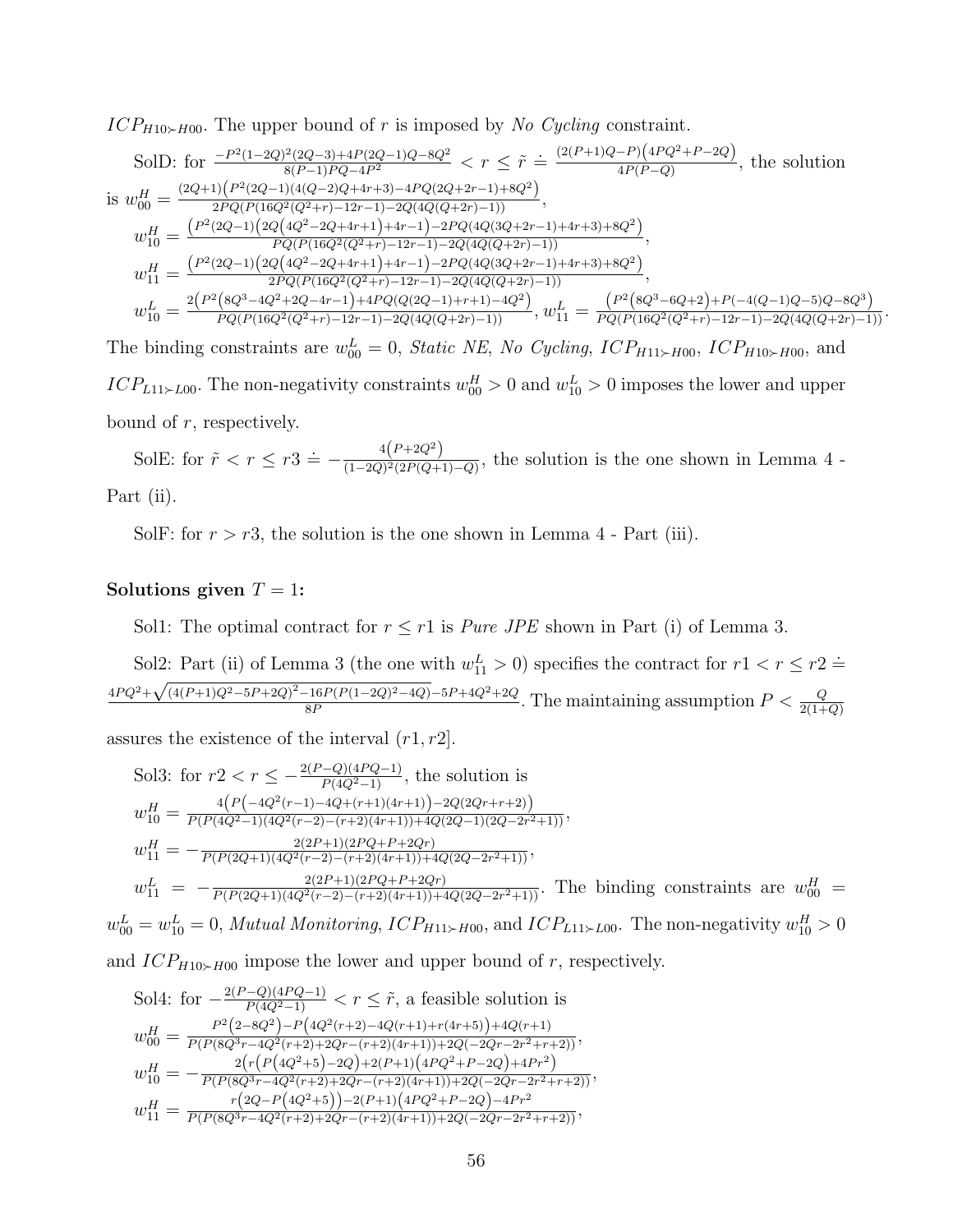$$
w_{11}^L = -\frac{2(2P+1)(P+Qr)}{P(P(8Q^3r-4Q^2(r+2)+2Qr-(r+2)(4r+1))+2Q(-2Qr-2r^2+r+2))}.
$$

 $w_{00}^H > 0$  and *Pareto* require  $r > r3$  and  $r < \tilde{r}$ , respectively. The solution is optimal if the parameters satisfy  $\tilde{r} \leq \frac{4P(2Q+1)}{(2Q-1)(2P(Q+1))}$  $\frac{4P(2Q+1)}{(2Q-1)(2P(Q+1)-Q)}$  (the binding constraints are  $w_{00}^L = w_{10}^L = 0$ , Mutual *Monitoring*,  $ICP_{H11 \succ H00}$ ,  $ICP_{L11 \succ L00}$ , and  $ICP_{H10 \succ H00}$ .) Setting  $w_{10}^L = 0$  is no longer optimal if the condition is violated (i.e.,  $\tilde{r} > \frac{4P(2Q+1)}{(2Q-1)(2P(Q+1)-Q)}$ ), in which case, depending the value of r, either  $w_{00}^H$  or Self-Shirking replaces  $w_{10}^L = 0$  as the binding constraint in the optimal solution. We verify that Part (iii) of the proposition holds for both cases as well.

Sol 5: for 
$$
\tilde{r} < r \leq -\frac{P^2 - 4PQ^3 + 4(P(3P+2) + 1)Q^2 - 3PQ}{4P(P-Q)}
$$
, the optimal solution is  
\n
$$
w_{00}^H = \frac{P^2(2Q-1)(12Q^2 + 4r + 1) + 4PQ((1-2Q)^2 + 2r) - 8Q^2}{2PQ(2Q+1)(4PQ^2 + 4Pr + P - 2Q)}, w_{11}^H = \frac{2P+1}{4PQ^2 + 4Pr + P - 2Q} + w_{00}^H, w_{11}^L = \frac{2P+1}{4PQ^2 + 4Pr + P - 2Q},
$$
\n
$$
w_{10}^H = \frac{P^2(4Q^2+1)(12Q^2+4r+1) + 2PQ(4Q(Q(4Q-3)+2r+1)-1) - 16Q^3}{PQ(2Q+1)^2(4PQ^2 + 4Pr + P - 2Q)}.
$$
\nThe binding constraints are  $w_{00}^L =$   
\n $w_{10}^L = 0$ , Self-Shirking, ICP<sub>H11</sub>~ $H_{00}$ , ICP<sub>L11</sub>~ $L_{00}$ , and Pareto. ICP<sub>H11</sub>~ $H_{10}$  and Mutual Mon-  
\nitoring require the upper and lower bound on r, respectively.

Sol 6: for 
$$
r > -\frac{P^2 - 4PQ^3 + 4(P(3P+2)+1)Q^2 - 3PQ}{4P(P-Q)}
$$
, the solution is  $w_{00}^H = \frac{1 - \frac{2(2P+1)Q}{4PQ^2 + 4P r + P - 2Q}}{2P}$ ,  $w_{01}^H = \frac{(sP^2-2)Q}{2P}$ ,  $w_{10}^H = \frac{2(2PQ+Q)^2}{4PQ^2 + 4P r + P - 2Q} \cdot \frac{P}{Q} + 1}{2PQ}$ ,  $w_{10}^H = \frac{-\frac{2(2PQ+Q)^2}{4PQ^2 + 4P r + P - 2Q} + P + Q}{2PQ}$ ,  $w_{11}^H = \frac{P(4P+4(Q-1)Q+4r+3)-4Q}{2P(4PQ^2+4P r + P - 2Q)}$ ,  $w_{11}^L = \frac{2P+1}{4PQ^2+4P r + P - 2Q}$ .  
The binding constraints are  $w_{00}^L = w_{10}^L = w_{01}^L = 0$ , *Mutual Monitoring*,  $ICP_{H11 \succ H00}$ ,  $ICP_{L11 \succ L00}$ ,  $ICP_{H11 \succ H10}$ , and *Pareto*. The non-negativity of  $w_{01}^H$  imposes the lower bound on *r*.

**Endogenizing**  $T = \{0, 1\}$ : Having solved the optimal solution given  $T = \{0, 1\}$ , endogenizing the choice of T is conceptually straightforward: comparing the expected payments between the two program. We sketch the three main steps of the comparison and skip the tedious algebra. First, the relevant solutions for  $r \leq \tilde{r}$  are SolA to SolD (given  $T = 0$ ) and Sol1 to Sol4 (given  $T = 1$ ). Second, tedious but straightforward algebra shows that Sol1 to Sol4 are overall optimal as long as they are optimal given  $T = 1$ . Finally, Sol5 and Sol6 of  $T = 1$  are never the overall optimal contract. The argument is similar to that in Claim 4 of the proof of Proposition 3: for parameters over which the two solutions are optimal given  $T = 1$ , they satisfy all the potentially binding constraints of program with  $T = 0$ .

**Proof of Corollary 3.** For  $T = 1$ , recall from Proposition 1 that the (old) No Cycling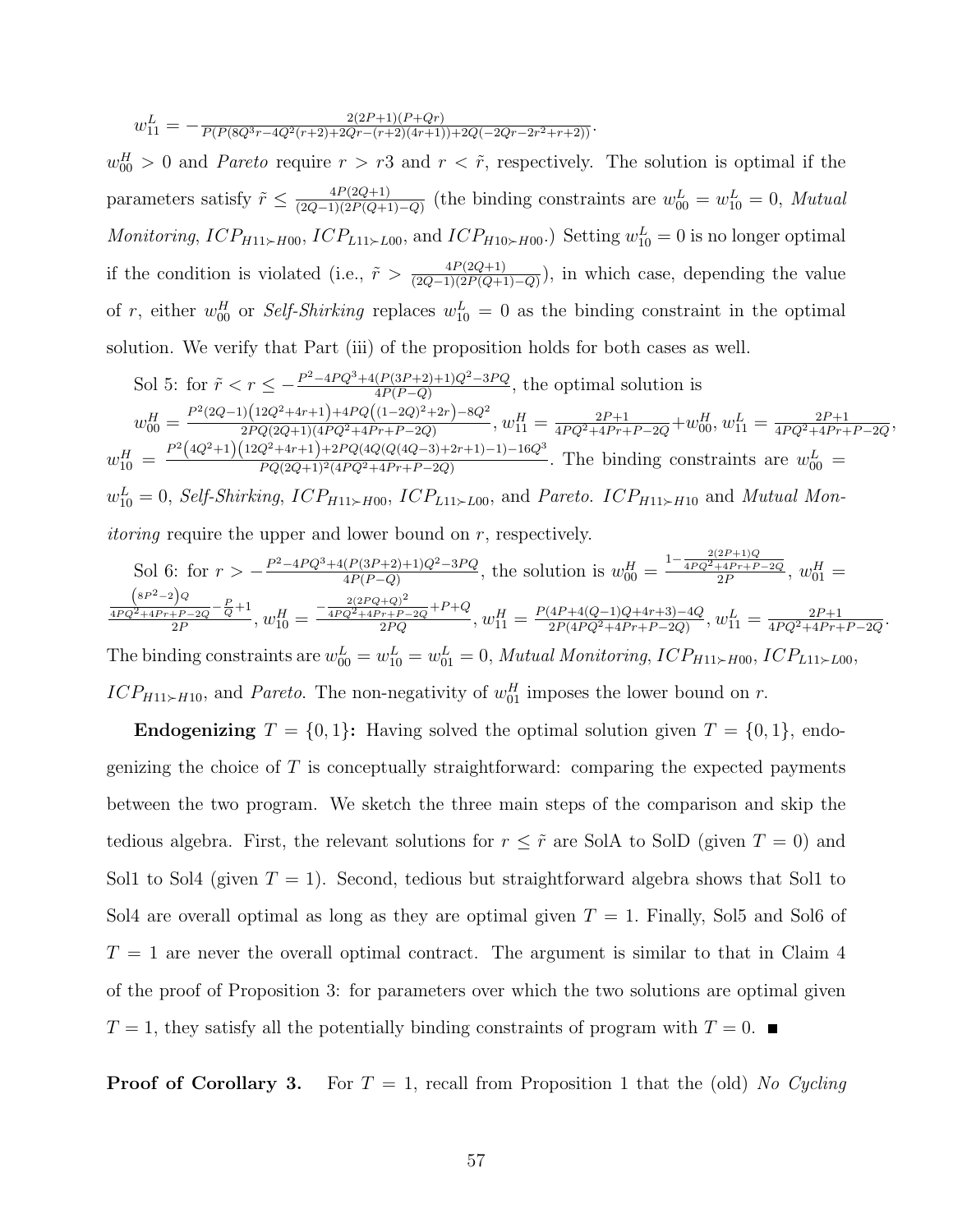constraint does not bind and that all solutions in Proposition 1 satisfy strategic complements, i.e.,  $U(1, 1) - U(0, 1) > U(1, 0) - U(0, 0)$ . It is easy to show that strategic complements and the *Pareto Dominance* constraint together imply  $2U(1, 1) > U(0, 1) + U(1, 0)$ . Therefore, if  $T = 1$ , agents will not collude on playing any strategies that involve only *work* and *shirk*. This proves the part (i).

For  $T = 0$ , it is straightforward to plug in the new cycling constraint, investigate the Lagrangian, and verify the first part of Corollary 4 - (ii). The second part of (ii) follows from the observation that the (old) No Cycling constraint is more restrictive than the new cycling constraint. Note that the two agents are willing to collude on playing the off-diagonal work and shirk only if their joint payoff satisfies  $U(1,0) + U(0,1) > 2U(1,1)$ . Given  $T = 0$ ,  $U(1,0) + U(0,1) > 2U(1,1)$  implies  $U(1,0) - U(1,1) > U(1,1) - U(0,1) \ge 0$ , where the last inequality follows from the *Static NE* constraint that must hold if  $T = 0$ . The observation  $U(1,0) - U(1,1) > U(1,1) - U(0,1) \ge 0$  further implies  $U(1,0) > U(1,1) > U(0,1)$ , which together with the time value argument, suggests that our No Cycling constraint provides strictly higher continuation payoff for the shirking agent in  $(0,1)$  (hence more costly for the principal to break) than any collusive strategy having agents randomizes between work and shirk.

Part (iii) follows directly form parts (i) and (ii) of the Corollary.  $\blacksquare$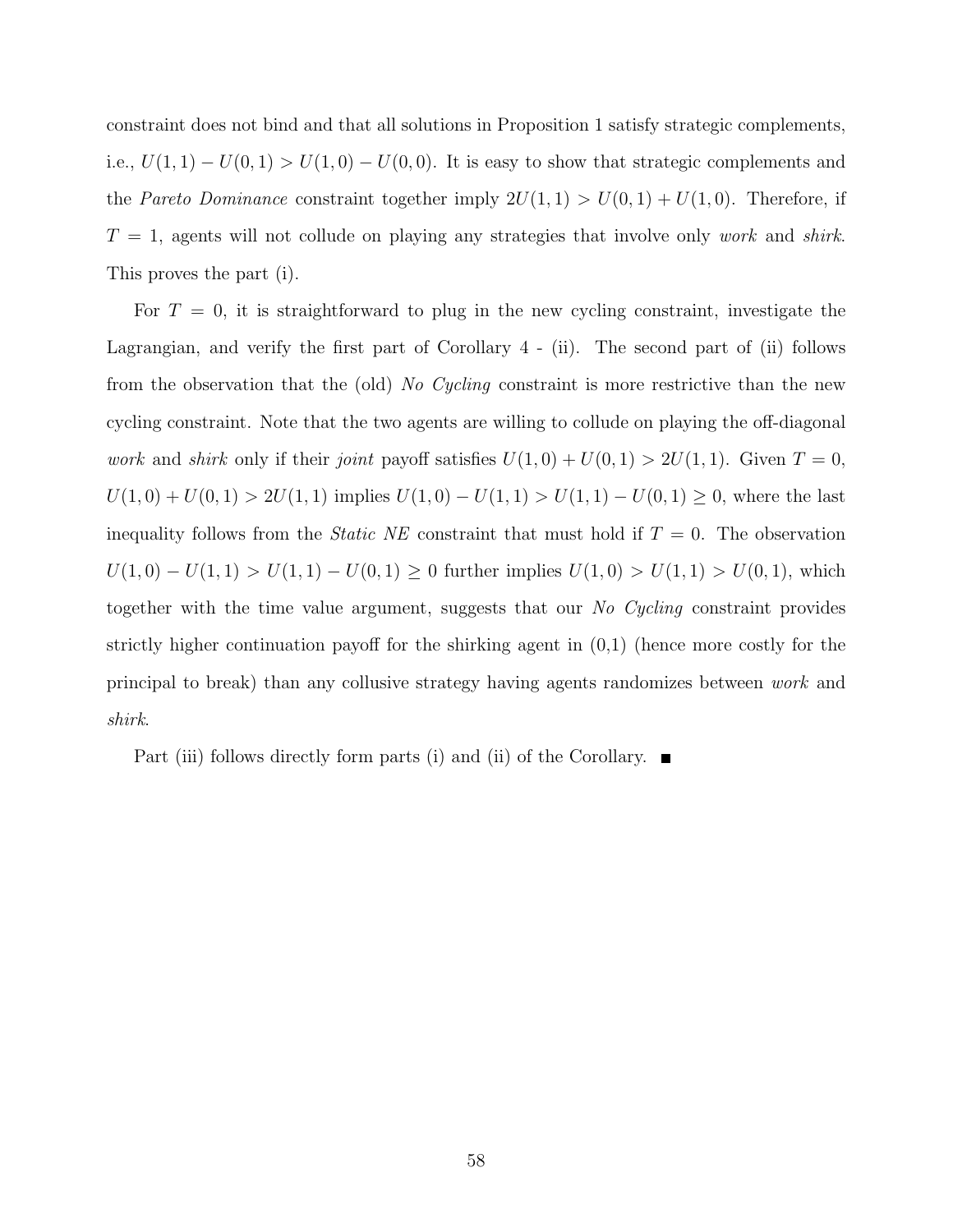### Appendix B: Stationary Collusive Strategies

In addition to allowing for a joint bonus floor, another difference between our paper and Kvaløy and Olsen's (2006) is that they allow the agents to play correlated strategies, while we do not. If we allow for such correlated strategies (while keeping the ability to commit to a bonus floor), we would rewrite the (No Cycling) constraint as follows:

$$
\frac{1+r}{r} \left[ \pi(1,1;w) - 1 \right] \ge \pi(0,1;w) + \frac{\left[ \pi(1,0;w) - 1 + \pi(0,1;w) \right] / 2}{r}.
$$

The second term of the right hand side of the equation is the continuation payoff for the shirking agent from indefinitely playing either  $(1, 0)$  or  $(0, 1)$  with equal probability in each period. Similar argument as Lemma 1 shows that, if we restrict the agents collusive strategy to be stationary as in Kvaløy and Olsen  $(2006)$ ,<sup>27</sup> the contract is collision proof if it satisfies both the (No Joint Shirking) and the modified cycling constraint above. The corollary below shows that the modified cycling constraint does not qualitatively change the nature of the optimal contract studied in the main text.

### Corollary 3 If we confine attention to stationary collusive strategies,

- (i) Given  $T = 1$ , the wage contract and the cutoffs are same as in Proposition 1.
- (ii) Given  $T = 0$ , the wage contract and the cutoffs are characterized by the same binding constraints as those in Proposition 2. The expected wage payment,  $\pi(1,1)$ , is weakly lower than that in Proposition 2.
- (iii) The overall optimal contract is same as Proposition 3 (the closed-form of cutoffs  $r^D$  and  $r<sup>H</sup>$  are different).

Part (i) shows that the way we formulate cycling constraint is immaterial if the principal choses to explore mutual monitoring (given  $T = 1$ ). The reason is that exploring mutually

 $27$ Stationary (symmetric) collusive strategies are characterized in Kvaløy and Olsen (2006) as probabilities  $(a, b, b, 1 - a - 2b)$  on effort combinations  $(1, 1), (1, 0), (0, 1),$  and  $(0, 0)$ , respectively.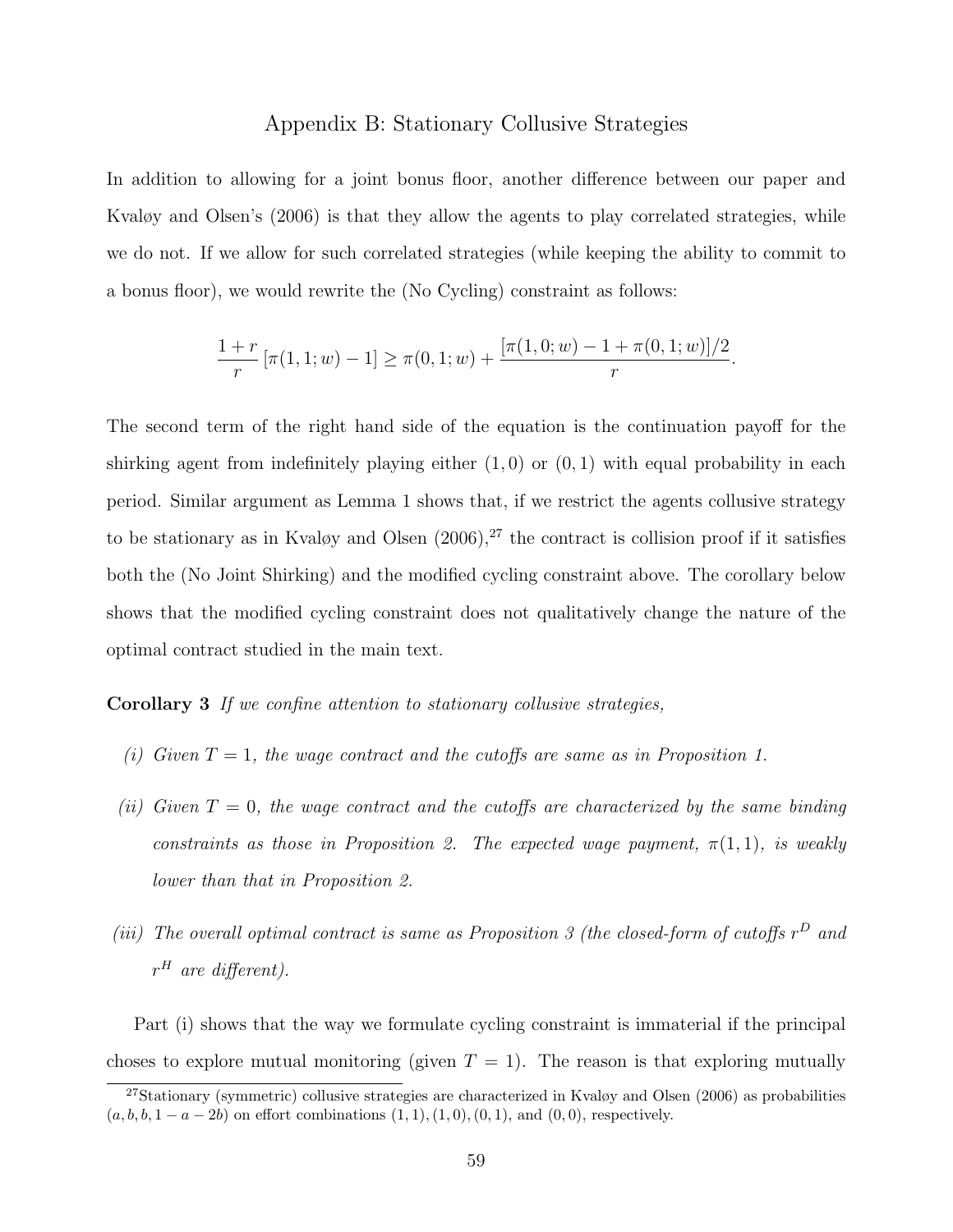monitoring endogenously requires the wage contract to satisfy strategic complements in payoffs, and the endogenous complementarity further makes the two agents' total payoff is the highest on the equilibrium path and therefore collusion-proof by definition.

Part (ii) of Corollary 4 follows from observation that the No Cycling constraint formulated in the main text is more restrictive than the (correlative) cycling strategy above. Intuitively, because of the time value, the Cycle strategy formatted in the text gives the shirking agent a higher continuation payoff (hence more difficult for the principal to upset) than what he would receive under the correlated collusive strategy. As a result, the agents earns more rent by colluding on the Cycle strategy than by colluding on the correlated collusive strategy.

Given the alternative cycling constraint, it is not surprising that some of the cutoffs of the optimal contract are different. However, as shown in Corollary 4 - Part (iii) shows, the way that the optimal contract depends on the discount rate is same as that in the main text. The main insight is that that having a positive bonus floor  $(w_{LL} > 0)$  is still useful for the same reason as in the main text: either encourages mutual monitoring or mitigates agents' collusion problem. Finally, it is worth noting that, unlike in Kvaløy and Olsen's (2006), relational contracts can be sustained for all discount rates r because of the commitment of the bonus floor.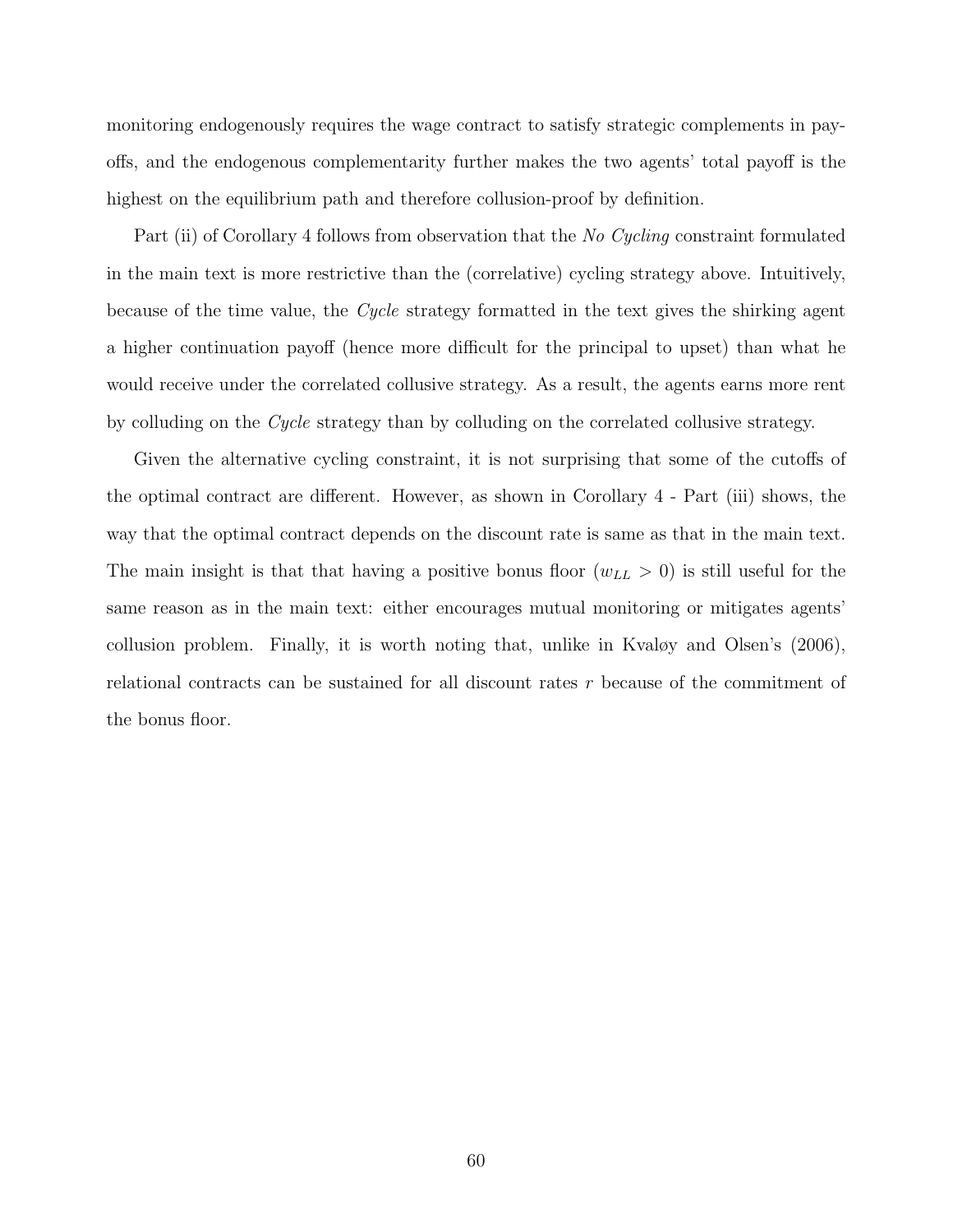### Appendix C: Private Communications From Agents to The Principal

Following the multi-agent relational contract literature, we assume away the communication between the agents and the principal in the main model. We now discuss a setting in which each agent privately sends a message to the principal about his opponent's effort. Continuing with the setting in the Extension in which two agents perfectly observe each other's effort choice  $e^i = \{0, 1\}$ , and  $e^i, e^j$  together affects the realization of the objective team measure  $y \in \{H, L\}$  so that  $p_1 = \Pr(y = H | e^i = e^j = 1) > p = \Pr(y = H | e^i \neq e^j) > p_0 = \Pr(y = H | e^j = 1)$  $H|e^{i}=e^{j}=0$ ). We allow agent i sends a private message  $m_j^i=\hat{a}^j \in \{0,1\}$  to the principal about j's effort choice and the report  $m_j^i$  does not have to be truthful. Agent i's pure strategy in a given stage game is characterized by a triple  $\langle e^i, \{m^i_j(e^i, e^j = 1), m^i_j(e^i, e^j = 1)\}\rangle$ that prescribes his effort choice  $e^i$ , and his report  $m_j^i$  after observing  $e^j = 1$  and  $e^j = 0$ , respectively. Given the binary support of each of the three elements of agent i's strategy, the normal form of the stage game is summarized by a  $8 \times 8$  payoff matrix (in contrast to a  $2 \times 2$ payoff matrix of the main model). That is, agents' strategy spaces become larger because of the sequential nature of the stage game.

Denote by  $\mathbf{w} = \{w^y_{\hat{e}}\}$  $e^{i}$ ,  $\hat{e}^{i}$ } the symmetric wage contract that Agent *i* receives if he reports  $\hat{e}^{j}$ about j's effort and receives a report  $\hat{e}^i$  from Agent j, and the team output is y. We assume the principal can credibly commit honoring the contract w given the privately communicated messages  $(\hat{a}^i, \hat{a}^j)$ . This assumption is necessary because we would otherwise run into technical difficulties of private monitoring in repeated games (e.g., Mailath and Samuelson, 2006). In particular, since the agents' reports are private, relational contract is hard to sustain when one agent who is unfairly paid cannot distinguish whether it is because the other agent has deviated in terms of mis-reporting or because the principal deviated from honoring the contract. Such private monitoring breaks the link between agents' current period mis-reporting and future play, and in general, deviations cannot be unambiguously detected. Any equilibrium will thus involve history dependent (i.e., non stationary) strategies and punishments occurs on the equilibrium path. We are unaware of technologies that are able to incorporate such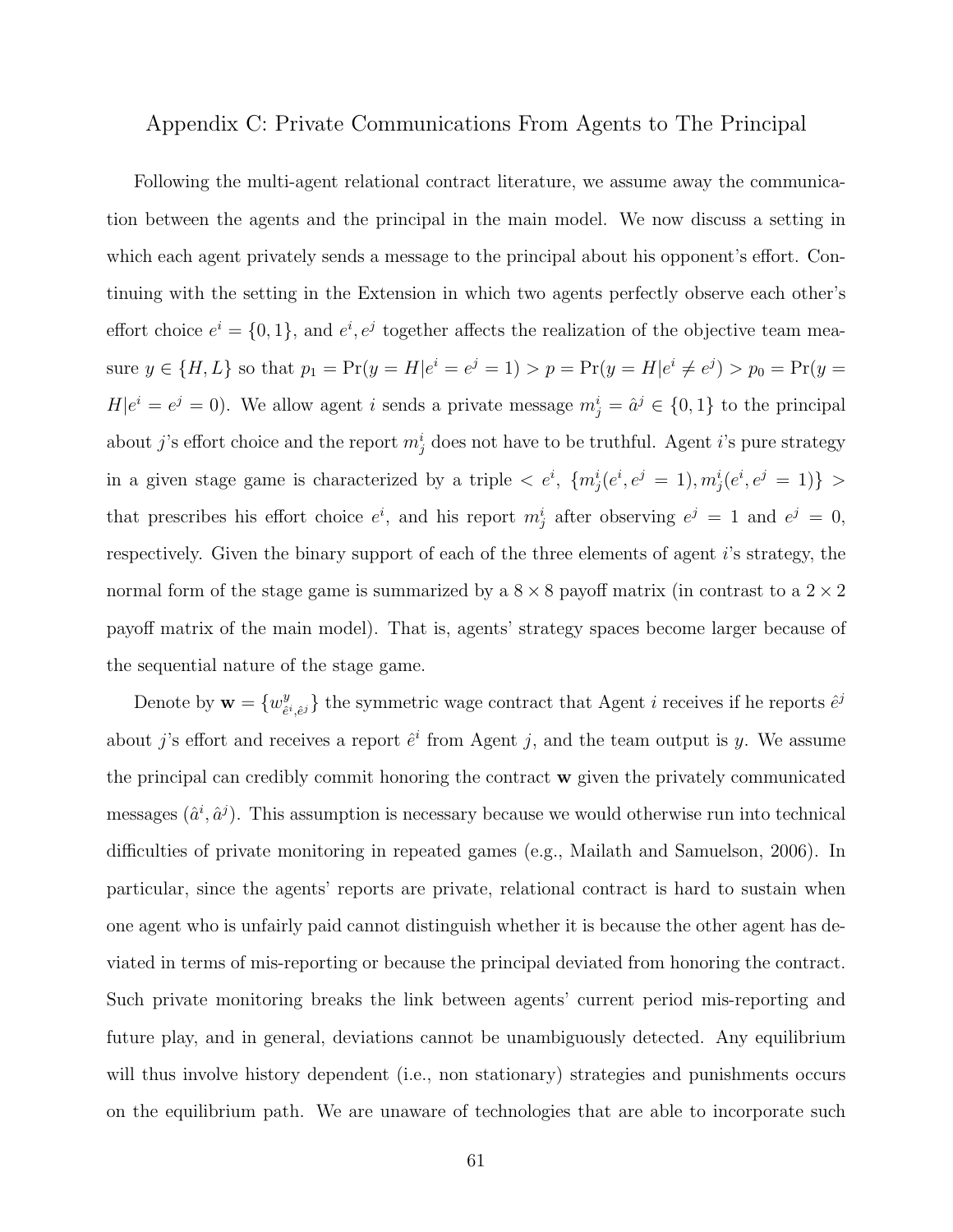non-stationary, private monitoring into relational contracting. Assuming that principal can credibly honor the contract w restores the agent's ability to detect and punish any deviations by the other agent, which then will occur only off-the-equilibrium. In particular, the following condition assures that agent i truthfully reports the other agent j's effort choice in the relational contract.

$$
\mathbf{E}_{y}[w_{10}^{y} - w_{11}^{y}|e^{i} = e^{j} = 1] \le \frac{\mathbf{E}_{y}[w_{11}^{y}|e^{i} = e^{j} = 1] - 1}{r} - \frac{\mathbf{E}_{y}[w_{00}^{y}|e^{i} = e^{j} = 0]}{r},
$$
\n(Report Monitoring)

where the expectation  $\bf{E}$  is taken over team measure y, the left-hand side (LHS) is the current period benefit from unilaterally misreport, and the RHS is the present value of future punishment. We know from the last term of the condition that, a deviation by agent  $i$  from truthful reporting, triggers agent j's punishment of reporting  $\hat{e}^i = 0$  thereafter, and, therefore, reverting future play to the *punishment phase* in which  $e^i = e^j = \hat{e}^i = \hat{e}^j = 0$  indefinitely.

In addition to mutually monitoring each other to assure truthful reporting, the agents can also mutually monitor each others' effort choice as in the main model. The following constraint parallels the mutual monitoring constraint in the main model.

$$
\frac{1+r}{r}(\mathbf{E}_y[w_{11}^y|e^i = e^j = 1] - 1) \ge \mathbf{E}_y[\max\{w_{01}^y, w_{00}^y\}|e^i = 0, e^j = 1] + \frac{1}{r}\mathbf{E}_y[w_{00}^y|e^i = e^j = 0].
$$
\n(Effort Monitoring)

The first term on the RHS is the difference between the constraint above and the (Mutual Monitoring) in the main model. The maximum operator  $\max\{w_{01}^y, w_{00}^y\}$  takes into account the double deviation by the same agent as well as the sequential nature of the stage game. In particular, agent i who unilaterally deviated from *work* can also deviate in the reporting state to maximize his current period payoff.

Introducing agents' private reporting also makes the agents' potential collusive strategy space larger, for the agent can collude both on the effort choice dimension as well as the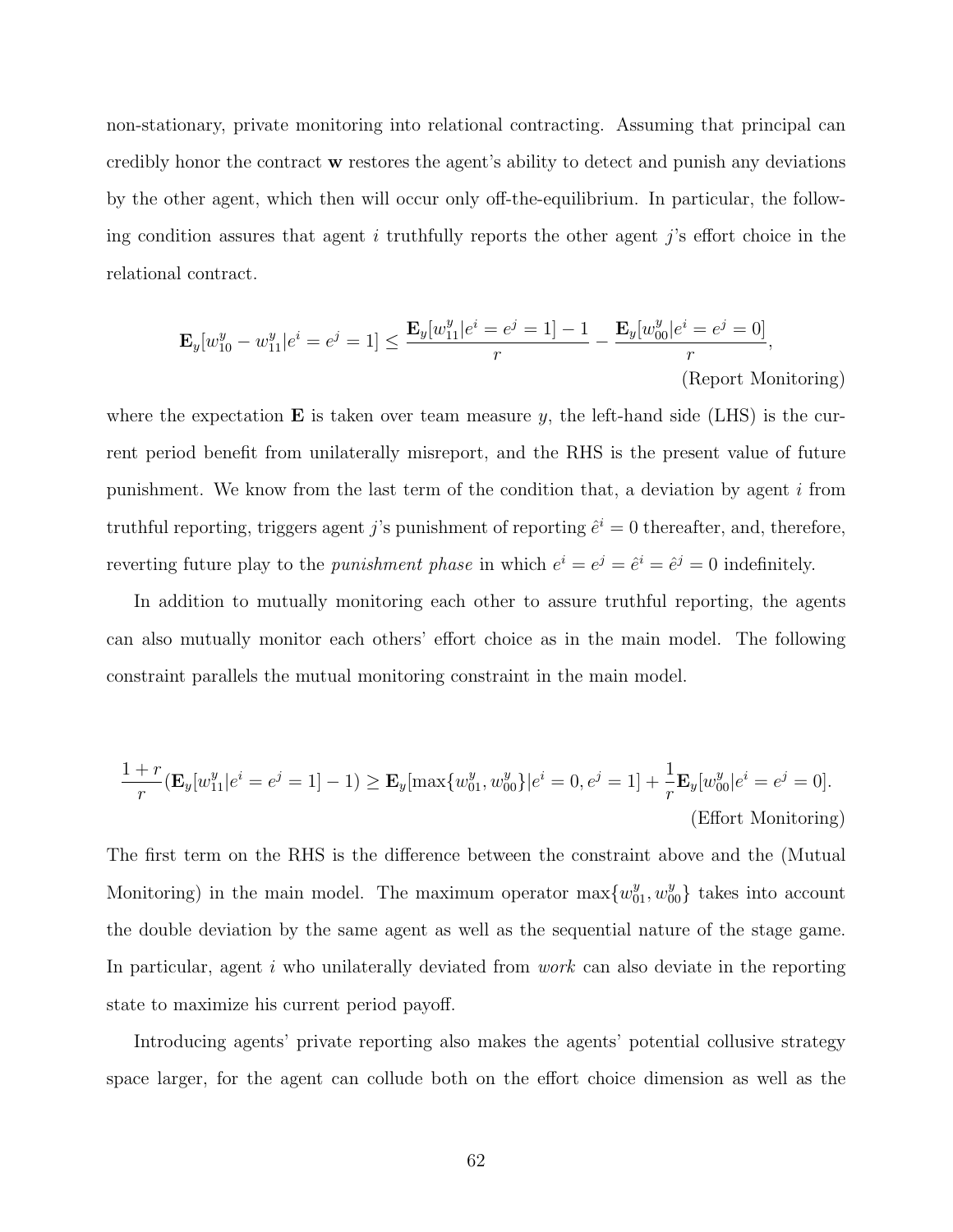subsequent reporting stage. The principal needs to prevent collusive strategies that involves such *joint deviation*. The potential binding (pure strategy) collusive strategies can be as follows.

Collusion 1 in which both agents from shirking, after which they both report 1 for each other. The following constraint is required to upset this collusive strategy.

$$
\mathbf{E}_{y}[w_{10}^{y}|e^{i}=e^{j}=0]+\frac{1}{r}\mathbf{E}_{y}[w_{00}^{y}|e^{i}=e^{j}=0] \ge \frac{1+r}{r}\mathbf{E}_{y}[w_{11}^{y}|e^{i}=e^{j}=0],
$$
\n(No Shift and over report)

where the LHS is the payoff agent  $i$  receives from unilaterally deviates by reporting 0 for the other agent, which then triggers the continuation game into a punishment phase in which both agents *shirk* and report 0 indefinitely, i.e.,  $e^i = e^j = \hat{e}^i = \hat{e}^j = 0$ . Note that the punishment supporting collusive strategy is different from playing (*work*, *work*) as we have seen in the main model where private communication is blocked. This is because playing (work, work) is no longer a stage game equilibrium when each agent correctly anticipates that, in the punishment phase, his effort choice will be under-reported subsequently by the other agent.

Collusion 2 in which both agents shirk and then take turn to report 1 for each other. That is, the reported effort pair  $(\hat{a}^i, \hat{a}^j)$  is  $(1,0)$  for even periods and  $(0,1)$  for odd periods. The following condition upsets this strategy.

$$
\mathbf{E}_{y}[w_{00}^{y}|e^{i}=e^{j}=0]+\frac{1}{r}\mathbf{E}_{y}[w_{00}^{y}|e^{i}=e^{j}=0] \geq \frac{(1+r)^{2}}{r(2+r)}\mathbf{E}_{y}[w_{01}^{y}|e^{i}=e^{j}=0]+\frac{(1+r)}{r(2+r)}\mathbf{E}_{y}[w_{10}^{y}|e^{i}=e^{j}=0].
$$
  
(No Shirking but Cycling Report)

The LHS is the payoff agent i receives from unilaterally deviates by reporting 0 for the other agent when he is supposed to report 1 instead.

Collusion 3 in which both agents shirk and then report each others' shirking truthfully. The contract needs to satisfy the following Pareto dominant condition to upset the shirking strategy.

$$
\mathbf{E}_{y}[w_{11}^{y}|e^{i}=e^{j}=1]-1\geq \mathbf{E}_{y}[w_{00}^{y}|e^{i}=e^{j}=0].
$$
 (Pareto Dominant)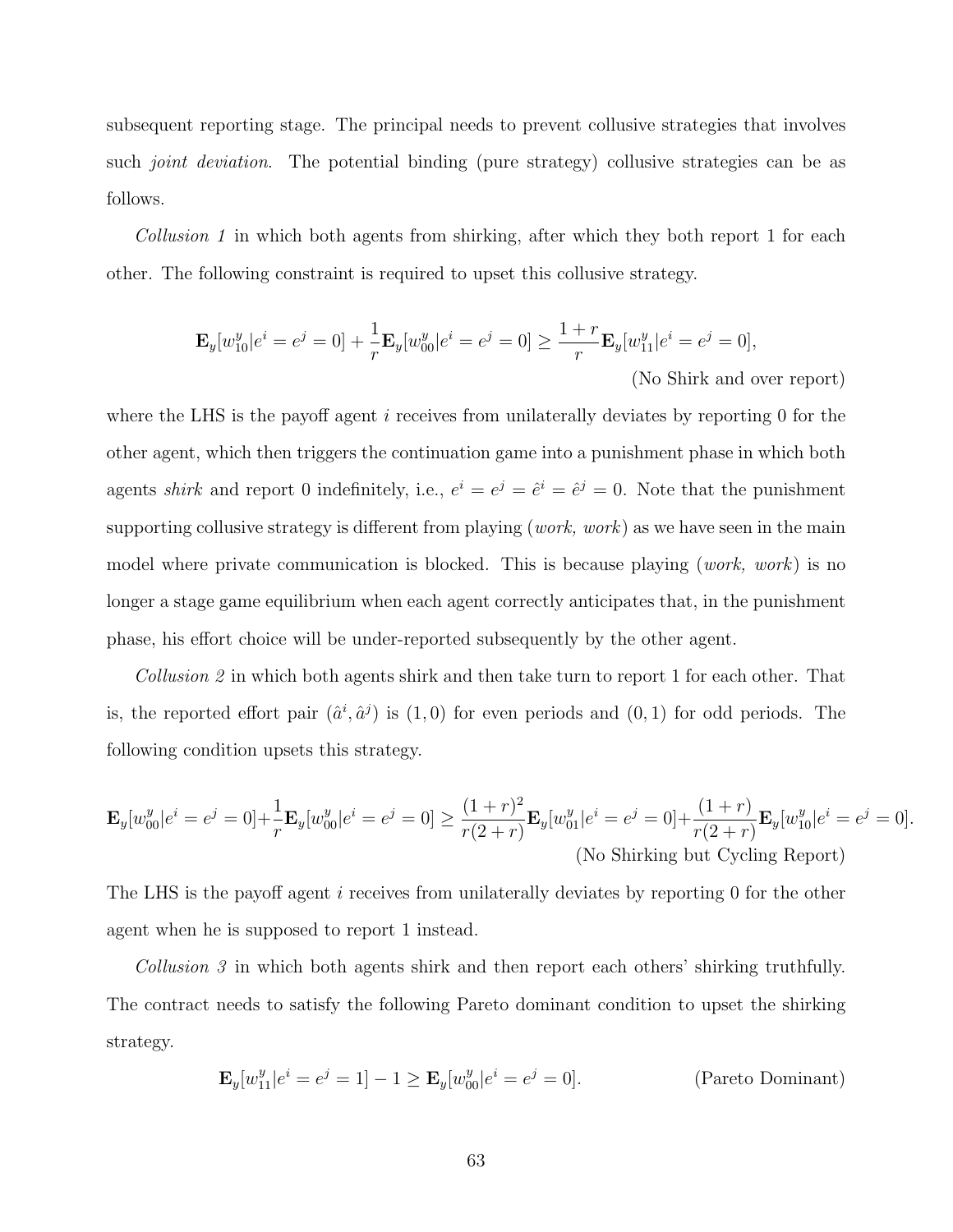Unlike (No Joint Shirking) in the main model in which an agent who *unilaterally* deviates from shirking is punished only in the future plays, any deviation of effort choice is immediately punished by the other agent in the current period by mis-reporting the observed high effort to a low effort. Because agents' incentive to deviate unilaterally in the effort choice is weakened, it is more cost efficient for the principal to implement the Pareto-dominant condition above.

Collusion  $\lambda$  in which agents take turns to work (i.e., cycling effort choices), after which they both report 1 for each other. The collusion proof constraint is:

$$
\mathbf{E}_{y}[w_{10}^{y}|e^{i}=0,e^{j}=1]+\frac{\mathbf{E}_{y}[w_{00}^{y}|e^{i}=e^{j}=0]}{r} \geq \frac{(1+r)^{2}\mathbf{E}_{y}[w_{11}^{y}|e^{i}\neq e^{j}]}{r(2+r)}+\frac{(1+r)\mathbf{E}_{y}[w_{11}^{y}-1|e^{i}\neq e^{j}]}{r(2+r)}.
$$
\n(No Cycling effort and over report)

The LHS is the payoff the shirking agent i receives from unilaterally deviating by reporting  $e^j = 0$  when he is supposed to report  $e^j = 1$  (while agent j still reports  $\hat{a}^i = 1$  according to the collusive strategy) and triggering the punishment stage game in all future periods.<sup>28</sup>

Collusion 5 in which agents take turns to work and then truthfully report each other's effort. The collusion-proof constraint is:

$$
\mathbf{E}_{y}[w_{00}^{y}|e^{i}=0,e^{j}=1]+\frac{\mathbf{E}_{y}[w_{00}^{y}|e^{i}=e^{j}=0]}{r} \geq \frac{(1+r)^{2}}{r(2+r)}\mathbf{E}_{y}[w_{01}^{y}|e^{i}\neq e^{j}]+\frac{(1+r)}{r(2+r)}\mathbf{E}_{y}[w_{10}^{y}-1|e^{i}\neq e^{j}],
$$
\n(Note. (No Cyclic) (No Cyclic) (No Cyclic)

where the LHS is the payoff the shirking agent  $i$  receives from unilaterally deviates by reporting  $e^j = 0$  when he is supposed to report  $e^j = 1$  and is then punished indefinitely in future plays.

<sup>&</sup>lt;sup>28</sup>Although the principal can also induce the working agent j to deviate in the reporting stage, she optimally targets the shirking agent to save costs. The reason is the shirking agent's continuation payoff under the collusive strategy, which is the cost of deviation, is lower (than the working agent's) because of the time-value consideration. Meanwhile, the current period benefit of deviation is same across the two agent because the cost of effort is sunk by the time of reporting stage.